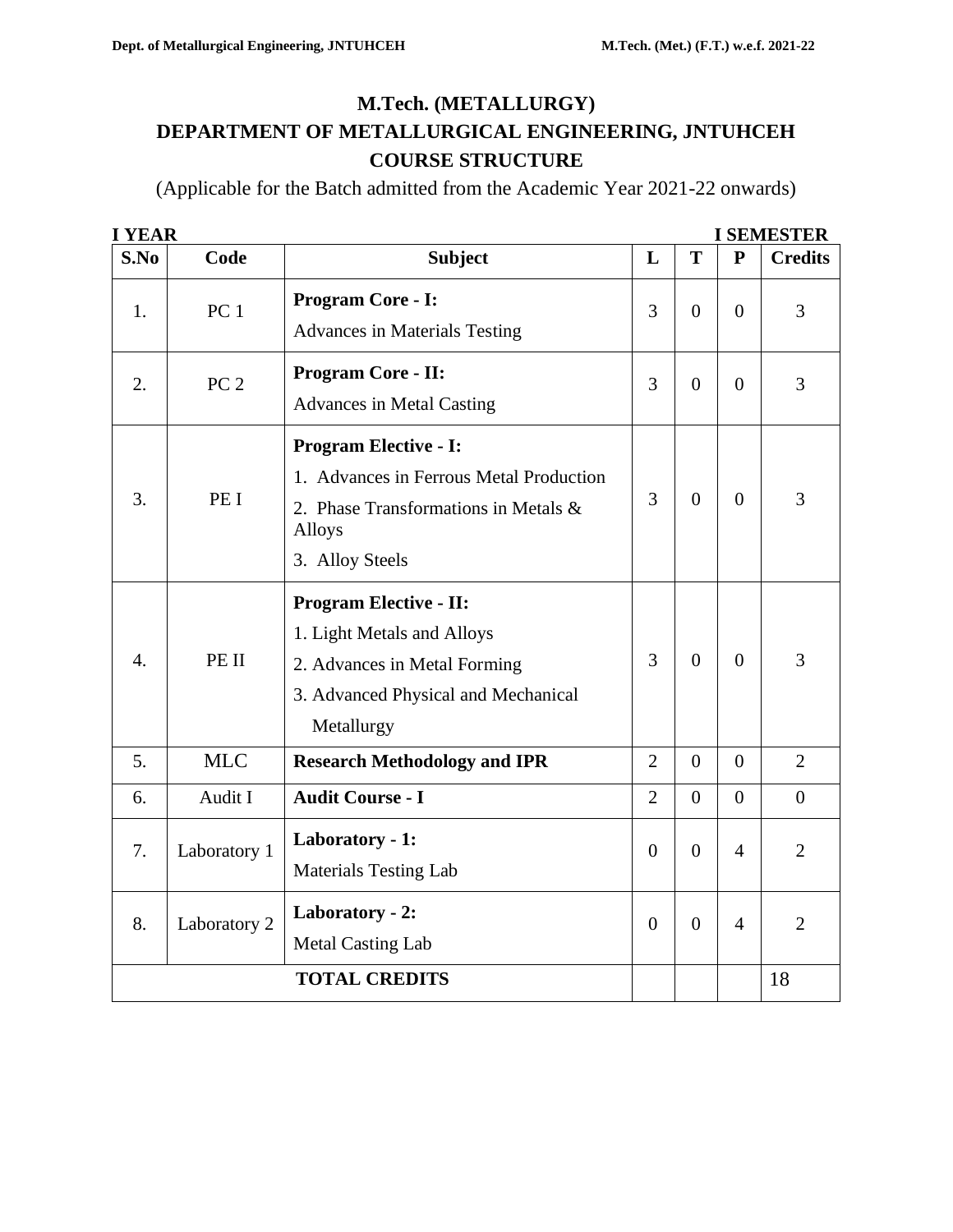# **I YEAR II SEMESTER**

| S.No             | Code            | <b>Subject</b>                                                                                                                                                        |                | T              | ${\bf P}$      | <b>Credits</b> |
|------------------|-----------------|-----------------------------------------------------------------------------------------------------------------------------------------------------------------------|----------------|----------------|----------------|----------------|
| 1.               | PC <sub>3</sub> | <b>Program Core - III:</b><br>Advances in Metal Joining                                                                                                               | 3              | $\overline{0}$ | $\overline{0}$ | 3              |
| 2.               | PC <sub>4</sub> | Program<br>IV:<br>Corrosion<br>Core<br>$\mathbf{r}$<br>Engineering                                                                                                    | $\overline{3}$ | $\Omega$       | $\overline{0}$ | 3              |
| 3.               | PE III          | <b>Program Elective - III:</b><br>1. Advances in Non-Destructive Testing<br>Methods<br>2. Advances in Non-Ferrous Metals<br>Production<br>3. Strengthening Mechanisms | 3              | $\overline{0}$ | $\overline{0}$ | 3              |
| $\overline{4}$ . | PE IV           | <b>Program Elective - IV:</b><br>1. Particulate Material Technology<br>2. Nuclear Metallurgy<br>3. Ferro Alloy Technology                                             | $\overline{3}$ | $\overline{0}$ | $\overline{0}$ | 3              |
| 5.               | Audit II        | <b>Audit Course - II</b>                                                                                                                                              | $\overline{2}$ | $\overline{0}$ | $\overline{0}$ | $\theta$       |
| 6.               | Laboratory 3    | Laboratory - 3:<br>Metal Joining Lab                                                                                                                                  | $\overline{0}$ | $\overline{0}$ | $\overline{4}$ | $\overline{2}$ |
| 7.               | Laboratory 4    | Laboratory - 4:<br><b>Corrosion Engineering Lab</b>                                                                                                                   | $\Omega$       | $\theta$       | $\overline{4}$ | $\overline{2}$ |
| 8.               | Core            | <b>Technical Seminar</b>                                                                                                                                              | $\overline{2}$ | $\overline{0}$ | $\overline{0}$ | $\overline{2}$ |
|                  |                 | <b>TOTAL CREDITS</b>                                                                                                                                                  |                |                |                | 18             |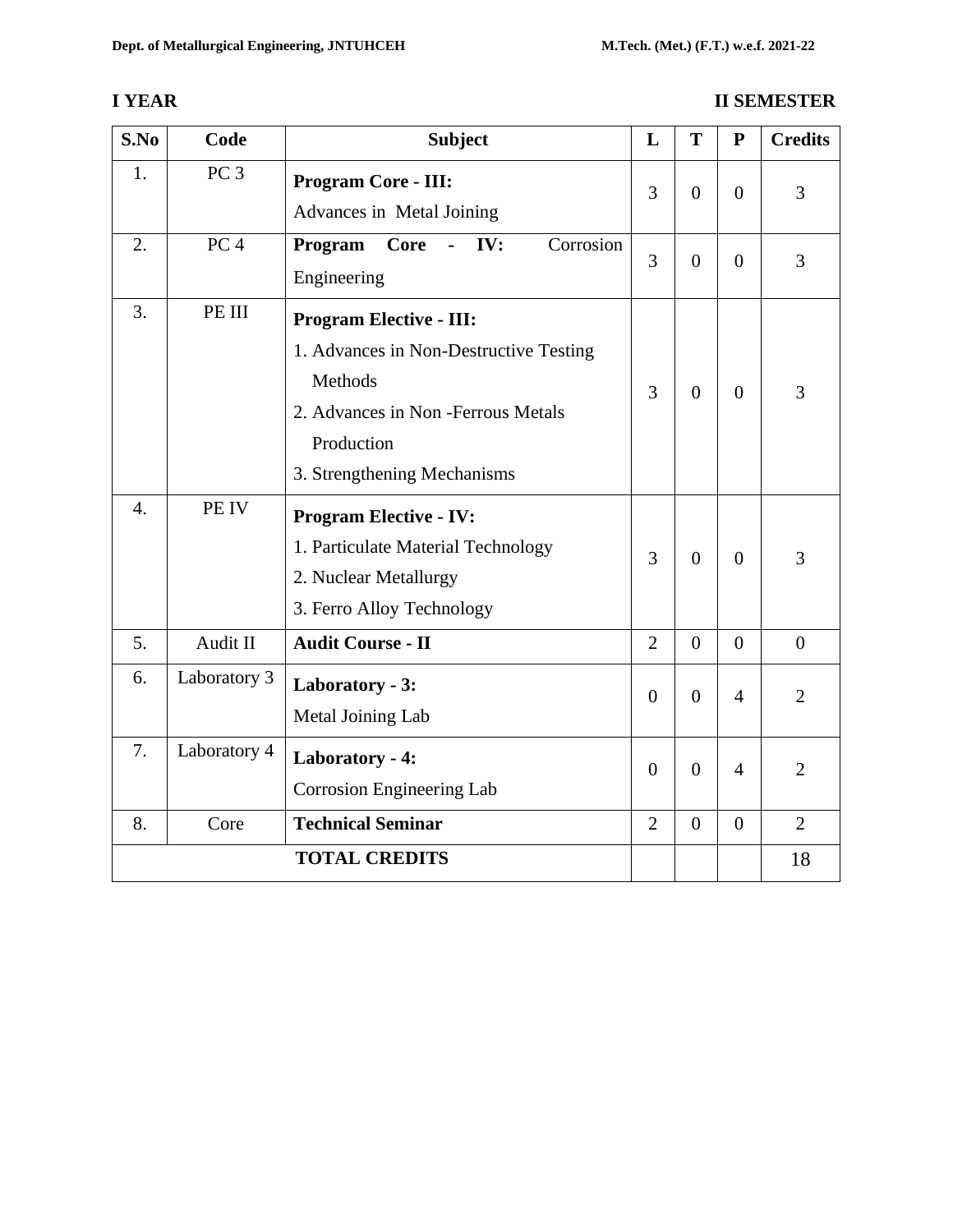#### **II YEAR I SEMESTER**

| S.No                 | Code       | <b>Subject</b>                           | L        | T              | P        | <b>Credits</b> |
|----------------------|------------|------------------------------------------|----------|----------------|----------|----------------|
| 1.                   | PE V       | <b>Program Elective V:</b>               |          |                |          |                |
|                      |            | 1. Surface Engineering                   | 3        | $\theta$       | $\Omega$ | 3              |
|                      |            | 2. Materials Characterization Techniques |          |                |          |                |
|                      |            | 3. Nano Materials                        |          |                |          |                |
| 2.                   | <b>OEC</b> | <b>Open Elective:</b>                    | 3        | $\theta$       | 0        | 3              |
|                      |            | <b>Composite Materials</b>               |          |                |          |                |
| 3.                   | <b>PW</b>  | PROJECT/DISSERTATION PHASE - I           | $\theta$ | $\overline{0}$ | 20       | 10             |
| <b>TOTAL CREDITS</b> |            |                                          |          |                |          | 16             |

#### **II YEAR II SEMESTER**

| S.No                 | Code | <b>Subject</b>                  | m | D              | <b>Credits</b> |
|----------------------|------|---------------------------------|---|----------------|----------------|
|                      | PW   | PROJECT/DISSERTATION PHASE - II |   | $\mathfrak{D}$ |                |
| <b>TOTAL CREDITS</b> |      |                                 |   |                |                |

#### **Open Elective**

- 1. Business Analytics (Offered by **CSE** Department)
- 2. Industrial Safety (Offered by **Chemical Engineering** Department)
- 3. Operations Research (Offered by **Mechanical Engineering** Department)
- 4. Cost Management of Engineering Projects (Offered by **Civil Engineering** Department)
- 5. Composite Materials (Offered by **Metallurgical Engineering** Department)

6. Waste to Energy (Offered by **Centre for Energy Studies**)

# **Audit Course I & II**

- 1. English for Research Paper Writing.
- 2. Disaster Management.
- 3. Sanskrit for Technical Knowledge.
- 4. Value Education.
- 5. Indian Constitution.
- 6. Pedagogy Studies.
- 7. Stress Management by yoga.
- 8. Personality Development Through Life Enlightenment Skills.
- 9. Research Methodology & IPR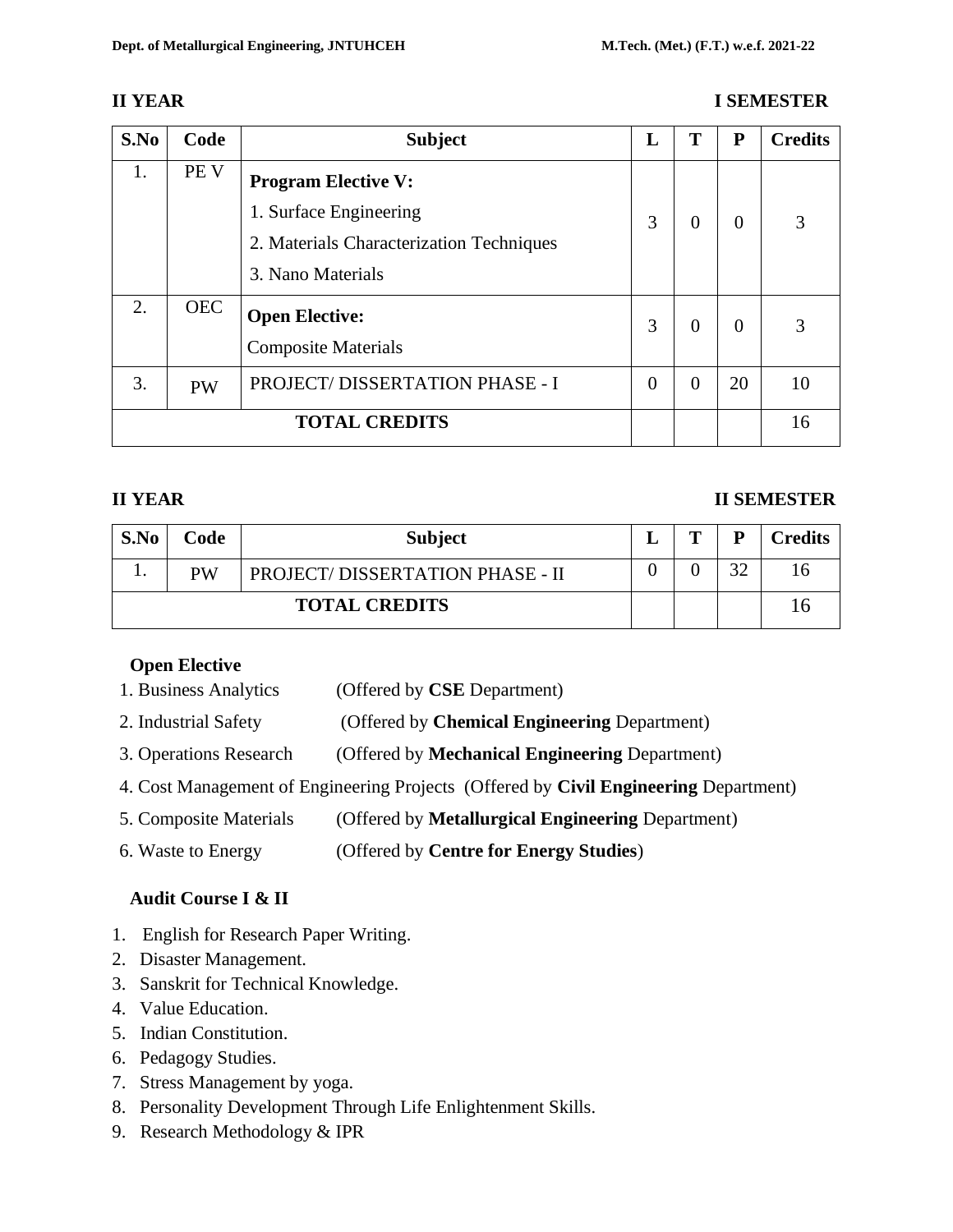# **ADVANCES IN MATERIALS TESTING**

**(Program Core – I)**

#### **M.Tech. I Year I-Sem L T P CONSUMING THE CONSUMING T**

| L | Т | P | C.           |
|---|---|---|--------------|
| 3 | 0 | 0 | $\mathbf{3}$ |

#### **Pre-Requisites:** Nil

#### **Course Objectives:**

- 1. Obtain a working knowledge of various hardness testing machines BHN, VHN, RHN.
- 2. To gain an understanding of the response of various metals under the application of stress and/or temperature.
- 3. Obtain a working knowledge of creep and fatigue and analysis of data.

# **UNIT–I**

Introduction, Importance of Hardness testing. Hardness Test: Methods of hardness testing – Brinell, Vickers, Rockwell and Nanoindentation hardness.

The Impact Test: Notched bar impact test and its significance, Charpy and Izod Tests, fracture toughness testing - COD and CTOD tests, significance of transition temperature curve.

#### **UNIT-II**

The Tension Test: Engineering stress-strain and True stress-strain curves. Tensile properties, conditions for necking. Stress-Strain diagrams for Steel, Aluminum and Cast Iron.

#### **UNIT-III**

Fatigue Test: Introduction, Stress cycles, S-N Curve, effect of mean stress, mechanism of fatigue failure, effect of stress concentration, size, surface condition and environments on fatigue.

# **UNIT–IV**

Creep and Stress Rupture: Introduction, The creep curve, Stress-rupture test, structural changes during creep, mechanism of creep deformation, theories of creep. Fracture at elevated temperature.

# **UNIT–V**

NDT: Principle, operation, advantages and limitations of Liquid Penetrant, Magnetic Particle, Radiography and Ultrasonic tests.

#### **Text Books:**

- 1. Mechanical Metallurgy G. E. Dieter, Third edition, published by Newyork Mc Graw Hill,1986.
- 2. Testing of Metallic Materials A.V.K. Suryanarayana, 2nd Edition, BS Publications, 2007.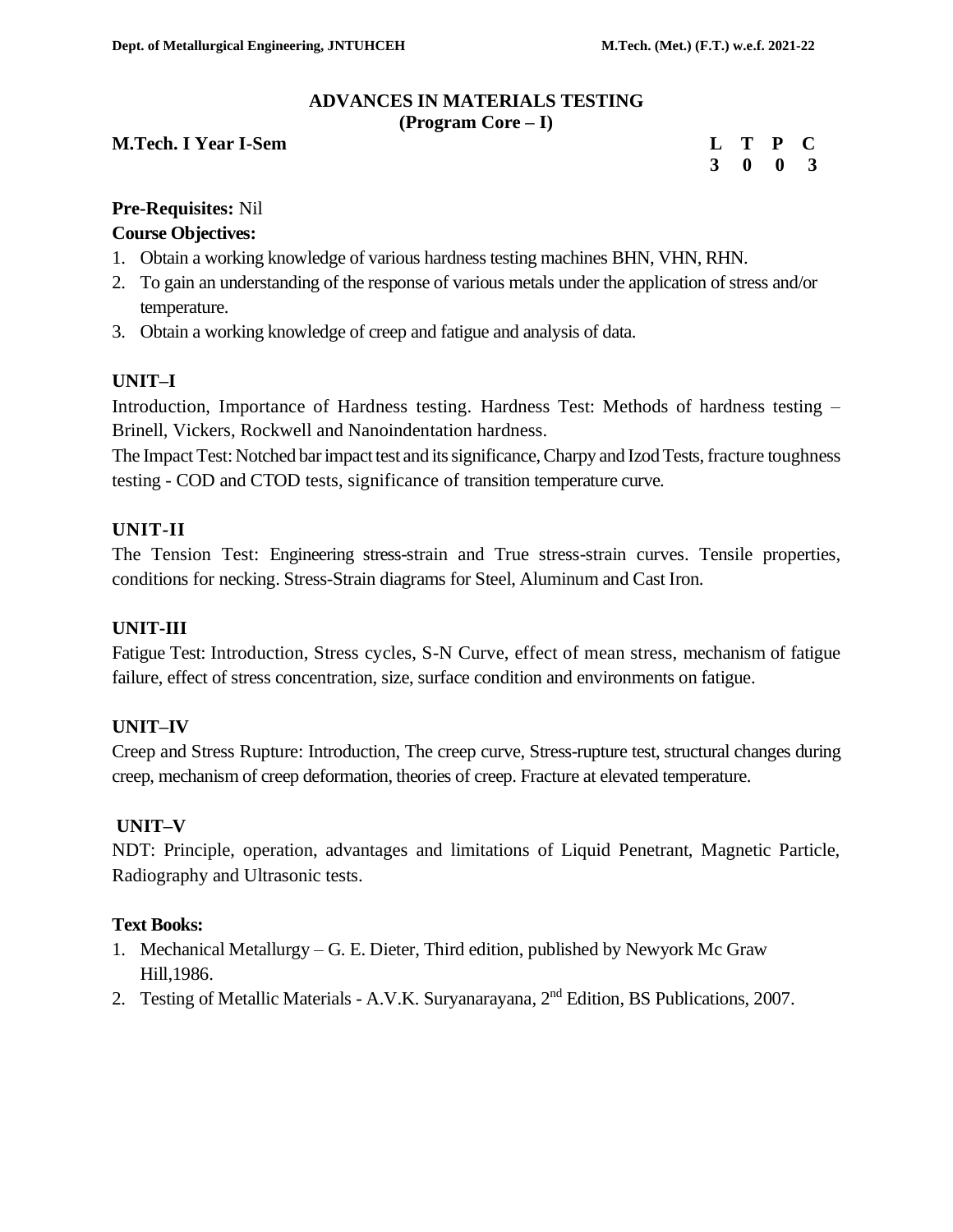#### **Reference Books:**

- 1. Mechanical Metallurgy White  $&$  Lemay.
- 2. Structure and properties of materials, by [Wulff, John, Massachusetts Institute of Technology](https://archive.org/search.php?query=creator%3A%22Wulff%2C+John%2C+1903-+ed%22) [Publications,](https://archive.org/search.php?query=creator%3A%22Wulff%2C+John%2C+1903-+ed%22) 1962.

# **Course Outcomes:**

At the end of the course the student will be able to:

- 1. Classify mechanical testing of ferrous and non-ferrous metals and alloys.
- 2. Identify the testing methods for obtaining strength and hardness.
- 3. Able to construct and study the stress strain diagrams.
- 4. Examine the mechanisms of materials failure through fatigue and creep.
- 5. Learn finding the defects using NDT techniques.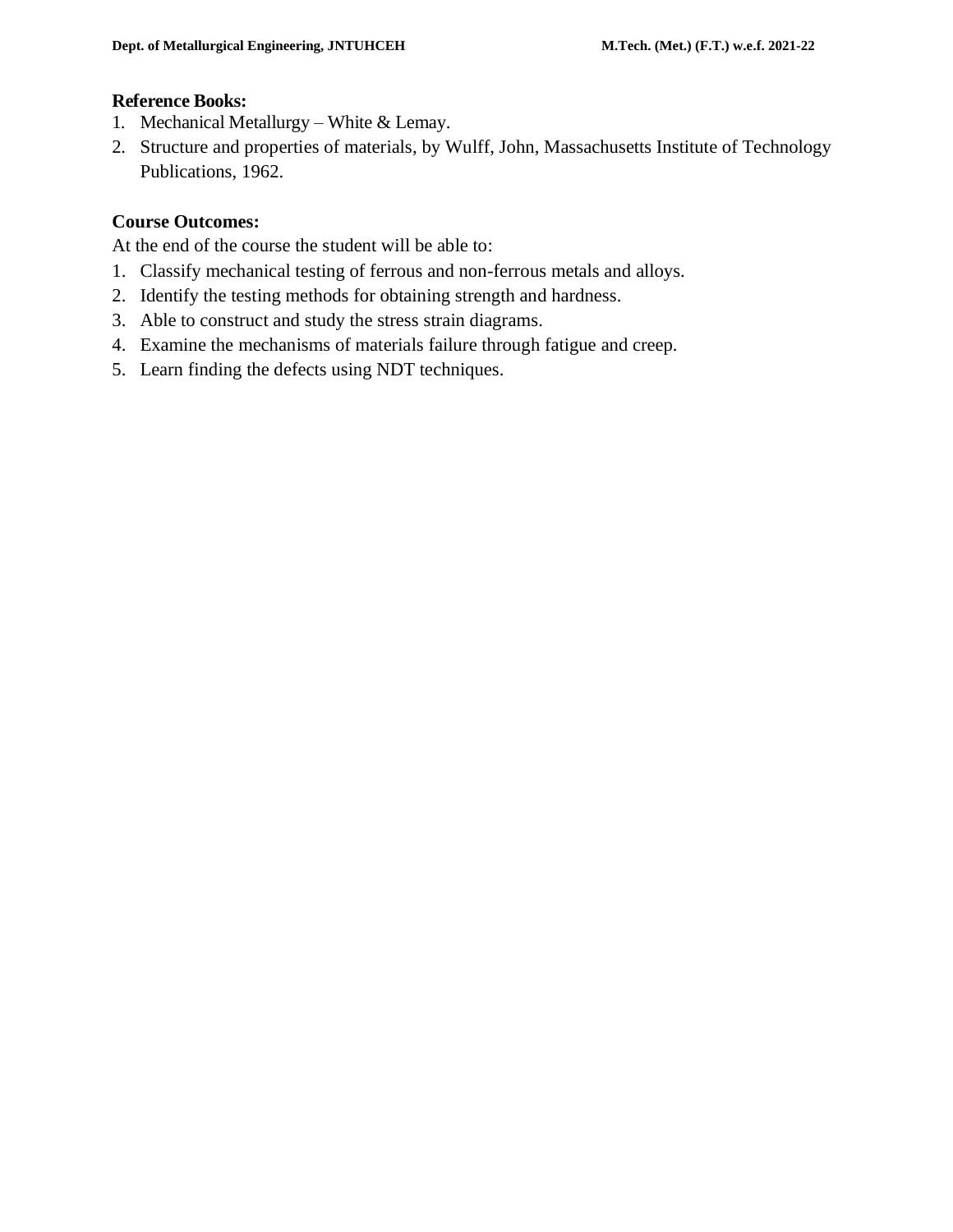#### **ADVANCES IN METAL CASTING (Program Core – II)**

#### **M.Tech. I Year I-Sem Letter that the contract of the C** and **L** T P C

 **3 0 0 3**

# **Pre-Requisites:** Nil

#### **Course Objectives:**

This course is mainly intended to

- 1. Introduce and explain various moulding, casting techniques and equipment used.
- 2. Principles of Solidification of casting, defects in castings and their remedies are also dealt in detail.
- 3. Different types of pattern materials using for casting.

# **UNIT-I**

Pattern materials, types of patterns and pattern allowances, Mould and Core making materials and their characteristics. Recent developments in castings: Full mold casting, Investment casting, Continuous casting, Vacuum casting, Semi - Solid Metal Casting.

#### **UNIT-II**

Riser design shape, size and placement. Effective feeding distances for simple and complex shapes. Use of chills. Gating design, Factors involved in Gating design, Types of gates, gating ratio.

# **UNIT-III**

Solidifications of Metals, Nucleation and growth in metals and alloys. Freezing of alloys centreline feeding resistance. Rate of solidification, Solidification Time and Chvorinov rule. Metal-mould reactions. Directional solidifications, Rapid Solidification.

# **UNIT-IV**

Additive manufacturing: Principles and technology of 3D printing, Advantages, limitations.

#### **UNIT-V**

Melting and quality control of cast iron, steel and aluminium. Defects arising with various casting processes, their identification and preventing methods.

#### **Text Books:**

- 1. Castings, by John Campbell, Professor of Casting Technology, University of Birmingham, UK, 2<sup>nd</sup> edition, Elsevier.
- 2. Foseco Ferrous Foundryman's Handbook, by John R. Brown, Elsevier Science, 2000.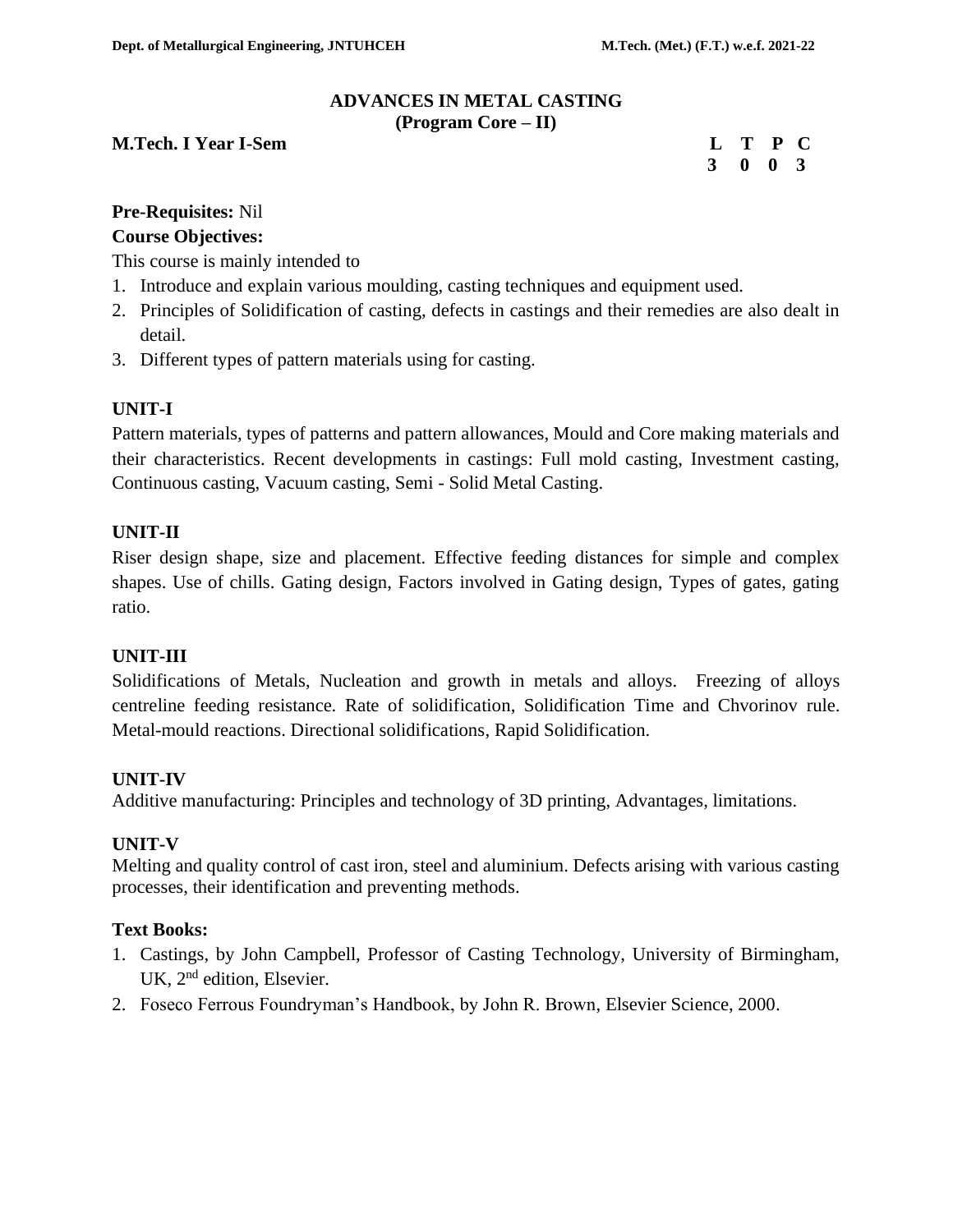#### **Reference Books:**

- 1. Understanding Additive Manufacturing Rapid prototyping, Rapid Tooling, Rapid Manufacturing, by Andreas Gebhardt published by Hanser, 1 edition year 2011.
- 2. Principle of metal casting by Richard W Heine, Carl R Loper and Philip C Rosenthal, published by Tata Mc Graw Hill, first edition, 1976.
- 3. Fundamentals of Metals Casting, Richard A. Flinn published by Addison Wesley, 1963.
- 4. Manufacturing Science, Amitabha Ghosh, Affiliated East West Press, 2<sup>nd</sup> edition, 1999.
- 5. Manufacturing Technology: Foundry, Forming and Welding, P.N Rao, 5e (Vol-I), published by Tata McGraw-Hill Education, 2018.

# **Course Outcomes:**

This course would pave a platform for students to develop a thorough understanding on:

- 1. The casting technology.
- 2. Solidification of metals and alloys.
- 3. Knowledge about nucleation and growth.
- 4. Advantage and limitations of conventional manufacturing techniques.
- 5. Designing pattern techniques for different material with suitable materials
- 6. Advanced techniques in casting.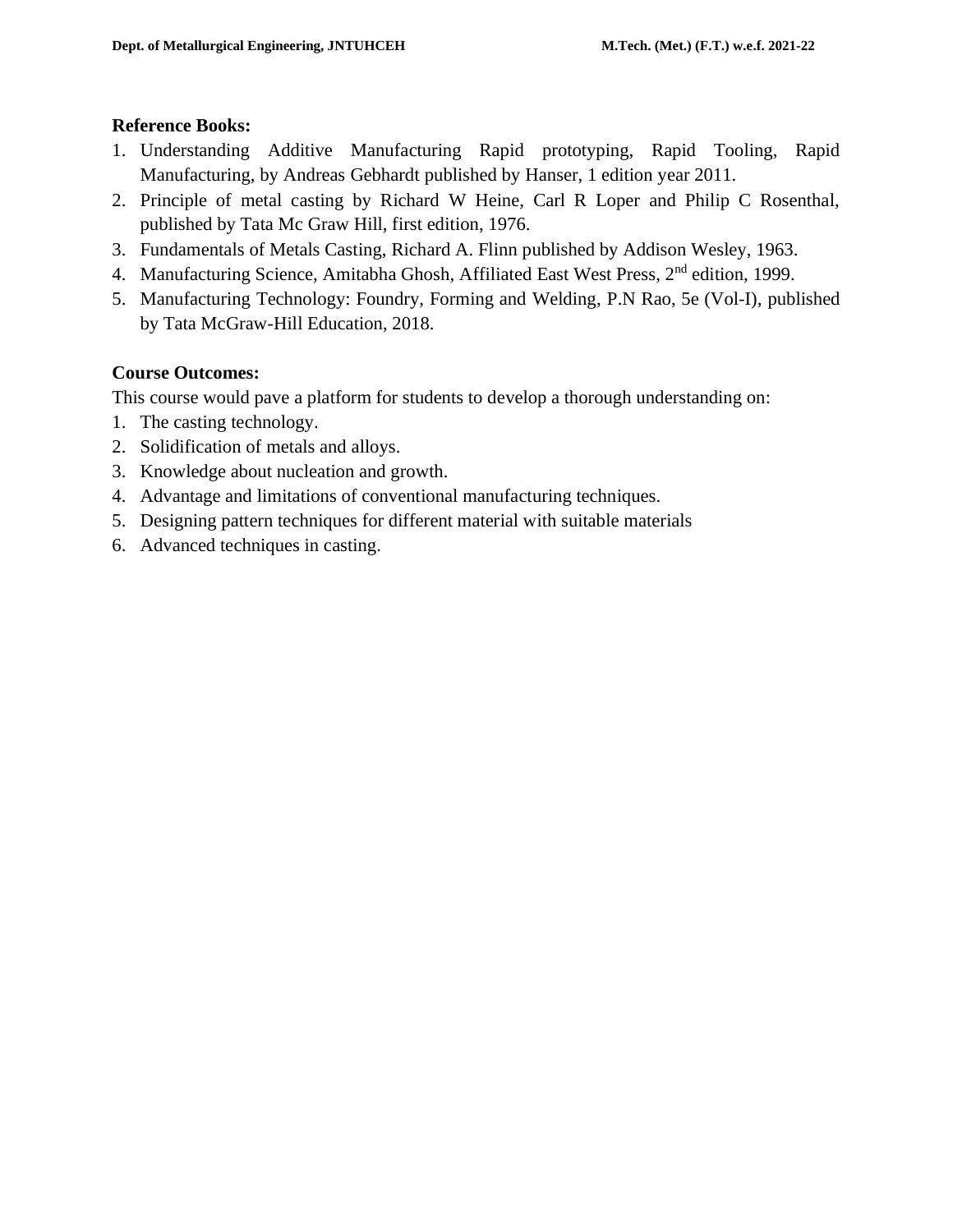#### **ADVANCES IN FERROUS METAL PRODUCTION (Program Elective – I)**

#### **M.Tech. I Year I-Sem**

| $\mathbf{L}$ | Т  | $\mathbf P$  | C                       |
|--------------|----|--------------|-------------------------|
| 3            | -0 | $\mathbf{0}$ | $\overline{\mathbf{3}}$ |

# **Pre-Requisites:** Nil

#### **Course Objectives:**

- 1. To learn alternate routes of iron making based on coal based and gas based processes.
- 2. Gain knowledge about important smelt reduction processes.
- 3. To enhance the technical knowledge in secondary steel making processes.

#### **UNIT-I**

Basics of iron and steel productions. The need for alternative Iron units. Fundamentals of direct reduction, applications of DRI.

#### **UNIT-II**

Coal based DR processes: Rotary Kiln, Fast met, ITMK 3 process. Gas based DR processes: HYL process, Finmet, HIB process, MIDREX Process.

#### **UNIT-III**

Smelting Reduction Processes: Introduction, need and significance of smelting reduction. Classification of SR processes. Raw materials, advantages and limitations, fundamentals of SR process, Details about COREX, Fast melt processes.

# **UNIT –IV**

Secondary Steel Making process: Introduction, objectives, types, advantages and limitations. Stirring techniques, synthetic slag refining, injection metallurgy.

# **UNIT-V**

Vacuum treatment of steel: Classification, advantages and limitations. RH process and DH process. Post solidification treatments: ESR and VAR processes.

#### **Text Books:**

- 1. Beyond the Blast Furnace: Amit Chatterjee, CRC press, 1992.
- 2. Sponge Iron Production by direct Reduction of Iron oxide, by Amit chatterjee. PHI learning Pvt Ltd. M.D. 2<sup>nd</sup>Edition.

#### **Reference Books:**

- 1. Hot Metal production by smelting reduction of Iron oxide, by Amit Chatterjee. PHI learning Pvt Ltd., 2nd edition, 2014.
- 2. Steel making A.K. Chakrabarti, PHI learning Pvt Ltd., 2006.
- 3. Ahindra Ghosh: Secondary steel Making Principles and Applications, CRC press, 2001.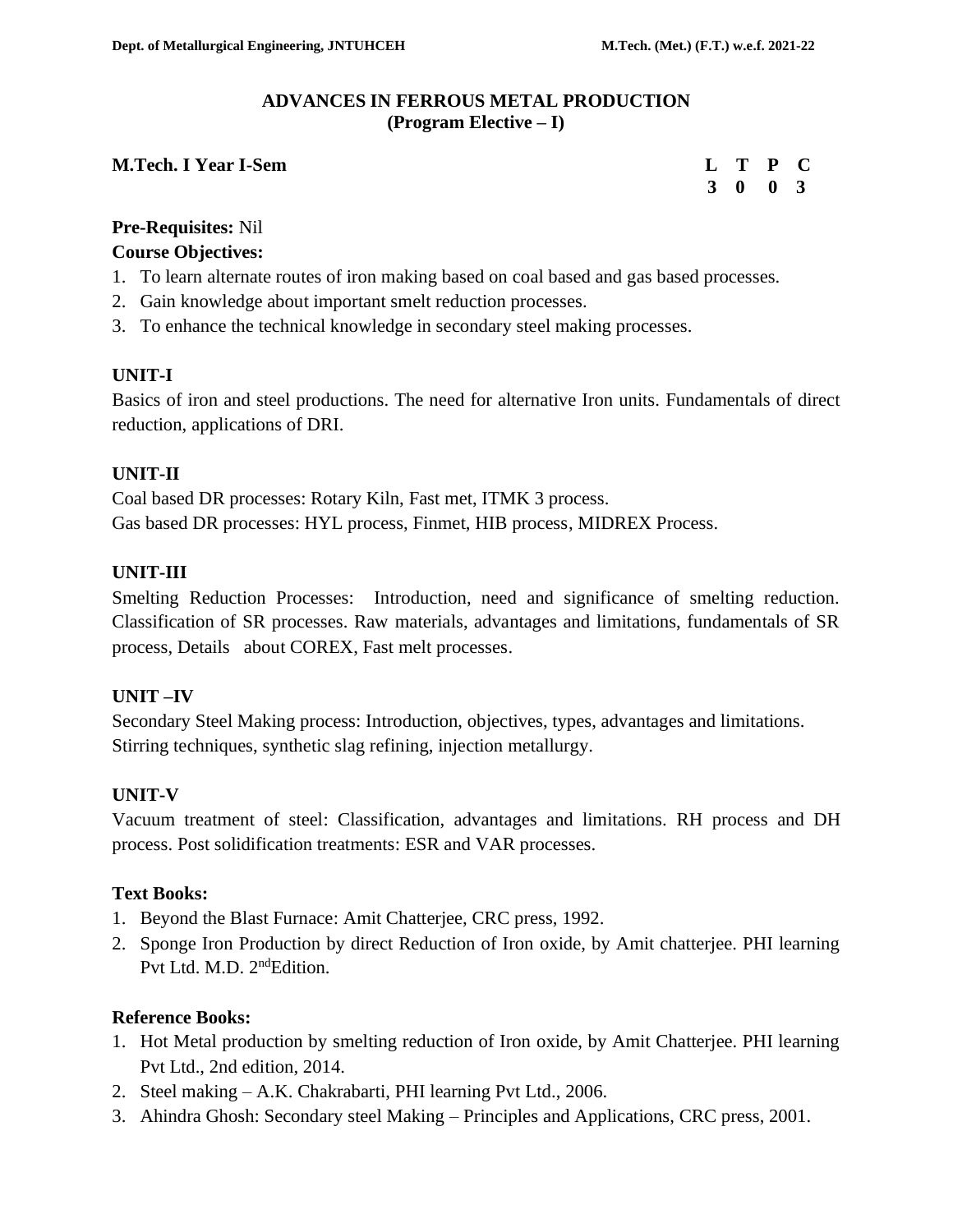# **Course Outcomes:**

At the end of the course, student will be able to gain or develop

- 1. Comprehensive understanding of alternate routes to iron making concomitant to kinetics of reduction of oxides of iron.
- 2. Analyze, compare and contrast the different coal based and gas based DR processes.
- 3. Knowledge about classification, advantages and limitations of smelt reduction processes.
- 4. Knowledge about the importance of secondary steel making processes and types of processes and their significance.
- 5. Importance of vacuum in steel making in improving the quality of steels.
- 6. Explain the post solidification processes to alters the microstructure for enhancing the properties of steels.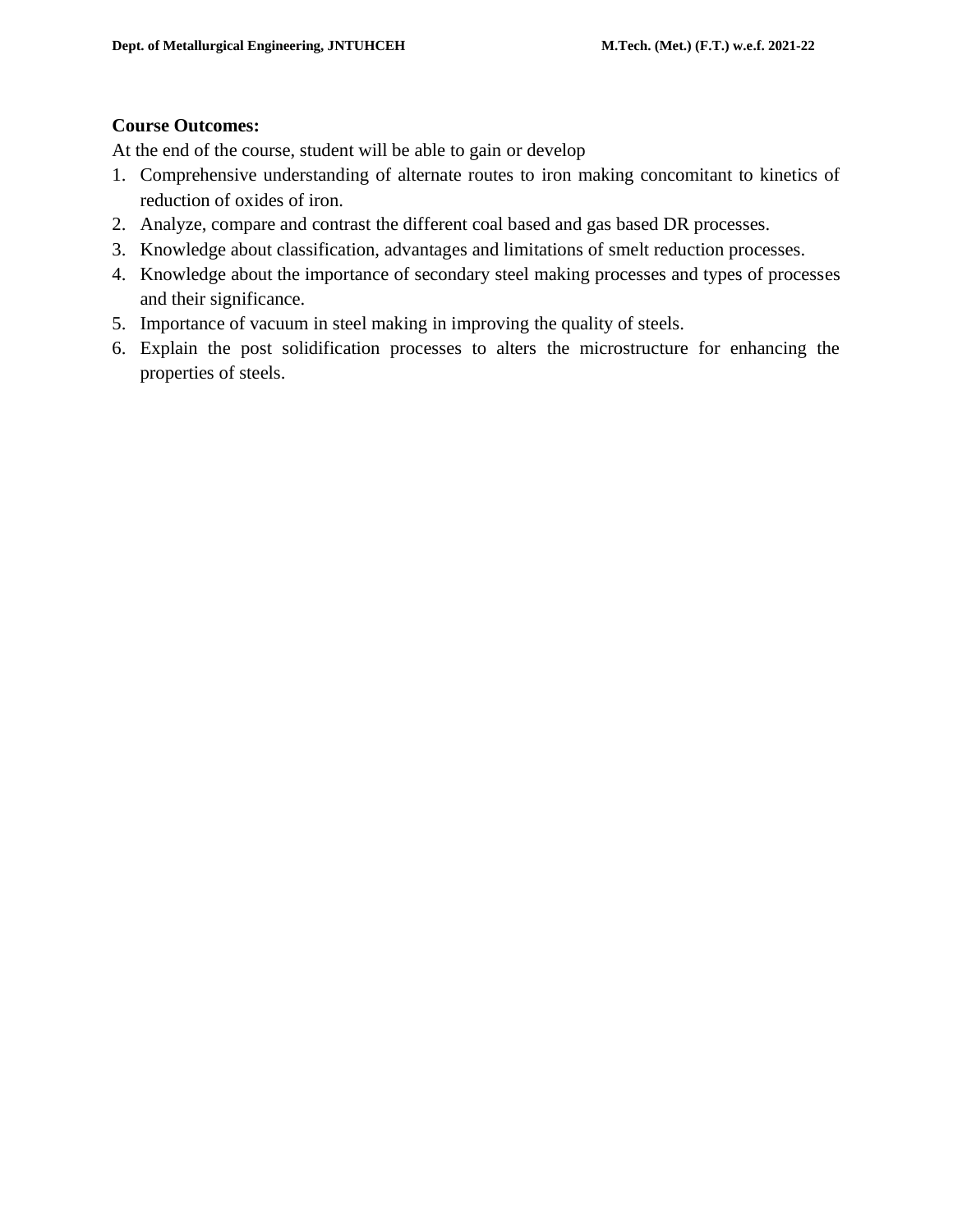#### **PHASE TRANSFORMATIONS IN METALS & ALLOYS (Program Elective - I)**

#### **M.Tech. I Year I-Sem**

| $\mathbf L$ | T           | $\mathbf{P}$ | C                       |
|-------------|-------------|--------------|-------------------------|
| 3           | $\mathbf 0$ | $\bf{0}$     | $\overline{\mathbf{3}}$ |

#### **Pre-Requisites:** Nil **Course Objectives:**

- 1. This course is mainly designed to impart knowledge about thermodynamics and phase diagrams concerning single and binary components, and various interfaces.
- 2. Gain knowledge about solidification and structure development of metals and alloys.
- 3. Enhance technical knowledge about diffusion and diffusionless transformations.

#### **UNIT–I**

Thermodynamics and phase Diagrams: Single component systems, Binary solutions, Equilibrium in Heterogeneous systems, Binary phase Diagrams.

#### **UNIT–II**

Crystal Interfaces and Microstructures: Interfacial free energy, Solid/ Vapour Interfaces, Boundaries in single-phase solids, Interfaces in solids, Interface migration.

#### **UNIT–III**

Solidification: Nucleation in pure metals, Growth of a pure solid, Alloy solidification, solidification of Ingots and castings, solidification of fusion welds.

#### **UNIT–IV**

Diffusional Transformation in solids: Homogeneous nucleation, Heterogeneous Nucleation, Precipitate growth, Overall Transformation kinetics, Precipitation in Age–hardening alloys, Spinodal decomposition, Cellular precipitation, Eutectoid Transformations, Massive Transformations, and Ordering Transformations.

#### **UNIT–V**

Diffusionless Transformations: Characteristics, Martensite crystallography, Theories of Martensite Nucleation, Martensite growth, Tempering of Ferrous Martensites.

#### **Text Books:**

- 1. Phase Transformations in metal and Alloys: D.A. Porter and K.E.Easterling, Second edition, Reprint 2001.
- 2. Phase Transformations in Materials by [Gernot Kostorz,](https://www.amazon.com/s/ref=dp_byline_sr_book_1?ie=UTF8&text=Gernot+Kostorz&search-alias=books&field-author=Gernot+Kostorz&sort=relevancerank) Wiley VCH, 2001 .

#### **Reference Books:**

- 1. Physical Metallurgy –V. Raghavan, 3rd Edition, 2015.
- 2. Physical Chemistry for Metallurgist J. Mackowick, Published by Allen & Unwin;  $2<sup>nd</sup>$  edition, 1967.
- 3. Foundations of Materials Science and Engineering WF Smith,  $5<sup>th</sup>$  Edition, Copyright 2010.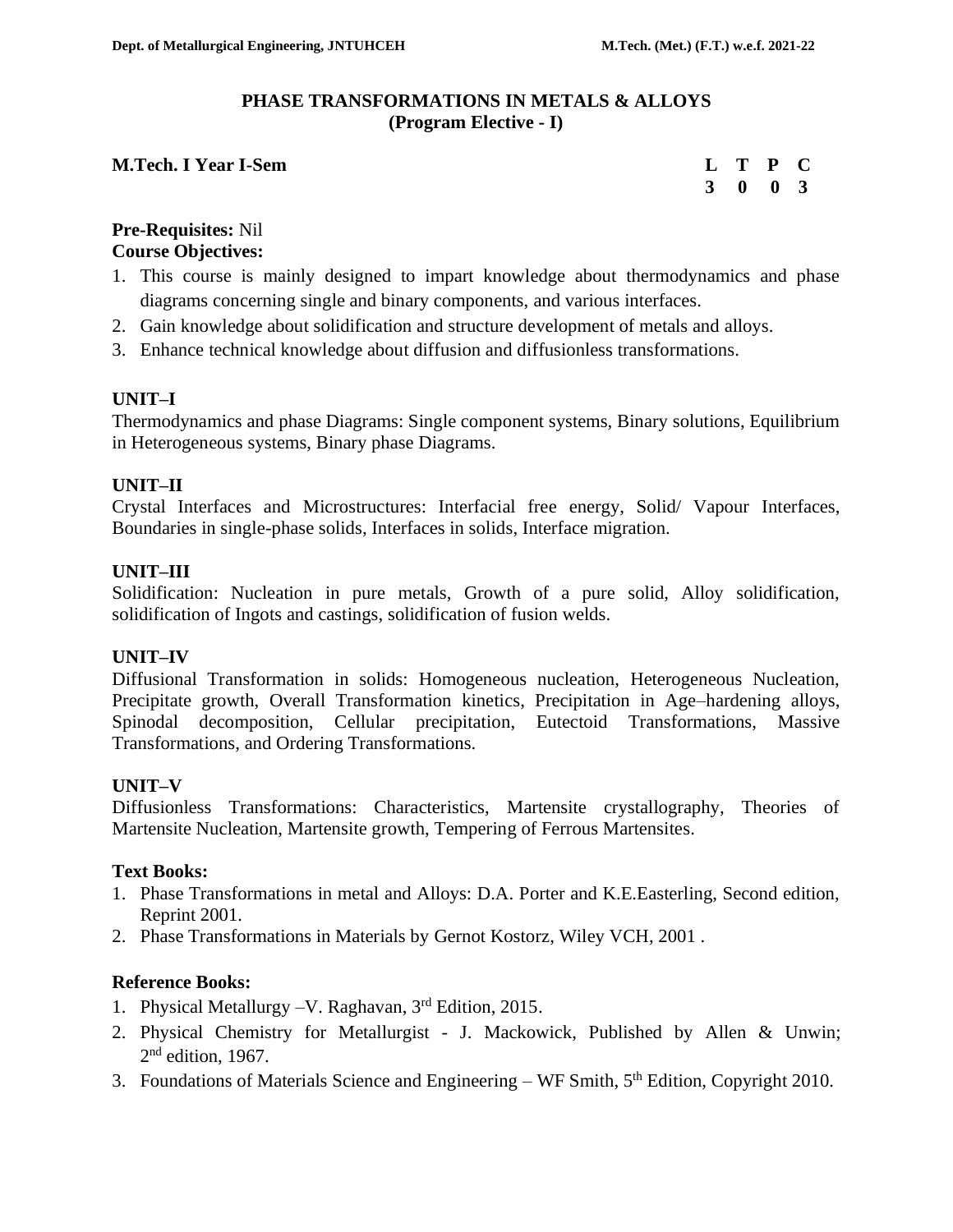#### **Course Outcomes:**

At the end of the course the student will be able to:

- 1. Understand the principle of thermodynamics in phase diagrams.
- 2. Get familiarize with single and binary components and various crystal interfaces.
- 3. Understand the theory of nucleation and growth kinetics of solidification.
- 4. Apply the fundamentals of phase transformation in steels and other engineering materials.
- 5. Understand the diffusion kinetics in phase transformations.
- 6. Understand the characteristics of diffusionless transformations.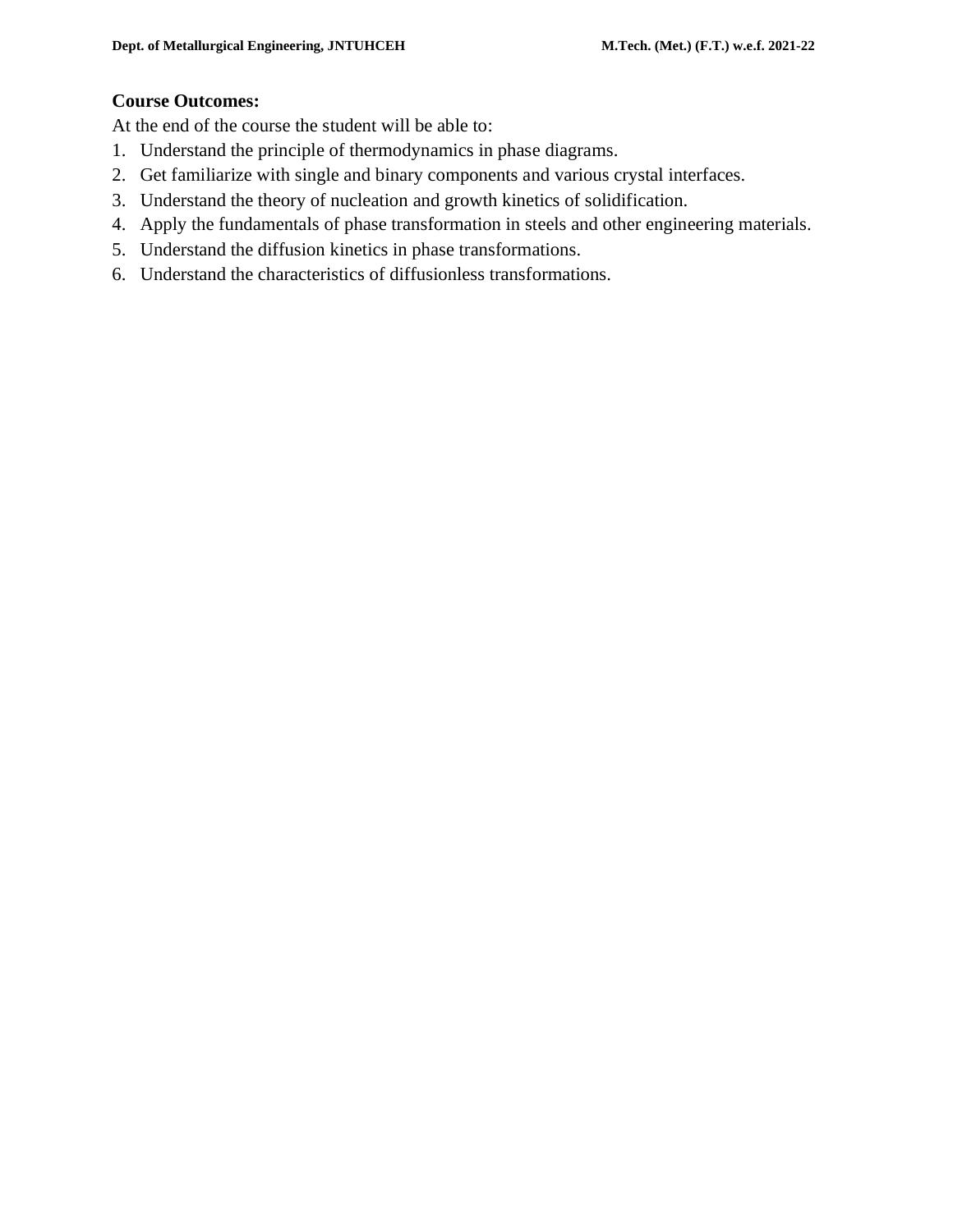# **ALLOY STEELS**

#### **(Program Elective – I)**

#### **M.Tech. I Year I-Sem L 2008**

|  | L T P C                     |  |
|--|-----------------------------|--|
|  | $3 \quad 0 \quad 0 \quad 3$ |  |

# **Pre-Requisites:** Nil

**Course Objectives:** 

This course deals with:

- 1. Describe the physical metallurgy of steels and alloy steels.
- 2. Explain the microstructure and properties of steels and alloy steels.
- 3. Make judgments on microstructural evolution and properties developed in alloy steels.

# **UNIT – I**

Classification of Steels. Advantages and limitations of Plain carbon steels. Alloy steels classification, purpose and general effects of alloy elements in steels. Cold forming steels, High strength packing steels; HSLA steels.

# **UNIT – II**

Medium - High carbon ferrite-pearlite steels, Bainitic steels, Low-carbon bainitic steels requirements, development and choice of alloying elements, Mechanical properties, microstructure and impact properties, High-Carbon bainitic steels.

# **UNIT – III**

Ultra-high strength steels: Classification and applications. Cryogenic steels, Thermo-mechanical treatments, maraging steels.

# **UNIT – IV**

Stainless steels: Classification, Composition, role of alloying elements, Heat treatment, microstructure and applications. Nitrogen steels and dual phase steels

#### **UNIT- V**

Tool steels and Heat resistant steels: Classification, Composition, role of alloying elements, Heat treatment, microstructure and applications.

#### **Text Books:**

- 1. Physical Metallurgy and the Design of steels: F. B. Pickering, Applied Science publisher, London, 1978.
- 2. The physical Metallurgy of steels: W. C. Leslie by Hempisphere Publishers Corporation, 1981.

#### **Reference Books:**

- 1. Alloys Steels Wilson.
- 2. Heat Treatment of steels Rajan & Sharma, PHI, 2nd edition, 2011.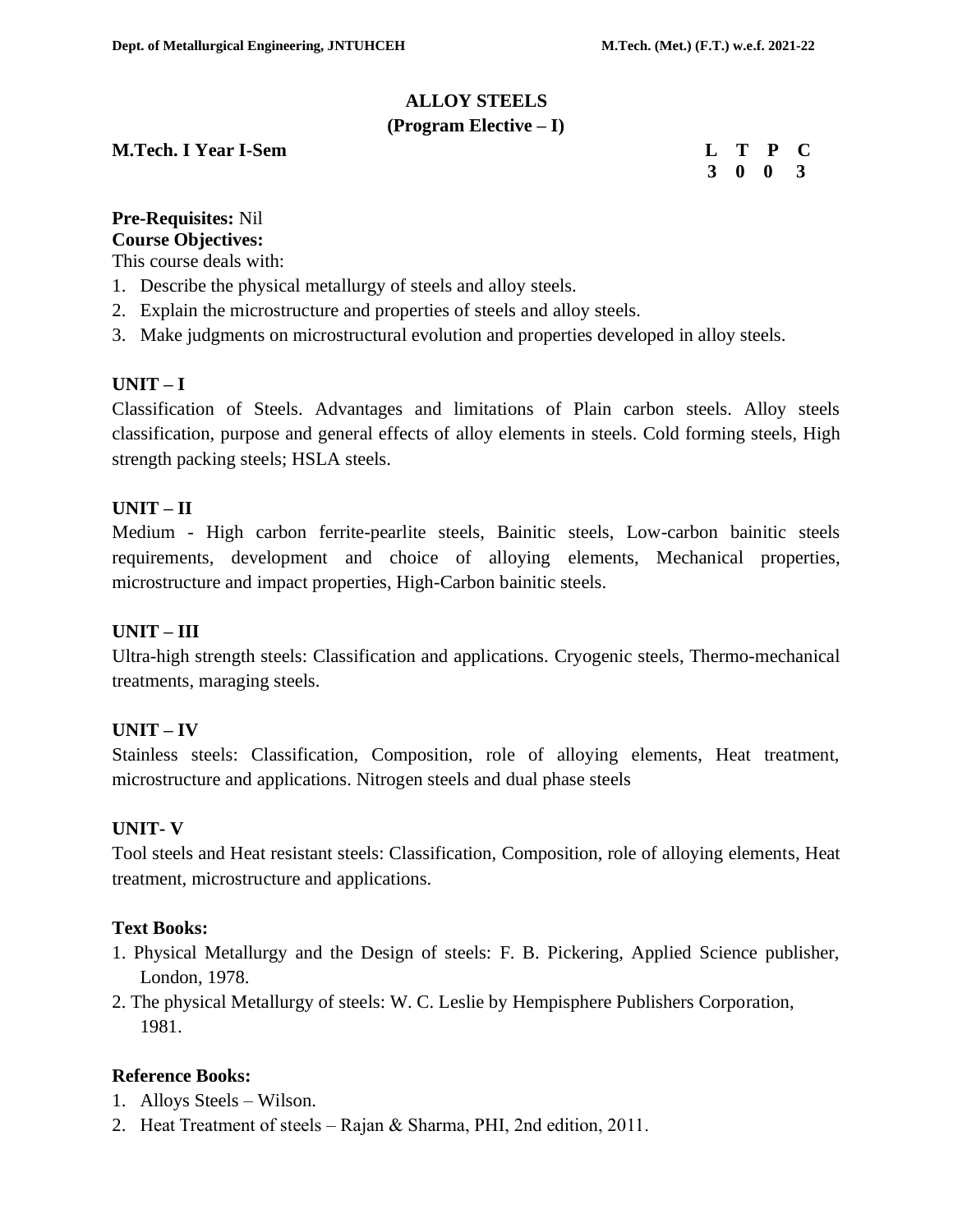# **Course Outcomes:**

- 1. Able to classify plain carbon steels, alloy steels and differentiate the steels and appreciate the role of alloy elements in steels and how to modify the structures to get the desired properties in steels.
- 2. Know the importance of structure property correlation study in HSLA, Ultra high strength steels etc.., and their suitable applications.
- 3. Analyze the importance of composition, heat treatment and microstructure effects on properties and uses of stainless steels.
- 4. Analyze the importance of composition, heat treatment and microstructure effects on properties and uses of tool steels and heat resistant steels.
- 5. Able to apply the knowledge gained on microstructural evolution and its stability to optimize the processing routes for specific applications.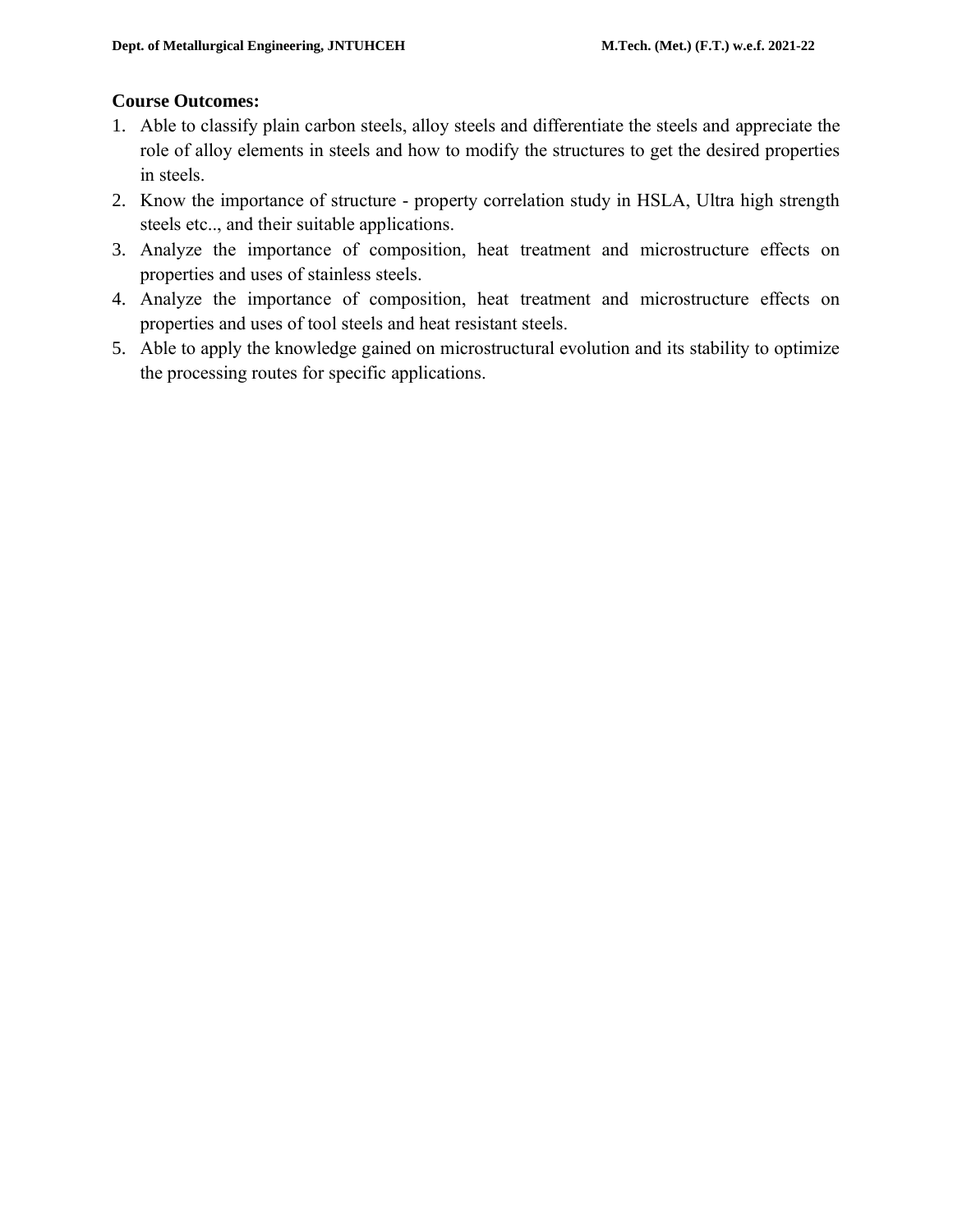#### **LIGHT METALS AND ALLOYS (Program Elective – II)**

#### **M.Tech. I Year I-Sem Let us a contract of C Let us a contract of C Let us a contract of C Let us a contract of C**

|  | L T P C                     |  |
|--|-----------------------------|--|
|  | $3 \quad 0 \quad 0 \quad 3$ |  |

# **Pre-Requisites:** Nil **Course Objectives:**

This course is mainly intended:

- 1. To give an exposure of various alloy systems, phase diagrams and their applications.
- 2. To highlight the importance of alloy selection.
- 3. To demonstrate the influence of composition, processing and microstructural effect on properties of the non ferrous alloys.

#### **UNIT-I**

Aluminium alloys: Classification, Properties and applications, Physical metallurgy of Al-Cu alloys, Al-Mg alloys, Al-Zn alloys, Al-Mn alloys, Al-Si alloys, Al-Li alloys, Ternary alloys, Al-Cu-Mg alloys, Al-Si-Mg alloys and Al-Zn-Mg alloys.

#### **UNIT-II**

Magnesium Alloys: Classification, properties and applications, Alloying elements to magnesium and their purpose, Designation of magnesium alloys, Mg-Al-Zn alloys, Corrosion resistance of Mg-alloys.

#### **UNIT-III**

Zinc Alloys: Classification, Properties and applications. Alloying elements to zinc and their purpose. Designation of Zinc alloys.

#### **UNIT-IV**

Titanium alloys: Classification, properties and applications, Ti-6Al-4V, Ti-8Al-1Mo-1V, Ti-13V-11Cr-3Al alloys. Titanium alloys for aerospace and aero engine applications.

#### **UNIT-V**

Beryllium alloys: Classification properties and applications, Al-Be alloys, Corrosion resistance of Beryllium alloys.

# **Text Books:**

- 1. Light alloys: Metallurgy of the light metals by I. J. Polmear,  $5<sup>th</sup>$  Edition, 2017.
- 2. Introduction to Physical Metallurgy S.H. Avner, McGraw-Hill Inc., 1974.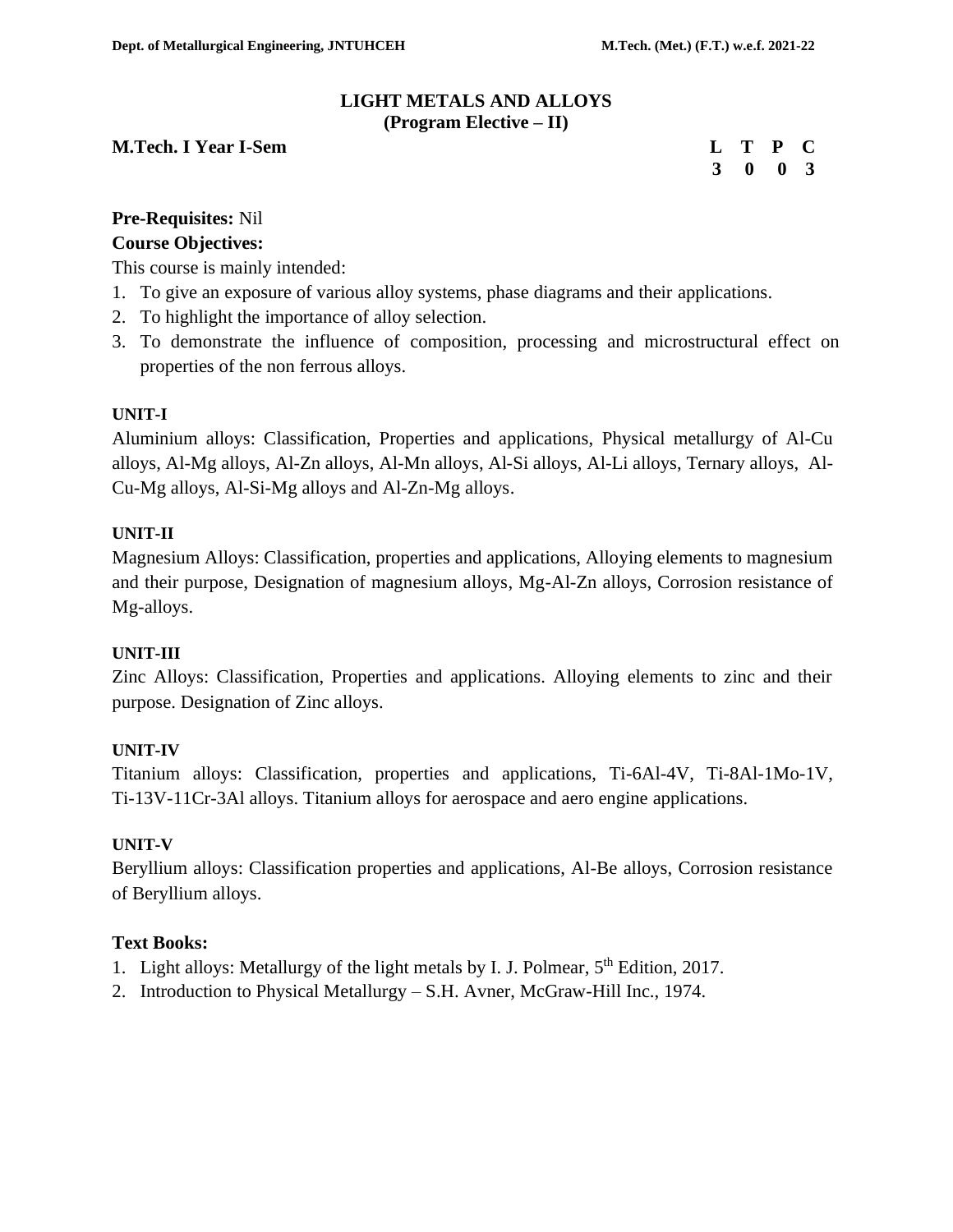#### **Reference Books:**

- 1. Heat treatment, structure and properties of Non ferrous alloys- Charlie Brooks, ASM Metals Park, Ohio, USA, 1982.
- 2. Engineering Physical Metallurgy Y. Lakhtin, CBS publisher, 2005.
- 3. ASM Metals Handbook Vol-1 & 2, 1990.
- 4. Metallurgical abstracts on light metals and alloys [Keikinzoku Shōgakukai,](http://www.google.co.in/search?tbs=bks:1&tbo=p&q=+inauthor:%22Keikinzoku+Sh%C5%8Dgakukai%22) Light Metal Educational Foundation., 1999.

# **Course Outcomes:**

At the end of the course, the student will be:

- 1. Able to classify Aluminum alloys and understand the importance of structure property correlation in binary and ternary alloys.
- 2. Knowledge of Magnesium and Zinc alloys and their applications.
- 3. List out the properties of Titanium and its alloys and comprehend their usage.
- 4. Analyze the importance of properties and applications of Beryllium alloys.
- 5. Can develop and design stronger and safer new light weight alloys with the knowledge of metal properties for specialized applications with minimum consumption of materials.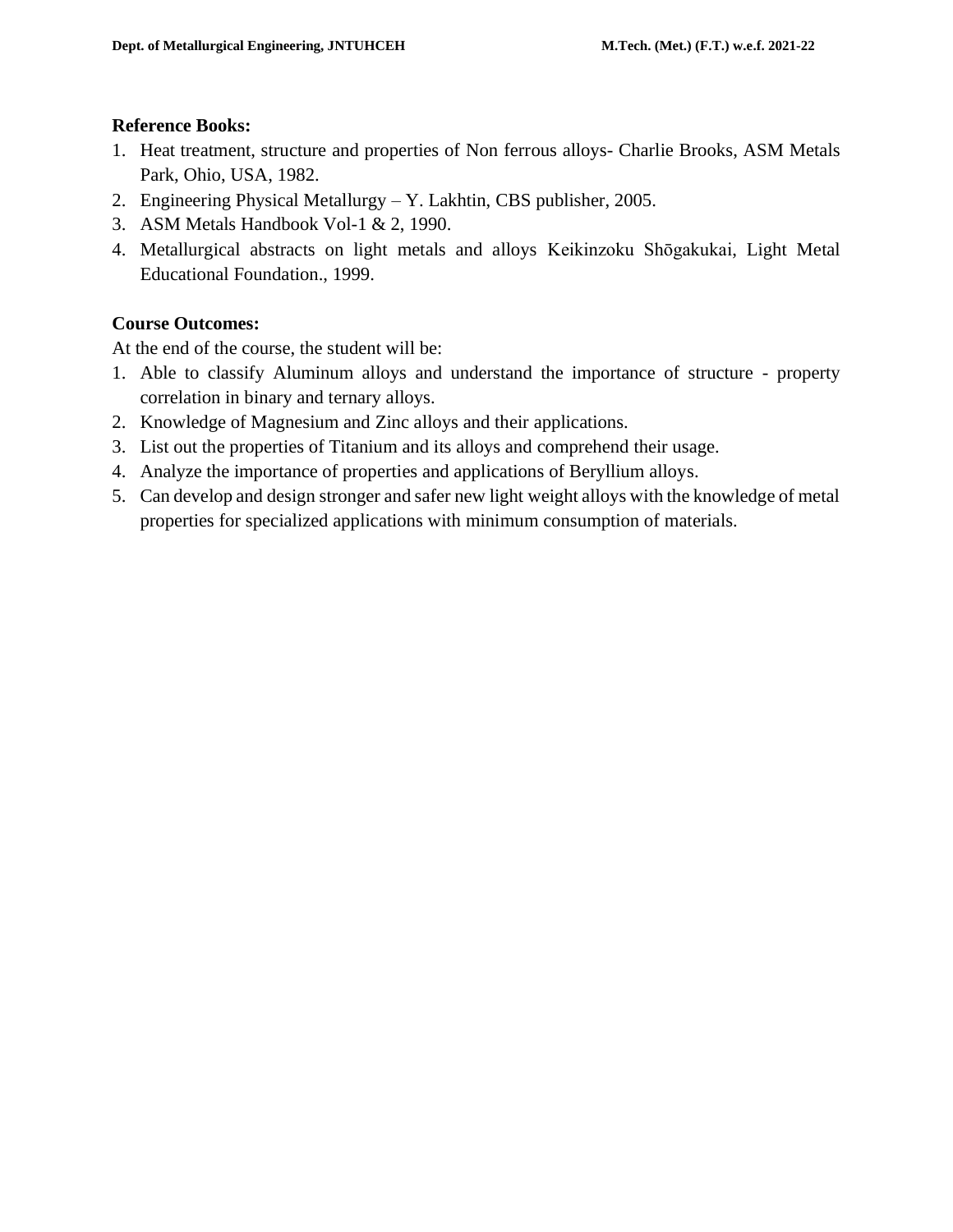# **ADVANCES IN METAL FORMING**

#### **(Program Elective – II)**

#### **M.Tech. I Year I-Sem L 2008**

|   | Т | P           | C |
|---|---|-------------|---|
| 3 | 0 | $\mathbf 0$ | 3 |

#### **Pre-Requisites:** Nil

#### **Course Objectives:**

- 1. Gain an understanding of fundamentals of metal working.
- 2. Analyze the behavior of metals during plastic deformation.
- 3. Obtain a working knowledge of forging, rolling, extrusion, drawing, Sheet metal forming and other processes.

#### **UNIT-I**

Forging: die design, forging in plane strain, calculation of forging loads; forging defects - causes and remedies, residual stresses in forging. New technologies: Liquid metal forging, Isothermal forging, No draft forging, Roll forging. Lubrications in forging, forging defects and their remedies.

# **UNIT-II**

Rolling: rolling of bars and shapes forces and geometrical relationship in rolling, analysis of rolling load, torque and power, rolling mill control, process variables, redundant deformation. Roll flattening, roll camber – its effect on rolling process; mill spring; Automatic gauge control - Roll pass classification & design. Lubrication in rolling: rolling defects - causes and remedies. Accumulative Roll Bonding

# **UNIT-III**

Extrusion and Drawing: Direct and indirect extrusion, Impact Extrusion, variables affecting extrusion, deformation pattern, equipments, port-hole extrusion die, hydrostatic extrusion, defects and remedies, simple analysis of extrusion, tube extrusion and production of seamless pipe and tube, drawing of rods, wires and tubes. Equi-channel Angular Pressing

#### **UNIT-IV**

Sheet metal forming and other processes: Forming methods - Shearing, blanking, bending, stretch forming, deep drawing. Types of dies used in press working, defects in formed part, sheet metal forming, formability limit diagram. High Pressure Torsion, Repetitive Corrugation and Straightening

#### **UNIT-V**

High velocity forming- principles, comparison of high velocity and conventional forming processes. Explosive forming, Magnetic pulse forming, Electro-hydraulic forming. Microforming, Electro Magnetic forming, Microcoining, Microextrusion, Microbending, coining, embossing, curling, spinning, flow forming, advantages, limitations and application of the process.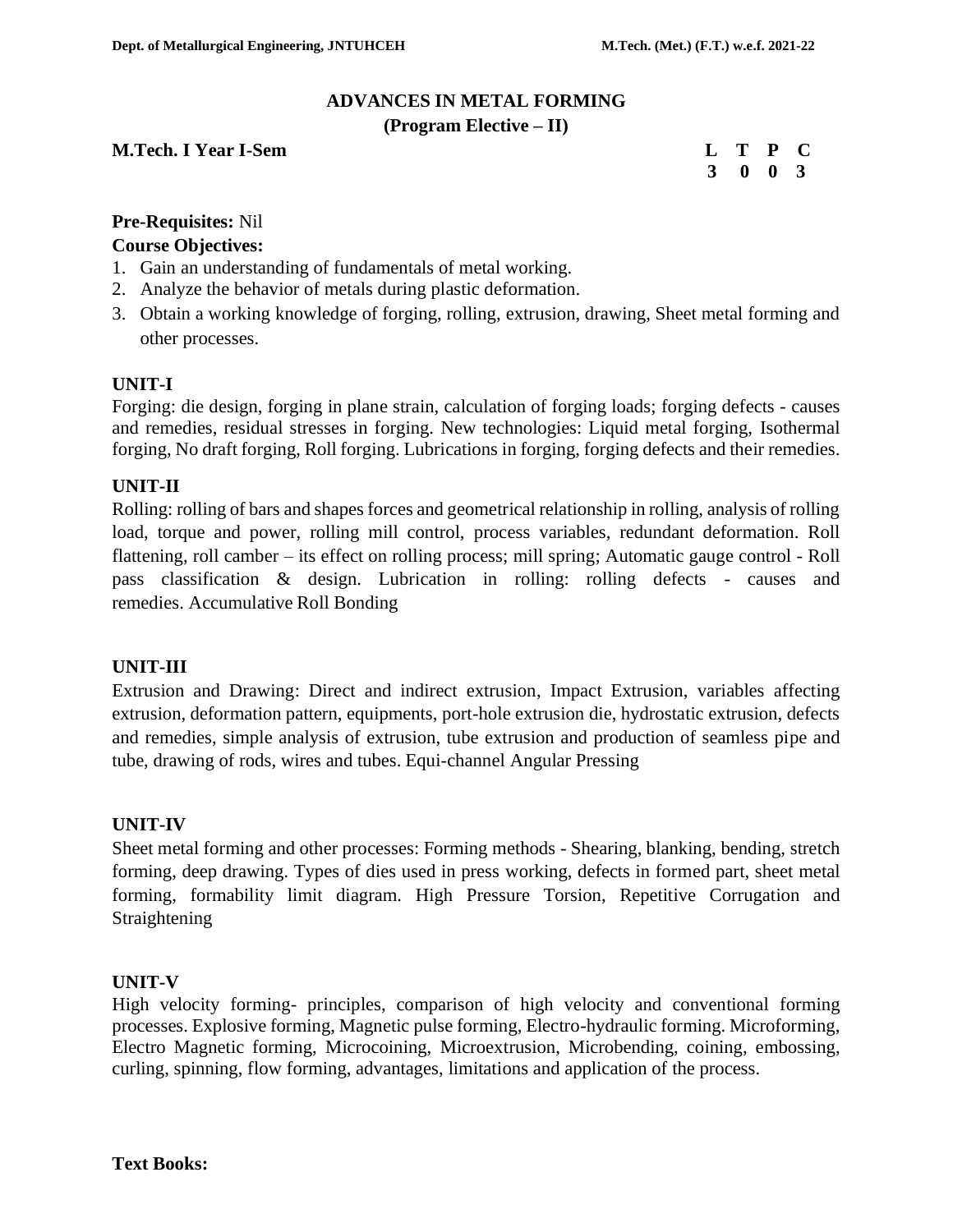- 1. Mechanical Metallurgy, Dieter G. E., McGraw-Hill Co., SI Edition, 1995.
- 2. Metal Forming Processes and Analysis, Avitzur, Tata McGraw-Hill Co., New Delhi, 1977.

#### **Reference Books:**

- 1. Metal Forming Processes, Nagpal G. R., Khanna Pub., New Delhi, 2000.
- 2. Handbook of Metal Forming, Kurt Lange, Society of Manufacturing Engineers. Michigan, USA, 1988.
- 3. Manufacturing Technology, P. N. Rao, Tata Mc Graw Hill, Vol-I, 2013.
- 4. Principles of industrial metal working process, G. W. Rowe, Edward Arnold, 1977.

# **Course Outcomes:**

At the end of the course the student will be able to:

- 1. Identify the behavior of metals under the various modes of deformation.
- 2. To use mechanics of metal working principles suitable for various mechanical working operations.
- 3. Identify and adopt a particular deformation process to obtain the required product.
- 4. Study of formability limit diagram.
- 5. Comparison of conventional & high velocity forming processes.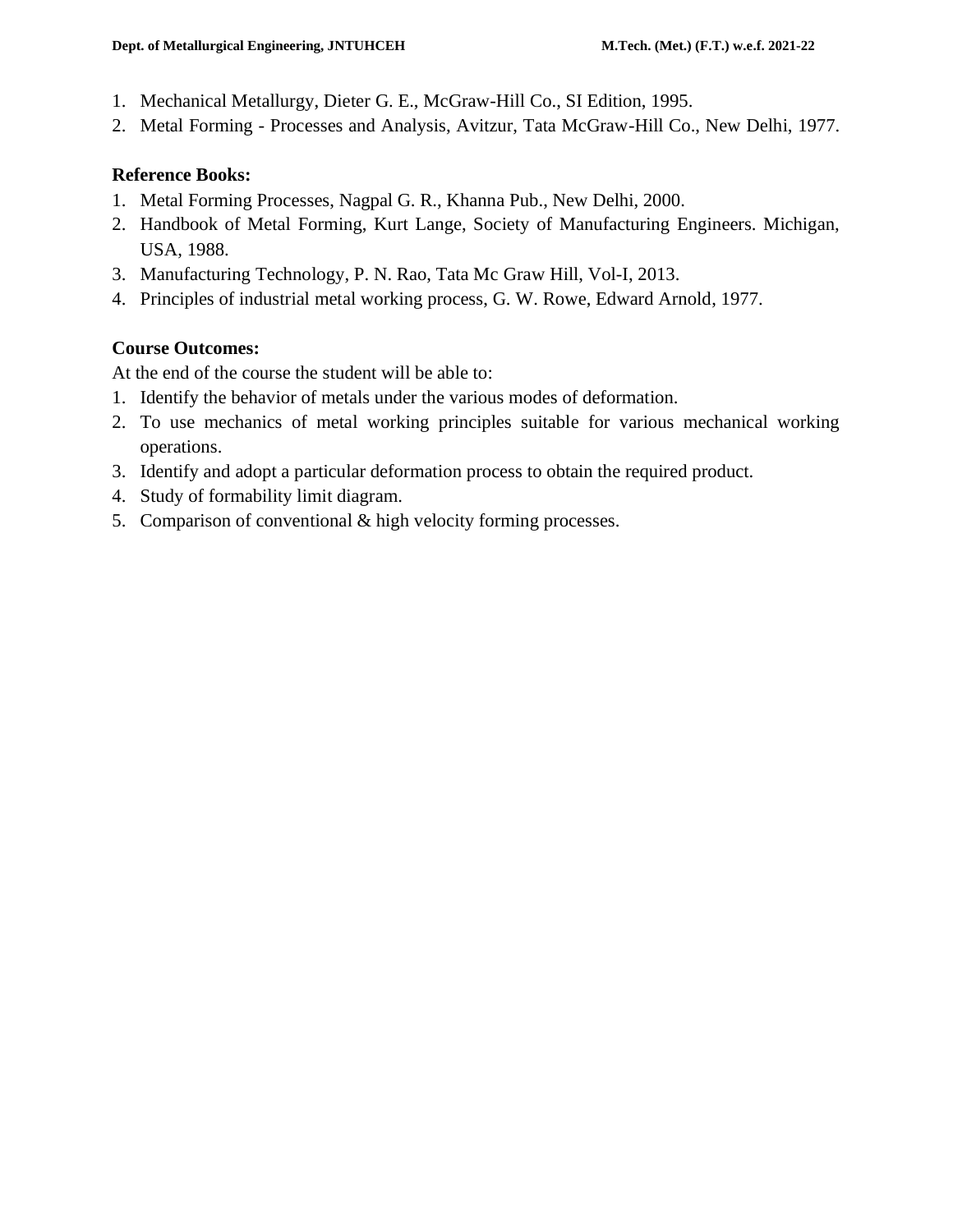#### **ADVANCED PHYSICAL AND MECHANICAL METALLURGY (Program Elective – II)**

#### **M.Tech. I Year I-Sem**

|  | L T P C                     |  |
|--|-----------------------------|--|
|  | $3 \quad 0 \quad 0 \quad 3$ |  |

# **Pre-Requisites:** Nil

# **Course Objectives:**

- 1. To highlight the importance of solidification, crystallographic texture and structure property correlations.
- 2. To develop a fundamental understanding of stress-strain behaviour, fracture mechanisms.
- 3. To familiarize with effect of cold working, annealing and phase transformations.
- 4. To understand order-disorder transformations and principles of metal forming techniques.

# **UNIT-I**

Solidification and solidification structures, interfaces, crystallographic texture, residual stresses, structure - property correlations, Order-disorder Transformations.

# **UNIT-II**

Phase transformations: Thermodynamic basics. Austenite – Pearlite transformation, Bainite transformation, Martensitic transformation,

# **UNIT-III**

Recovery, Recrystallisation, Dynamic recrystallisation, Recovery and grain growth: Annihilation, Polygonisation, property changes, driving forces, Nucleation and growth aspects, Annealing twins, Texture in cold worked and Annealed alloys.

# **UNIT-IV**

Plasticity and work hardening: fundamentals, stress - strain behaviour, fracture mechanisms.

# **UNIT-V**

Yield criteria for deformation of materials, Variables of metal forming (Temp, Strain rate, friction and lubrication), Formability Limit Diagram.

# **Text Books:**

- 1. T. H. Courtney, Mechanical Behaviour of Materials, McGraw-Hill, 2nd Ed., 2000.
- 2. R.W. Cahn, P. Haasen and E.J. Kramer, (Eds.), Materials Science and Technology: A Comprehensive Treatment, VCH, Weinheim, Germany, 1993.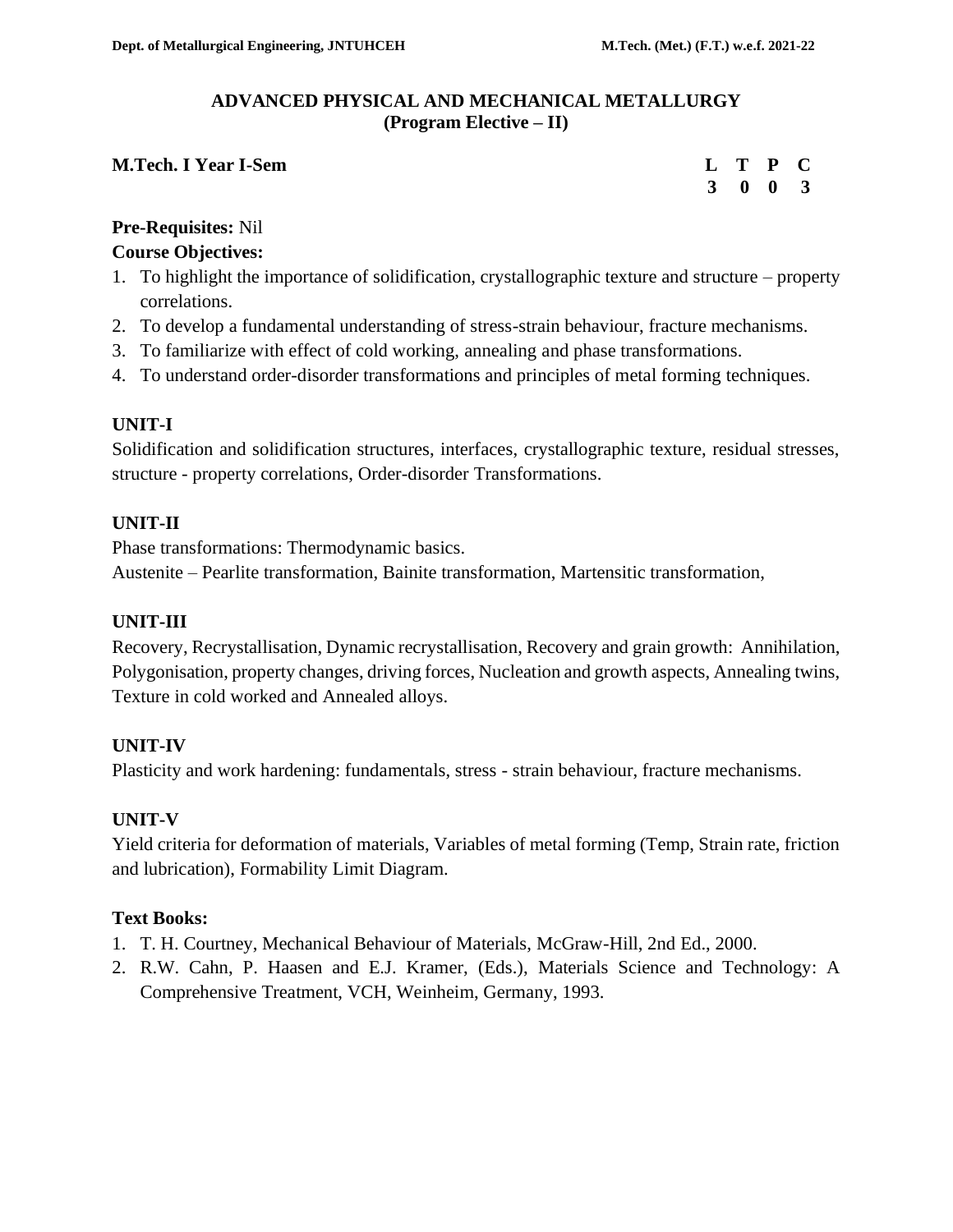#### **Reference Books:**

- 1. Physical Metallurgy & Advanced Materials, R. E. Smallman and A. H. W. Ngan, 7<sup>th</sup> Ed., Elsevier, 2007.
- 2. Stability of Microstructures in Metallic Systems, J. W. Martin, R. D. Doherty and B. Cantor, 2<sup>nd</sup> Ed., Cambridge University Press, UK, 1997.
- 3. Phase Transformations in Metals and Alloys, D. A. Porter and K. E. Easterling Van Nostrand Reinhold, UK, 1986.
- 4. Plasticity for Engineers Theory and Applications, C. R. Calladine, Horwood, Chichester, England, 2000.
- 5. Thermo-Mechanical Processing of Metallic, B. Verlinden, J. Driver, I. Samajdar, R.D. Doherty, Elsevier Science, 1<sup>st</sup> Edition, 2007.
- 6. Materials, Pergamon Materials Series, Series Ed. R.W. Cahn, Elsevier, Amsterdam, 2007.

# **Course Outcomes:**

At the end of the course the student will be able to:

- 1. Identify the solidification structures and gain a basic knowledge about crystallographic texture.
- 2. Gain knowledge about phase transformations and order-disorder transformations.
- 3. Understanding of basic thermodynamics required for phase transformations.
- 4. Awareness of cold worked and annealed properties of given alloys.
- 5. Gain knowledge about stress-strain behaviour and fracture mechanisms under various conditions.
- 6. Gain a basic knowledge about principles of metal forming techniques and formability limit diagrams.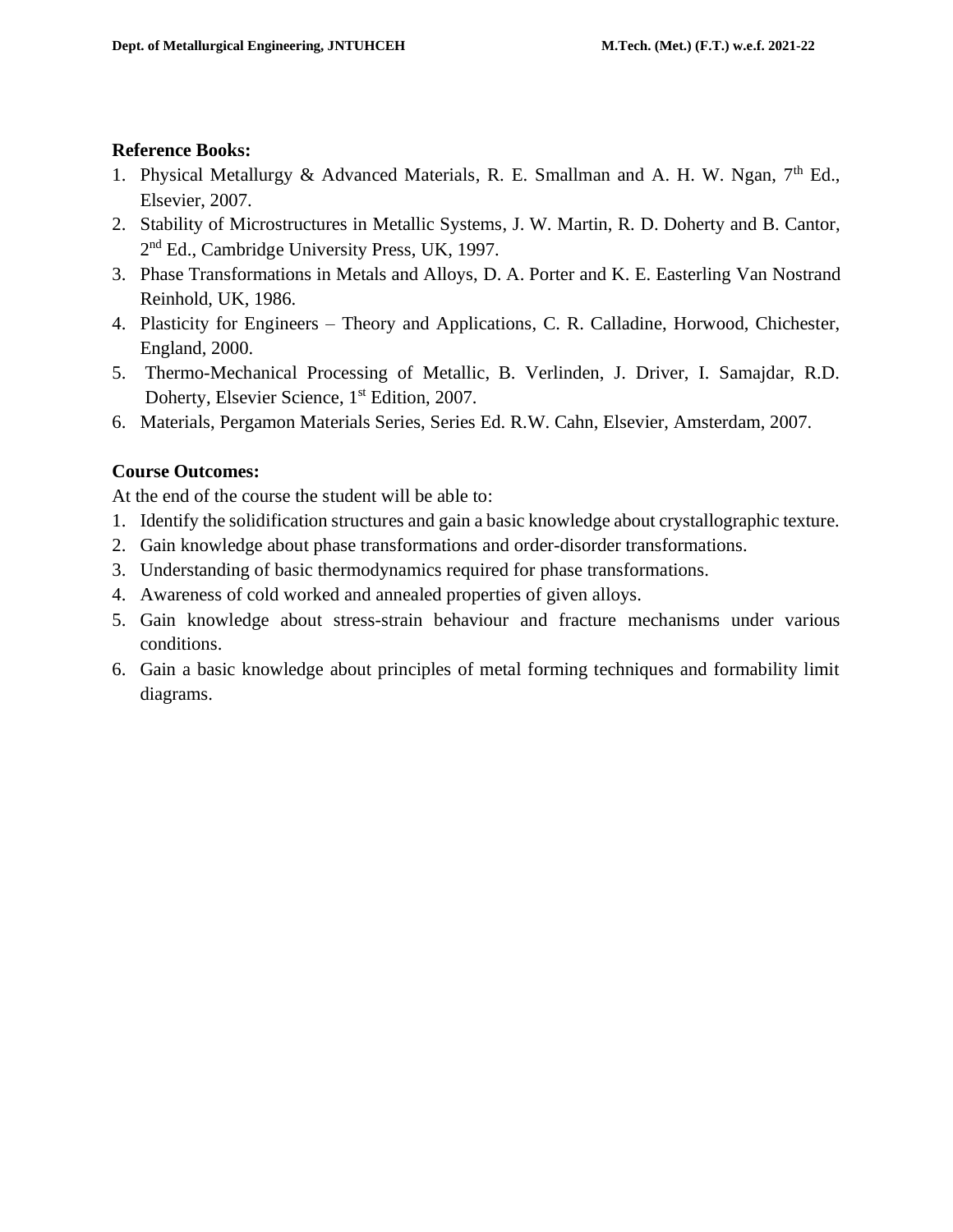#### **RESEARCH METHODOLOGY AND IPR**

#### **M.Tech. I Year I-Sem L C L T P C**

 **2 0 0 2**

# **Pre-Requisites:** Nil

#### **Course Objectives:**

- 1. To understand the research problem
- 2. To know the literature studies, plagiarism and ethics
- 3. To get the knowledge about technical writing
- 4. To analyze the nature of intellectual property rights and new developments
- 5. To know the patent rights

# **UNIT-I**

Meaning of research problem, Sources of research problem, Criteria Characteristics of a good research problem, Errors in selecting a research problem, Scope and objectives of research problem.

Approaches of investigation of solutions for research problem, data collection, analysis, interpretation, Necessary instrumentations

# **UNIT-II**

Effective literature studies approaches, analysis, Plagiarism, Research ethics

# **UNIT-III**

Effective technical writing, how to write report, Paper Developing a Research Proposal, Format of research proposal, a presentation and assessment by a review committee

# **UNIT-IV**

Nature of Intellectual Property: Patents, Designs, Trade and Copyright. Process of Patenting and Development: technological research, innovation, patenting, development. International Scenario: International cooperation on Intellectual Property. Procedure for grants of patents, Patenting under PCT.

# **UNIT-V**

Patent Rights: Scope of Patent Rights. Licensing and transfer of technology. Patent information and databases. Geographical Indications. New Developments in IPR: Administration of Patent System. New developments in IPR; IPR of Biological Systems, Computer Software etc. Traditional knowledge Case Studies, IPR and IITs.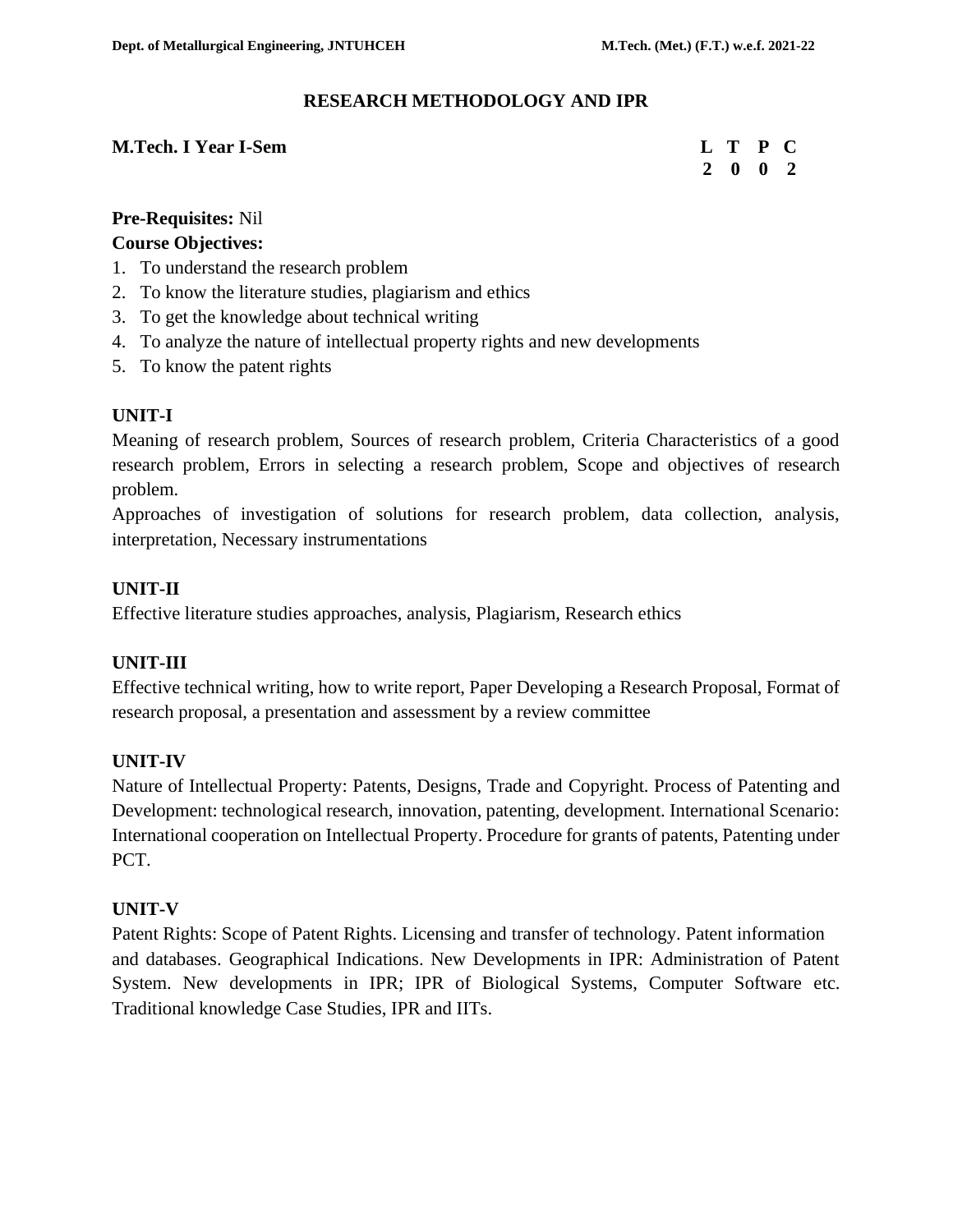#### **Text Books:**

- 1. Stuart Melville and Wayne Goddard, "Research methodology: an introduction for science & engineering students'"
- 2. Wayne Goddard and Stuart Melville, "Research Methodology: An Introduction"

# **References Books:**

- 1. Ranjit Kumar, 2nd Edition, "Research Methodology: A Step by Step Guide for beginners"
- 2. Halbert, "Resisting Intellectual Property", Taylor & Francis Ltd, 2007.
- 3. Mayall, "Industrial Design", McGraw Hill, 1992.
- 4. Niebel, "Product Design", McGraw Hill, 1974.
- 5. Asimov, "Introduction to Design", Prentice Hall, 1962.
- 6. Robert P. Merges, Peter S. Menell, Mark A. Lemley, "Intellectual Property in New Technological Age", 2016.
- 7. T. Ramappa, "Intellectual Property Rights Under WTO", S. Chand, 2008

# **Course Outcomes**

At the end of this course, students will be able to

- 1. Understand research problem formulation.
- 2. Analyze research related information
- 3. Follow research ethics
- 4. Understand that today's world is controlled by Computer, Information Technology, but tomorrow world will be ruled by ideas, concept, and creativity.
- 5. Understanding that when IPR would take such important place in growth of individuals & nation, it is needless to emphasis the need of information about Intellectual Property Right to be promoted among students in general & engineering in particular.
- 6. Understand that IPR protection provides an incentive to inventors for further research work and investment in  $R \& D$ , which leads to creation of new and better products, and in turn brings about, economic growth and social benefits.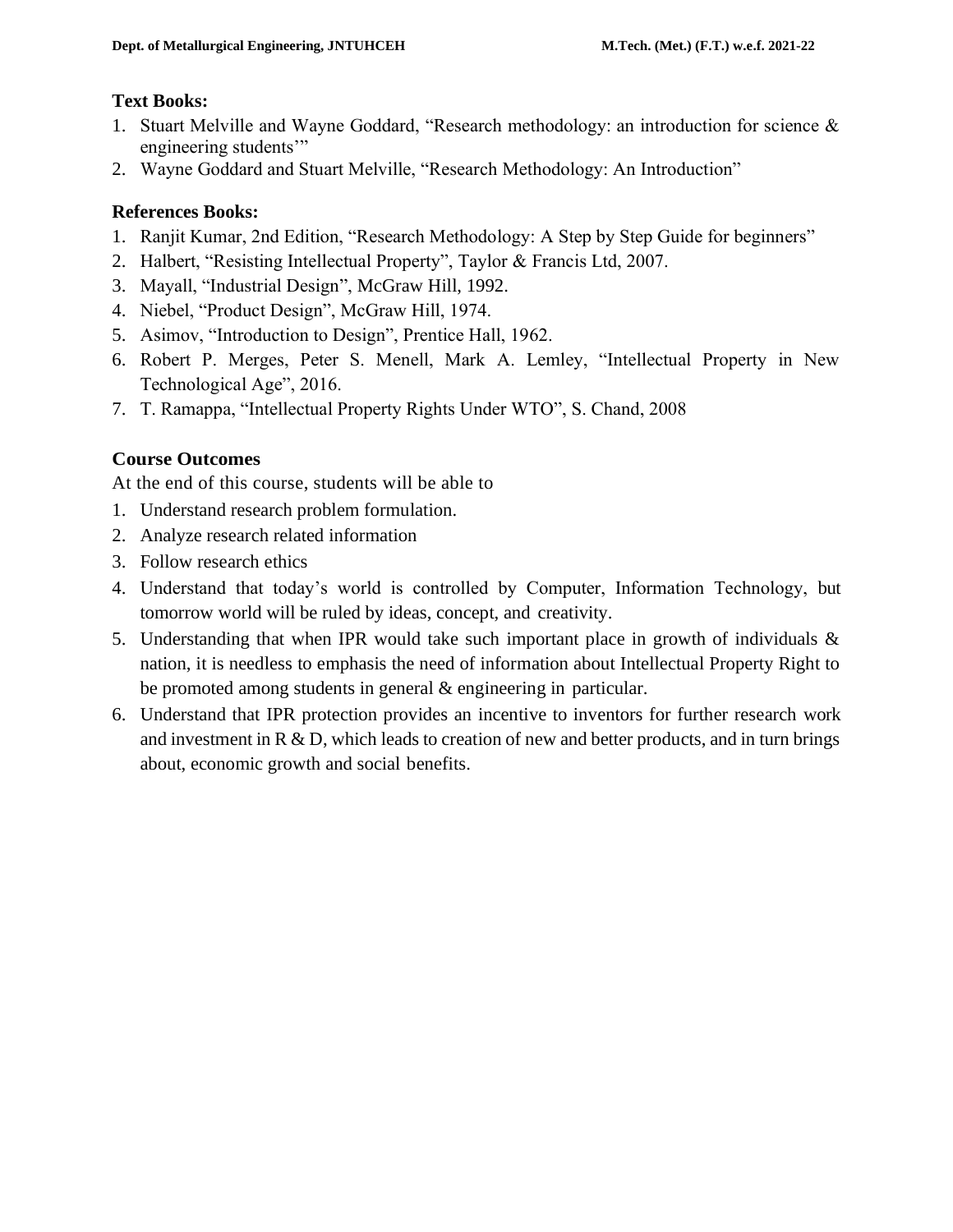#### **VALUE EDUCATION AUDIT COURSE – I**

#### **M.Tech. I Year I-Sem Letter Contract the Contract Contract Contract Contract Contract Contract Contract Contract Contract Contract Contract Contract Contract Contract Contract Contract Contract Contract Contract Contract**

 **2 0 0 0**

#### **Course Objectives:**

To help the students:

- 1. Understand value of education and self-development
- 2. Imbibe good values in students
- 3. Let the should know about the importance of character

#### **UNIT-I**

Values and Self-development – Social Values and Individual Attitudes. Work Ethics, Indian Vision of Humanism. Ethical Standards and Principles. Value Judgments.

#### **UNIT-II**

Importance of Cultivating Values. Sense of Duty. Devotion, Self-reliance, Confidence, Concentration. Truthfulness, Cleanliness. Honesty, Humanity. National Unity. Patriotism. Love for Nature, Discipline.

#### **UNIT-III**

Personality and Behavior Development - Soul and Scientific Attitude- Integrity and Discipline. Punctuality- Compassion and Benevolence - Positive Thinking- Composure and Equipoise-Dignity of Labour.

# **UNIT-IV**

Universal Brotherhood and Religious Tolerance. True Friendship. Happiness Vs Suffering-Aware of Self-destructive Habits. Association and Cooperation. Eco-friendly Consciousness

# **UNIT-V**

Character and Competence – Values of Scriptures- Self-management and Good health. Science of Reincarnation. Equality, Nonviolence, Humility, Role of Women- Secular Thinking- Mind your Mind, Self-control- Non Ethnocentric Behavior

#### **Suggested Reading**

- 1. Chakroborty, S.K. "*Values and Ethics for organizations Theory and practice*", Oxford University Press, New Delhi. 1998.
- 2. Dostoyevsky, Fyodor, Constance Garnett, and Ernest J. Simmons. *Crime and Punishment*. New York: Modern Library, 1950. Print.
- 3. Galsworthy, John. *Justice.* Czechia, Good Press, 2019.
- 4. TED Talks

# **Course Outcomes:**

Students will be able to

- 1. Acquire knowledge about self-development
- 2. Learn the importance of Human values
- 3. Develop the overall personality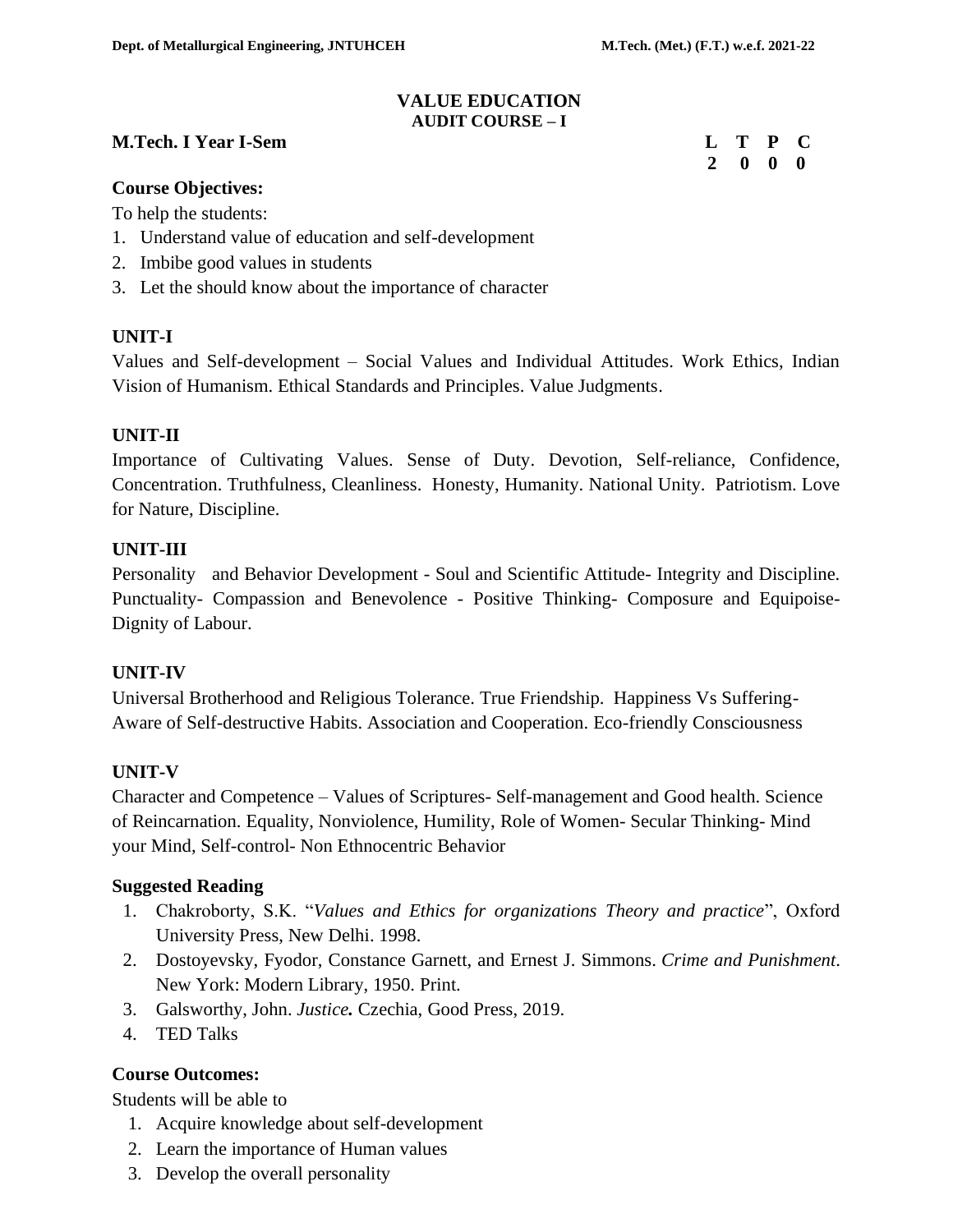#### **MATERIALS TESTING LAB (LABORATORY - I)**

#### **M.Tech. I Year I-Sem Letter Contract the Contract Contract Contract Contract Contract Contract Contract Contract Contract Contract Contract Contract Contract Contract Contract Contract Contract Contract Contract Contract**

**0 0 4 2**

# **Pre-Requisites:** Advances in Materials Testing

# **Course Objectives:**

Students will be able to:

- 1. Demonstrate skill in using different hardness testing machines.
- 2. Explain the rationale for using particular loads in testing fatigue and tensile properties of materials.
- 3. Use the standard specimens in determining toughness and ductility of materials.

# **List of Experiments**:

- 1. Tensile Testing (Room Temperature and High Temperature) To determine the
	- i. Elastic modulus
	- ii. Yield and Ultimate tensile strength
	- iii. Breaking stress
	- iv. Percentage Elongation
	- v. Percentage reduction in area of a given specimen.
- 2. Compression Testing at room temperature:
	- To determine the mechanical properties of materials under compression conditions.
- 3. Three Point Bend Testing: To measure the specimen's flexural strength, modulus etc.,
- 4. Low Cycle Fatigue: To determine the fatigue properties of a given material under fatigue condition.
- 5. High Cycle Fatigue: To determine the fatigue properties of a given material under fatigue condition.
- 6. Creep Test:

To study the creep properties and practice the testing procedure.

7. Fracture Mechanics  $(K_{1C}, J_{1C})$  at room temperature: To study the fracture mechanism of the specimen.

# **Course Outcomes:**

After completing the course, the student will be able:

- 1. Explain the methods of destructive testing (Tensile testing, Compression testing, Three point bend testing, Low cycle fatigue High cycle fatigue, Creep testing and Fracture mechanics.
- 2. Analyze, interpret and present the observation from the tests conducted.
- 3. Can prepare formal laboratory reports describing the experimental and the results obtained.
- 4. Solve material problems associated with testing.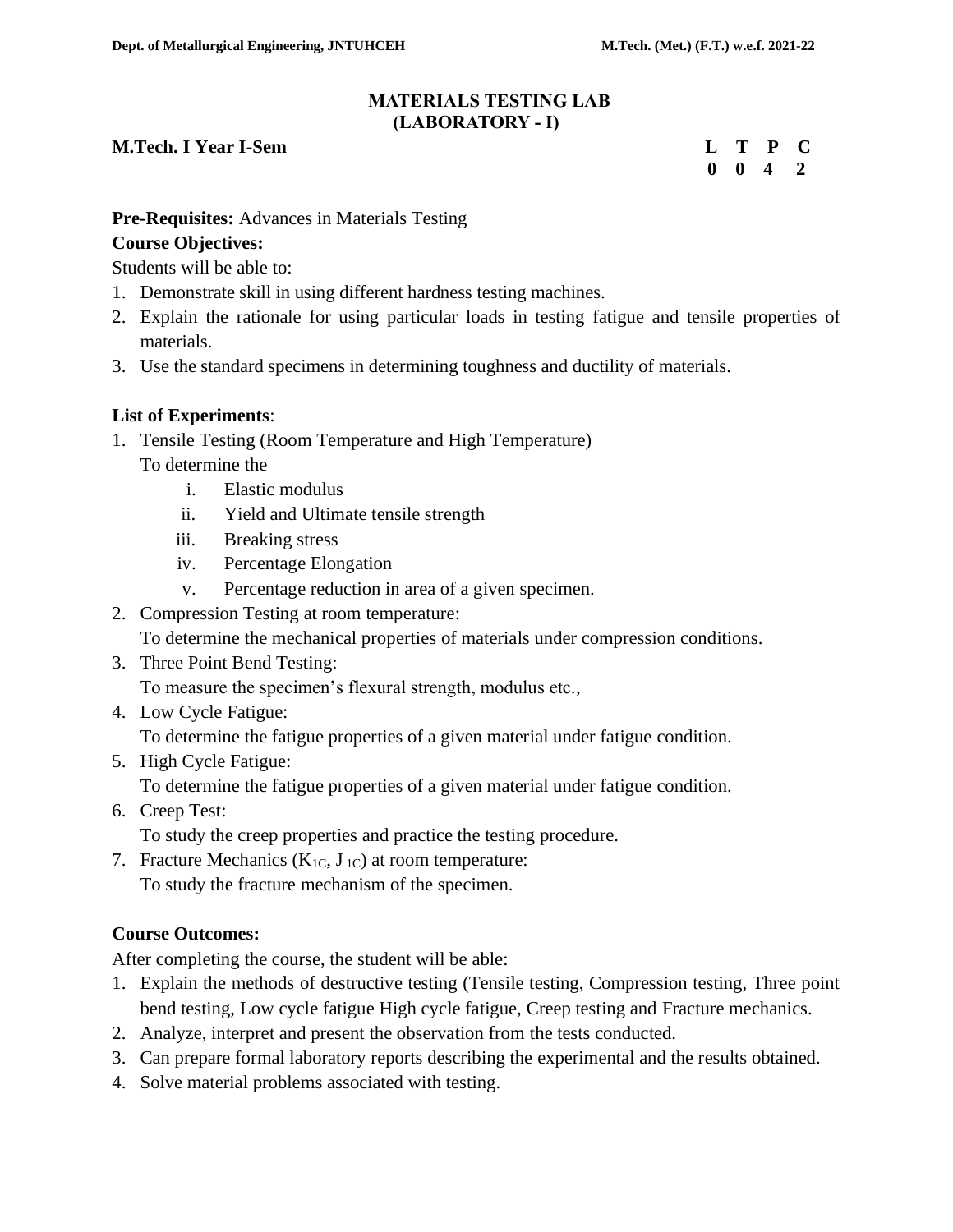# **METAL CASTING LAB (LABORATORY - II)**

# **M.Tech. I Year I-Sem L 2008**

|  | L T P C                     |  |
|--|-----------------------------|--|
|  | $0 \quad 0 \quad 4 \quad 2$ |  |

#### **Pre-Requisites:** Advances in Metal Casting

#### **Course Objectives:**

- 1. To give basic idea of different mould sands and binders used to prepare green sand.
- 2. Operate instruments to find different properties of green sand.
- 3. Handling of NDT equipment and determine flaws in material.

#### **List of Experiments:**

- 1. Preparation of gating system using green sand.
- 2. Study of particle size distribution of the sand.
- 3. Study of the variation of permeability of the green sand with clay and water.
- 4. Determination of the variation of sand properties like green hardness, green compact strength with additives in sands.
- 5. Determination of the variation of hot compact hardness and hot shear strength with additives in sands.
- 6. Determination of clay content in sand.
- 7. Determination of the shatter index of green sand.
- 8. Preparation of aluminium castings.
- 9. Charge calculations and melting practice of cast iron in a cupola.
- 10. Preparation of CO<sub>2</sub> moulds.
- 11. Non-destructive testing of a few cast iron components.

# **Course Outcomes:**

- 1. Able to determine the green sand properties.
- 2. Able to operate basic furnaces.
- 3. Knowledge about particle size distribution calculation.
- 4. Learn about the NDT techniques and able to conduct.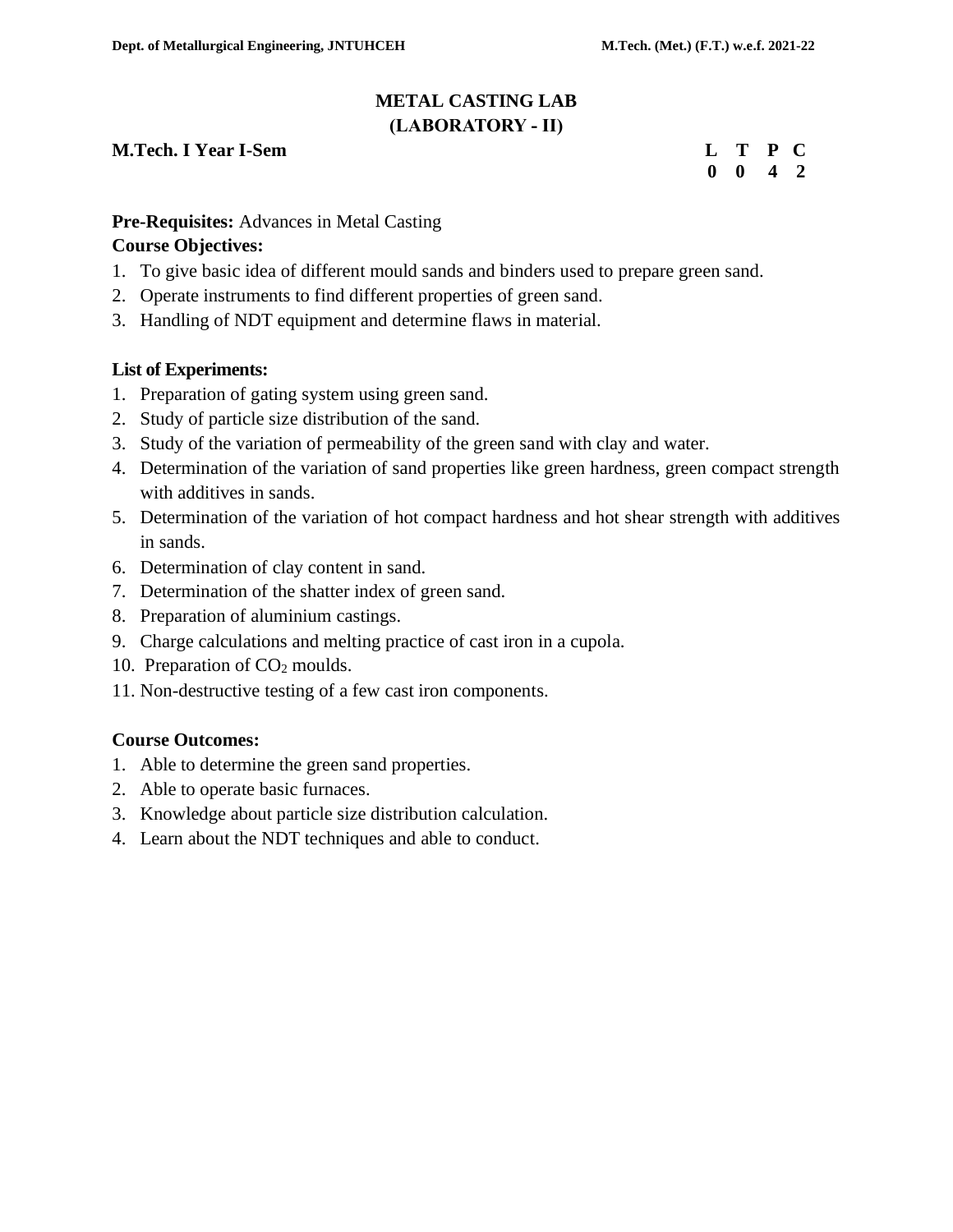#### **ADVANCES IN METAL JOINING (Program Core – III)**

#### **M.Tech. I Year II-Sem L T P C**

 **3 0 0 3**

# **Pre-Requisites:** Nil

#### **Course Objectives:**

- 1. To develop understanding of metallurgical fundamentals of welding with regard to heat flow and phase transformations during welding.
- 2. To study Welding of ferrous metals and alloys.
- 3. To study Welding of non ferrous metals and alloys.
- 4. To gain a knowledge about quality control methods in welded joints.

#### **UNIT–I**

Heat flow - temperature distribution-cooling rates - influence of heat input, joint geometry, plate thickness, preheat, calculation of heat input and heat affected zone width.

#### **UNIT–II**

Flux assisted GTAW process, friction welding processes, friction stir welding and friction surfacing, microwave Joining and hybrid welding. Laser Welding and Electron Beam welding.

#### **UNIT–III**

Weld metal solidification - Phase transformations- weld CCT diagrams - carbon equivalentpreheating and post heating- weldability of carbon steels and low alloy steels.

#### **UNIT–IV**

Welding of stainless steels use of Schaffler and Delong diagrams, welding of cast irons, welding of aluminum alloys.

#### **UNIT–V**

Welding of titanium alloys and welding of dissimilar metals. Weld defects: Causes and remedial measures, Weldability tests - effect of metallurgical parameters.

#### **Text Books:**

- 1. 'Welding Metallurgy', Linnert G. E., Volume I and II, 4<sup>th</sup> Edition, AWS, 1994.
- 2. 'Fundamentals of Welding Metallurgy', Granjon H., Jaico Publishing House, 1994.

#### **Reference Books:**

- 1. 'Introduction to Physical Metallurgy of Welding', Kenneth Easterling, 2nd Edition, Butterworth Heinmann, 1992.
- 2. 'The Metallurgy of Welding', Saferian D., Chapman and Hall, 1985.
- 3. 'Welding Methods and Metallurgy', Jackson M. D., Griffin, London, 1967.
- 4. Friction Stir Welding and Processing, Mishra. R.S and Mahoney. M.W, ASM, 2007.
- 5. Welding Metallurgy Sindo Kour,  $2<sup>nd</sup>$  edition, published by Wiley, 2003.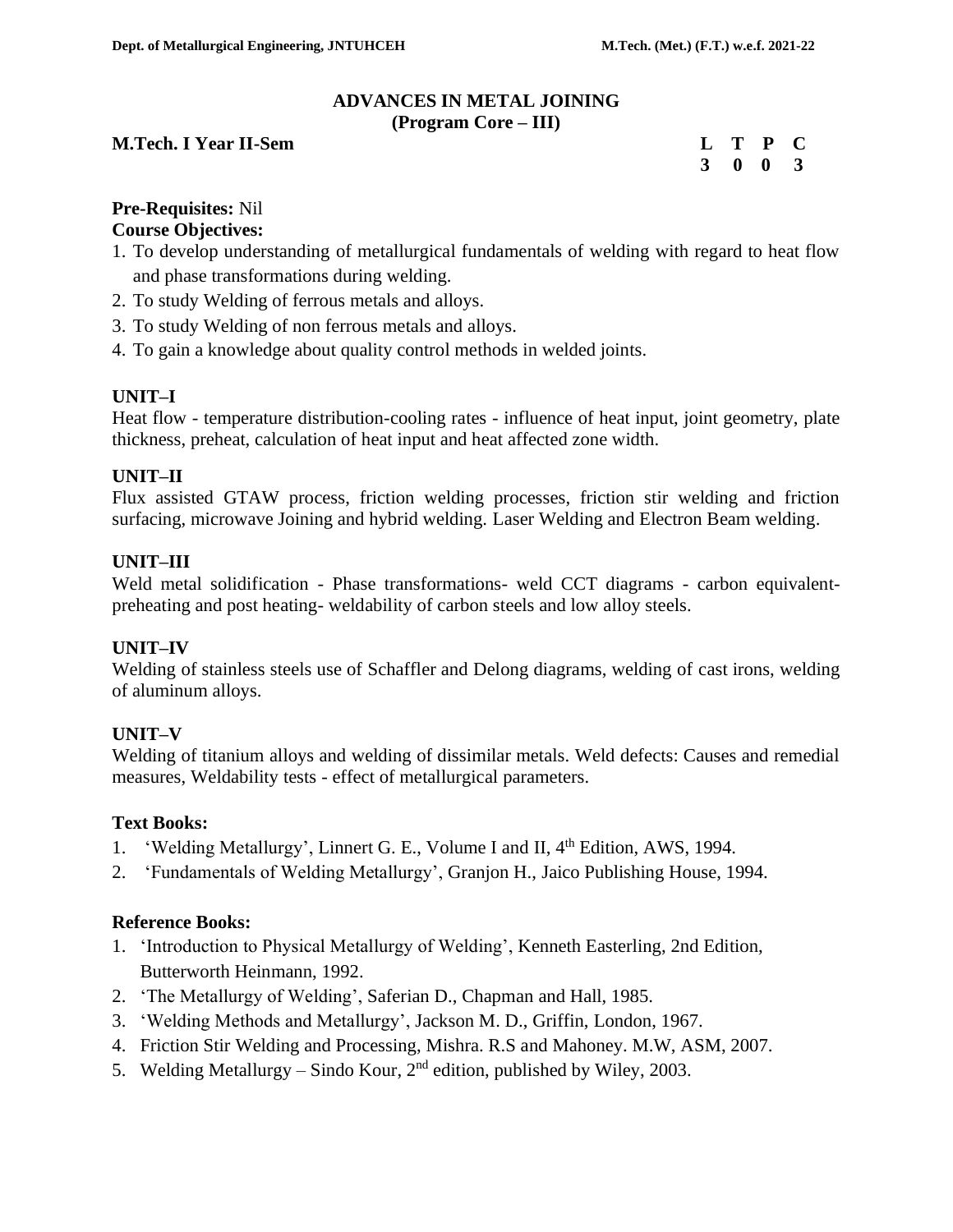# **Course Outcomes**:

At the end of the course, student will be able to gain:

- 1. Basic theoretical & practical knowledge of welding of ferrous metals and alloys.
- 2. Basic theoretical & practical knowledge of welding of non ferrous metals and alloys.
- 3. Conduct quality control tests on welded joints.
- 4. Knowledge of heat affected zone and its analysis.
- 5. Knowledge about different welding processes.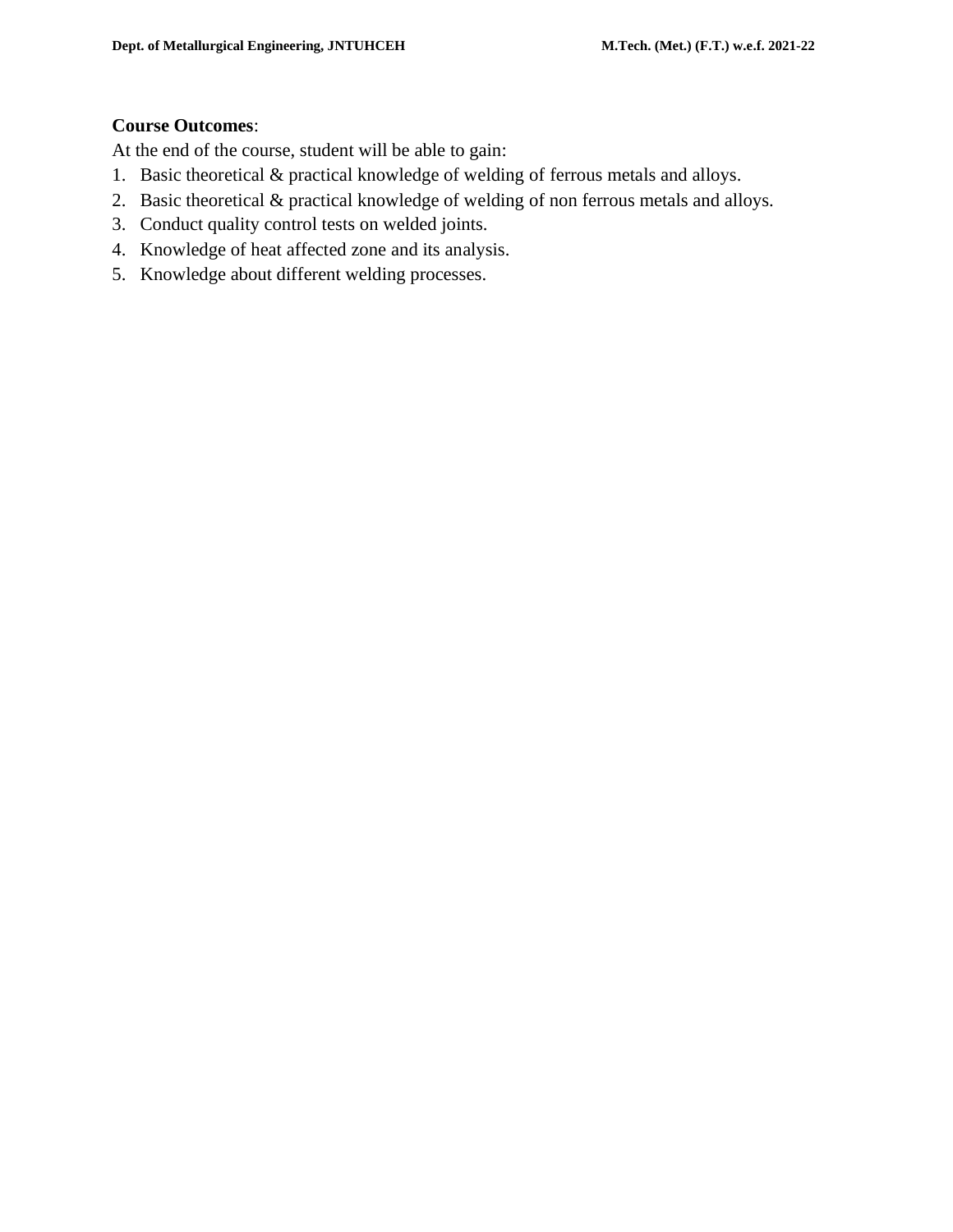#### **CORROSION ENGINEERING**

**(Program Core – IV)**

**M.Tech. I Year II-Sem** 

|  | L T P C         |  |
|--|-----------------|--|
|  | $3 \t0 \t0 \t3$ |  |

# **Pre-Requisites:** Nil

#### **Course Objectives:**

- 1. Electrometallurgy principles in deposition, winning and the efficiency of the bath to be discussed.
- 2. Testing methods are to be studied. Various ways in which corrosion takes place in metals/alloys together with corrosion protection methods and tests conducted are to be studied.
- 3. Design corrosion resistant structures and materials.

#### **UNIT-I**

Introduction, electro chemistry principles, electrochemical reactions, environmental effects (oxygen, oxidizers, velocity, temperature, corrosive concentration, Galvanic coupling), Polarization, Passivity, E-PH Diagrams.

#### **UNIT-II**

Corrosion, introduction, definition, classification, forms of corrosion, uniform corrosion. Two metal corrosion: sacrificial anode, EMF and galvanic Series, environmental effects. Pitting corrosion: pit shape and growth, autocatalytic nature of pitting, crevice corrosion.

#### **UNIT-III**

Intergranular corrosion: Sensitization, weld decay, Knife-line attack.

Stress corrosion cracking: crack morphology, stress effects, environmental factors, metallurgical factors, Erosion corrosion: cavitation damage, fretting corrosion, corrosion fatigue.

#### **UNIT-IV**

Corrosion prevention methods: Alteration of environment (inhibitors), design, coatings, cathodic and anodic protection. Materials selection, metallurgical aspects, hydrogen damage.

#### **UNIT-V**

Modern theory and applications of corrosion: Introduction, free energy, cell potentials, emf series, applications of thermodynamics to corrosion, corrosion rate expressions and measurements, corrosion testing.

#### **Text Books:**

- 1. Corrosion Engineering, M. G. Fontana, 3<sup>rd</sup> edition, McGraw-Hill, 1985.
- 2. Theory of Corrosion and Protection of Metals, N. D. Tomashov, Macmillan, 1967.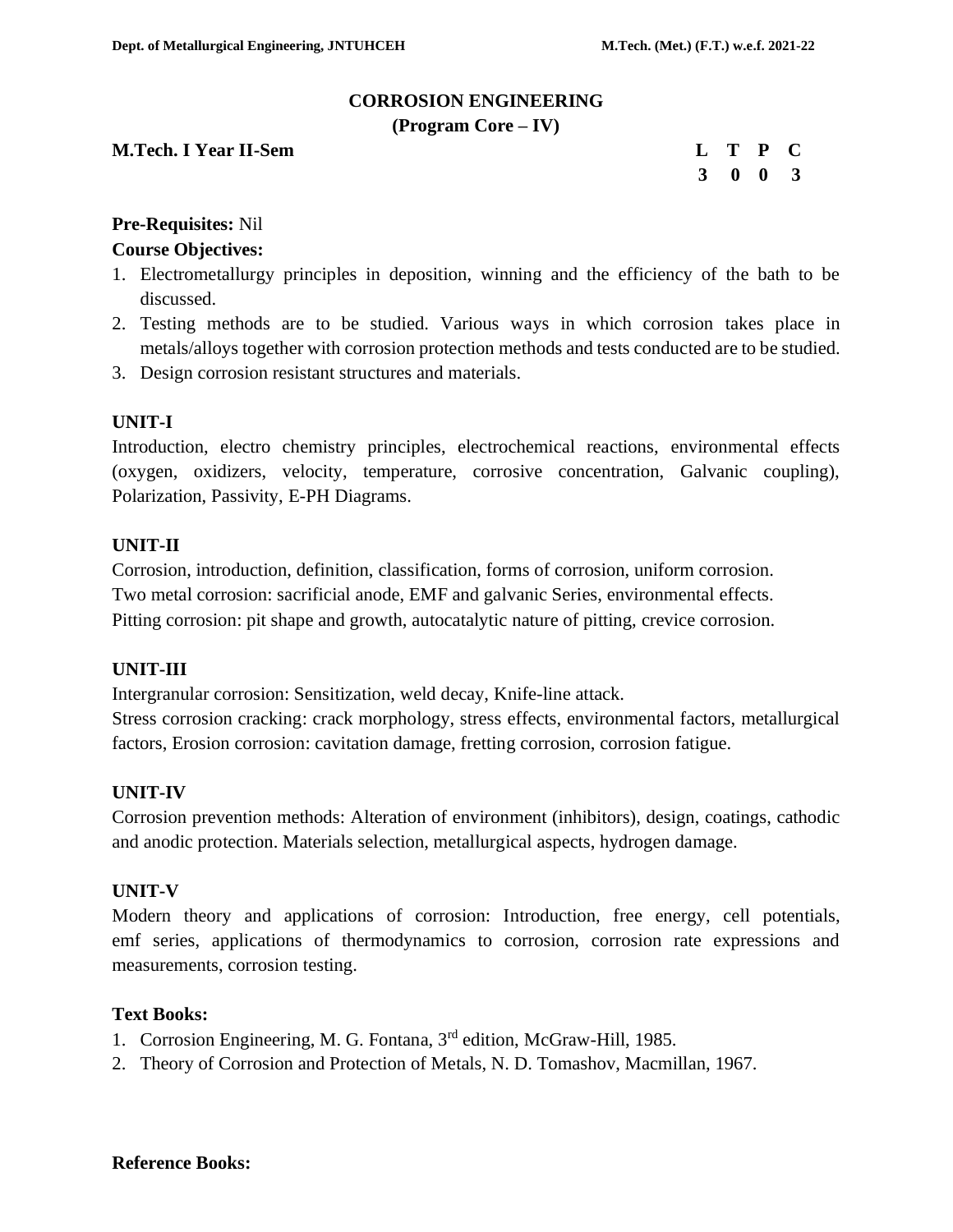- 1. Corrosion and Corrosion Control, H. H. Uhlig, Wiley, 1985.
- 2. Introduction to Electrometallurgy & Corrosion by Sharan Narayan, Standard Publications, 2017.
- 3. Corrosion Engineering: Principles and Solved Problems by Branko Popov, Elsevier, 1st Edition, 2015.
- 4. Handbook of Corrosion Engineering, by Pierre R. Roberge, McGraw-Hill Education, 2  $2<sup>nd</sup>$ edition, 2012.

#### **Course Outcomes:**

- 1. Able to interpret electro chemical phenomenon.
- 2. Can explain different types of corrosion and their causes and effect.
- 3. Able to identify the different remedial measures to be taken.
- 4. Able to design corrosion resistant structures and materials.
- 5. Determine the thermodynamic causes of corrosion.
- 6. Conduct corrosion tests and able to quantify the corrosion processes.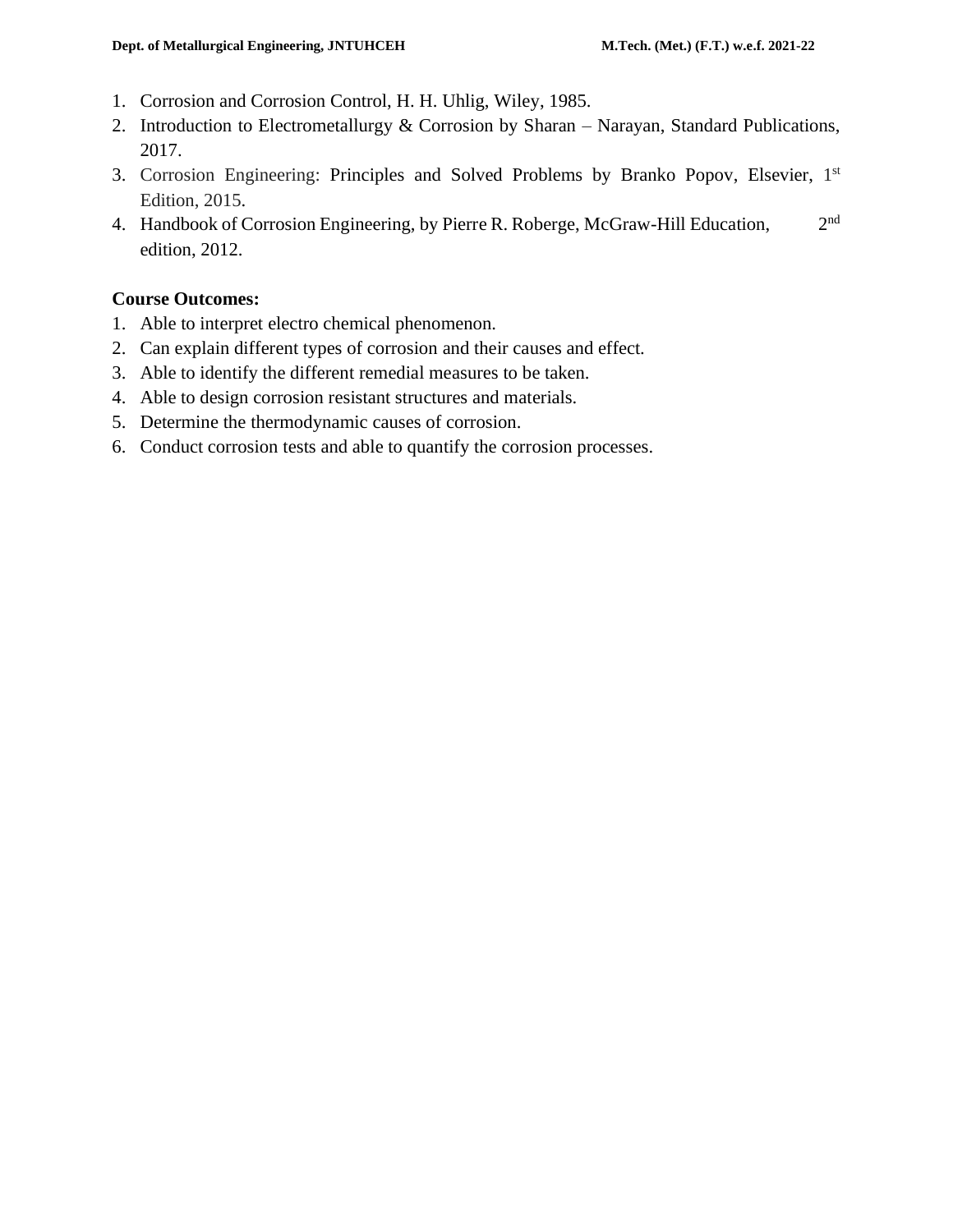# **ADVANCES IN NON DESTRUCTIVE TESTING METHODS (Program Elective – III)**

| <b>M.Tech. I Year II-Sem</b> |  | L T P C |  |
|------------------------------|--|---------|--|
|                              |  |         |  |

|  | L T P C                     |  |
|--|-----------------------------|--|
|  | $3 \quad 0 \quad 0 \quad 3$ |  |

#### **Pre-Requisites:** Nil

# **Course Objectives:**

- 1. Provide an opportunity to learn visual methods, electrical methods and magnetic methods.
- 2. To develop a fundamental understanding of ultrasonic testing of material and radiographic methods.
- 3. To be able to select the suitable NDT methods for particular environments.

# **UNIT-I**

Introduction. Visual methods**:** Optical aids, In-situ metallography, Optical holographic methods, Dynamic inspection. Penetrant flaw detection**:** Principles, Process, and Penetrant systems. Liquid penetrant materials, Emulsifiers, cleaners, developers. Advantages, limitations and applications.

# **UNIT-II**

Magnetic methods**:** Methods of generating fields, magnetic particles and suspending liquids. Advantages, limitations and applications of magnetic methods.

# **UNIT-III**

Electrical methods: Eddy current methods, potential-drop methods, applications. Electromagnetic testing: Magnetism, Magnetization curves, Magnetic Hysteresis. Hysteresis-loop

tests, comparator - bridge tests, Absolute single-coil system, applications.

# **UNIT-IV**

Ultrasonic testing of materials: Generation of Ultrasonic waves, general characteristics of ultrasonic waves; methods and instruments for ultrasonic materials testing. Advantages, disadvantages, Applications.

# **UNIT-V**

Radiographic methods: Principles of radiography, sources of radiation, Ionizing radiation, Xrays sources, gamma-rays sources. Fluoroscopic methods, Radiation safety, advantages and limitations.

# **Text Books:**

- 1. Non-Destructive Testing by R. Halmshaw,  $2<sup>nd</sup>$  edition, by The British Institute of NDT, 1991.
- 2. Ultrasonic Testing of Metals; J Krantkramer and H. Krantkramer, Spinger Vekg, 1987.

# **Reference Books:**

- 1. Testing of Materials by A. V. K. Suryanarayana, 2nd edition, BS publications, 2007.
- 2. Metals Handbook Vol. II, Nondestructive inspection and quality control.
- 3. Non-destructive Testing Hand Book Vol. I & II, R. C. Mc Master Ed., Ronald Press Company, 1st edition, 1959.
- 4. Non-destructive Testing, J. F. Himsley, Macdonald and Evans, London, 1959.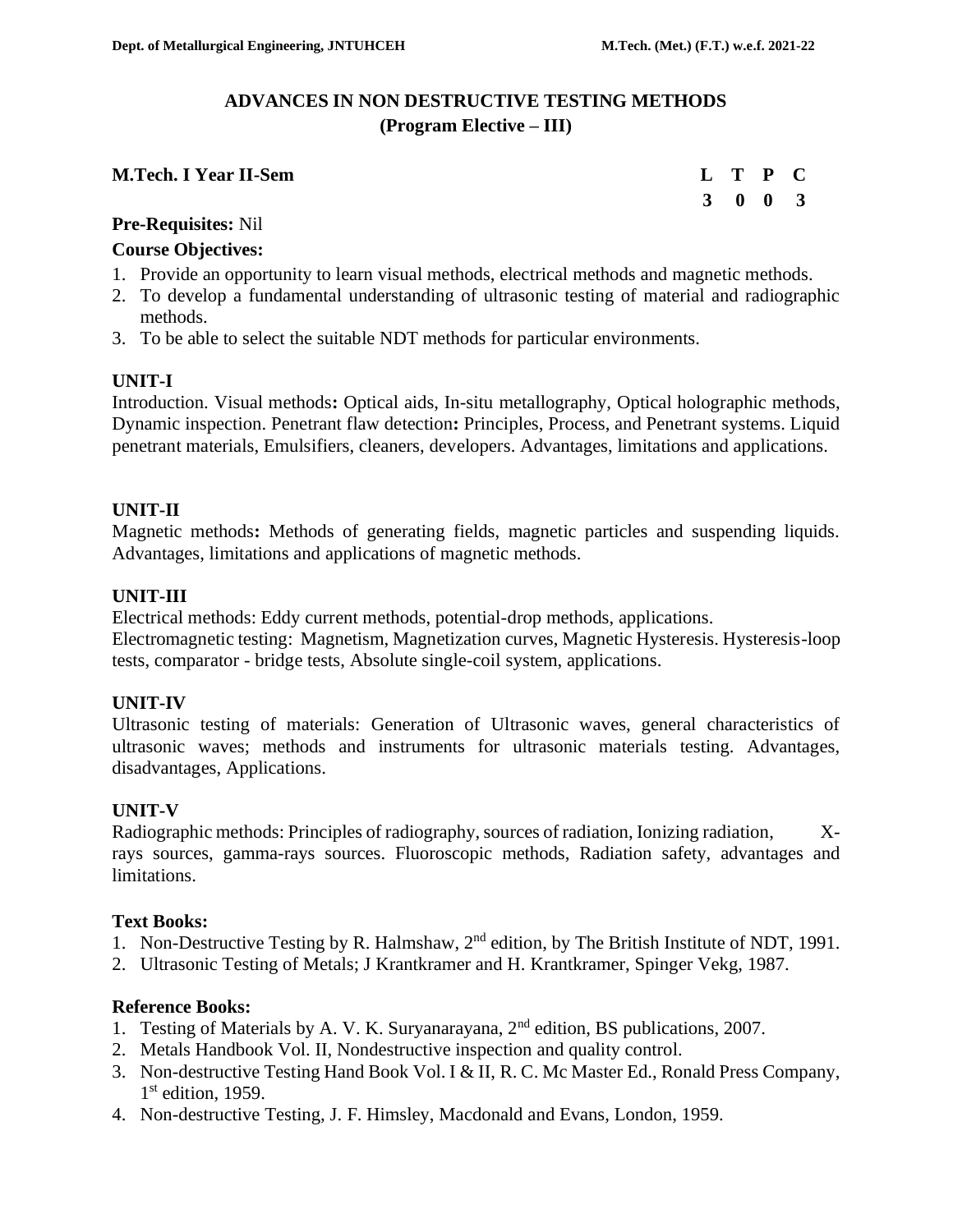#### **Course Outcomes:**

The end of the student gain will be:

- 1. Complete knowledge on microscopic evaluation and dynamic inspection.
- 2. Knowledge about applications of NDT methods like visual observation, penetrant detection, electrical methods etc.
- 3. Ability to use ultrasonic testing and radiographic methods for checking various types of defects.
- 4. Selection of suitable NDT methods for various environments.
- 5. Documentation of testing and evaluation of results for further analysis.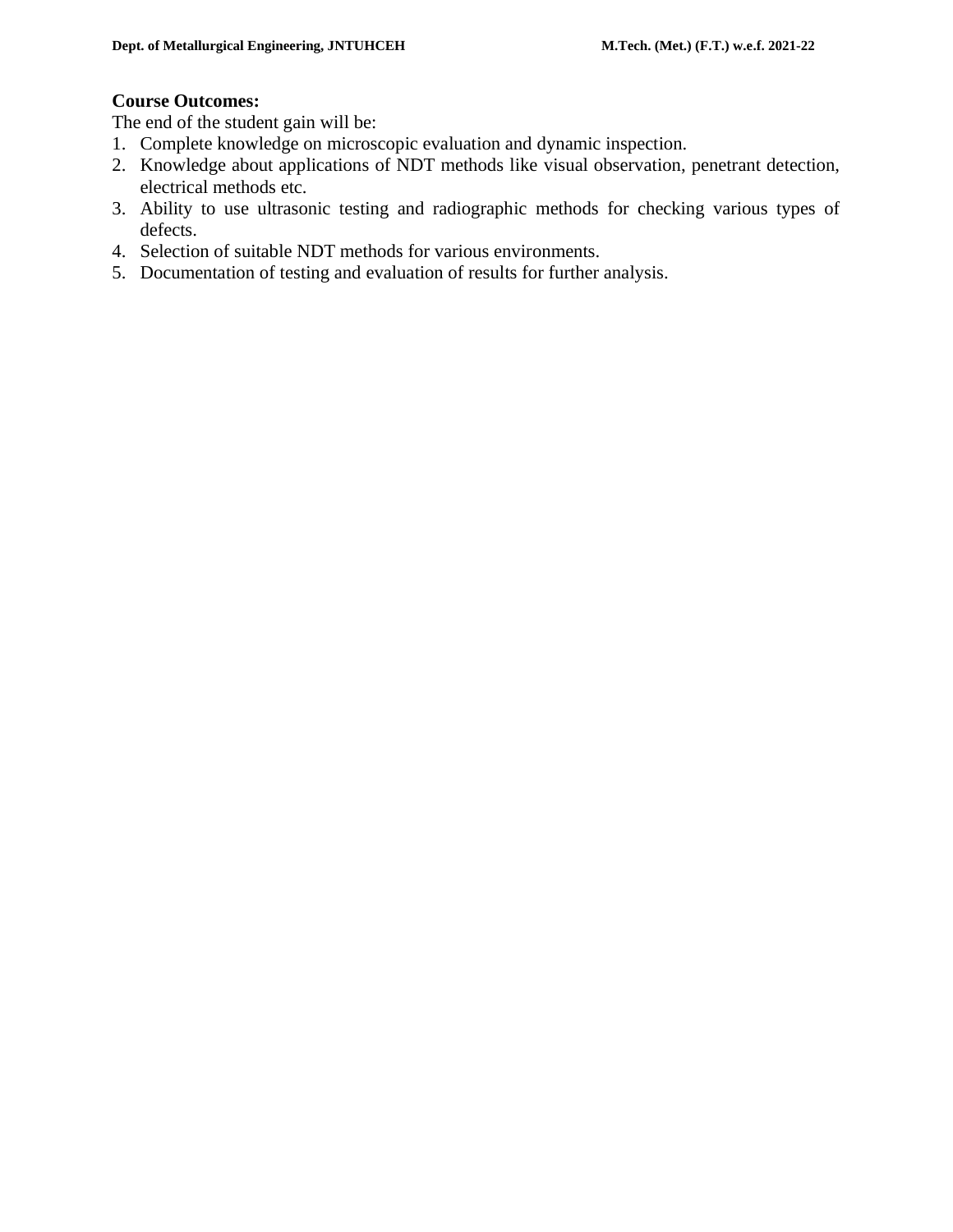# **ADVANCES IN NON-FERROUS METALS PRODUCTION**

#### **(Program Elective – III)**

| <b>M.Tech. I Year II-Sem</b> |  | L T P C                     |  |
|------------------------------|--|-----------------------------|--|
|                              |  | $3 \quad 0 \quad 0 \quad 3$ |  |

#### **Pre-Requisites:** Nil

#### **Course Objectives:**

- 1. To explain the fundamentals of extraction of non ferrous metals.
- 2. Gain knowledge in extraction of Copper, Zinc, Aluminium and Titanium in modern techniques.
- 3. Gain knowledge in extraction of Uranium, Thorium, Zirconium and their refining techniques.

# **UNIT-I**

Introduction, Unit operations for pyrometallurgy, Hydrometallurgy, Electrometallurgy. Advantages and disadvantages.

# **UNIT-II**

Advanced extraction and refining techniques for the production of Aluminium, Copper, Zinc, and Titanium.

# **UNIT-III**

Processing techniques for the extraction of Nuclear metals.

Uranium: Acid and alkali processes for digestion of uranium ores, purification of crude salt, production of reactor grade UO<sub>2</sub> and uranium.

# **UNIT-IV**

Thorium: Flow sheets, Acid and alkali processes for digestion of thorium ores, purification and production.

# **UNIT-V**

Zirconium: Flow sheets, Acid and alkali processes for digestion of zirconium ores, purification and production.

# **Text Books:**

- 1. Nuclear Reactor General Metallurgy N. Sevryukov, B. Kuzmin and Y.Chelishchevr, 1965.
- 2. Extraction of Non- Ferrous Metals HS Ray, KP Abraham and R. Sridhar, Affiliated East-West press pvt, ltd, New Delhi,1985.

#### **Reference Books:**

- 1. Nuclear Reactor Engineering, S. Glasstone and A. Sesonke, CBS Publishers and Distributors, Delhi,2003.
- 2. Non- Ferrous Extractive Metallurgy, C. B. Gill, John Wiley and Sons, 1980.
- 3. Hand Book of Extractive Metallurgy, Vols. II and III, Fathi Habashi, Wiley- VCH, 1997.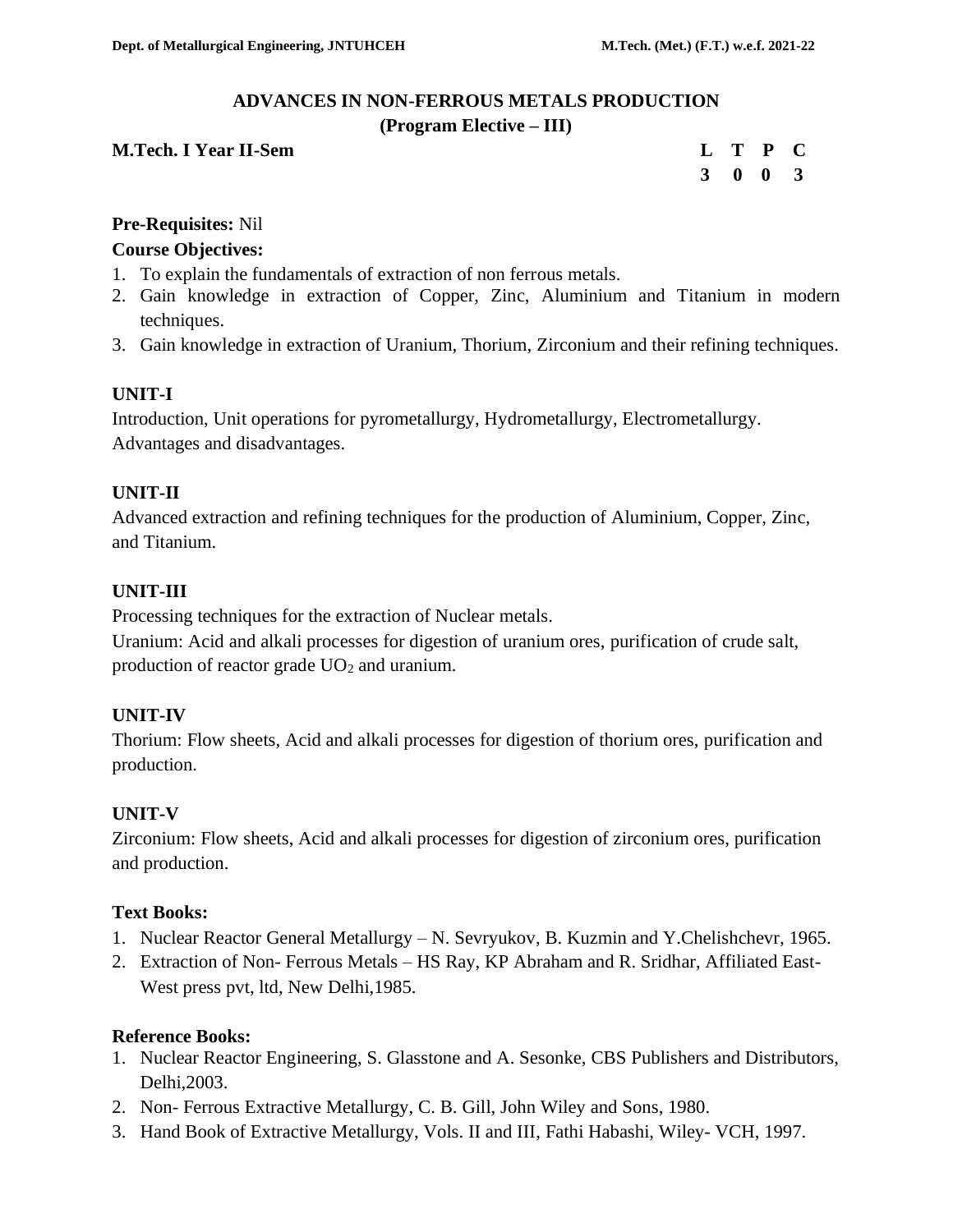# **Course Outcomes:**

At the end of the course, student would be able to apply:

- 1. The fundamental understanding of principles of extraction.
- 2. Awareness about modern extraction and refining techniques in production of Copper, Zinc, Aluminium, Titanium, Uranium, Thorium and Zirconium.
- 3. Know the advantages and disadvantages in different extraction processes.
- 4. Able to understand different types of solution and their properties used in extraction process.
- 5. Gain knowledge about different purification techniques for different materials.
- 6. Comparison between traditional and modern techniques of extraction.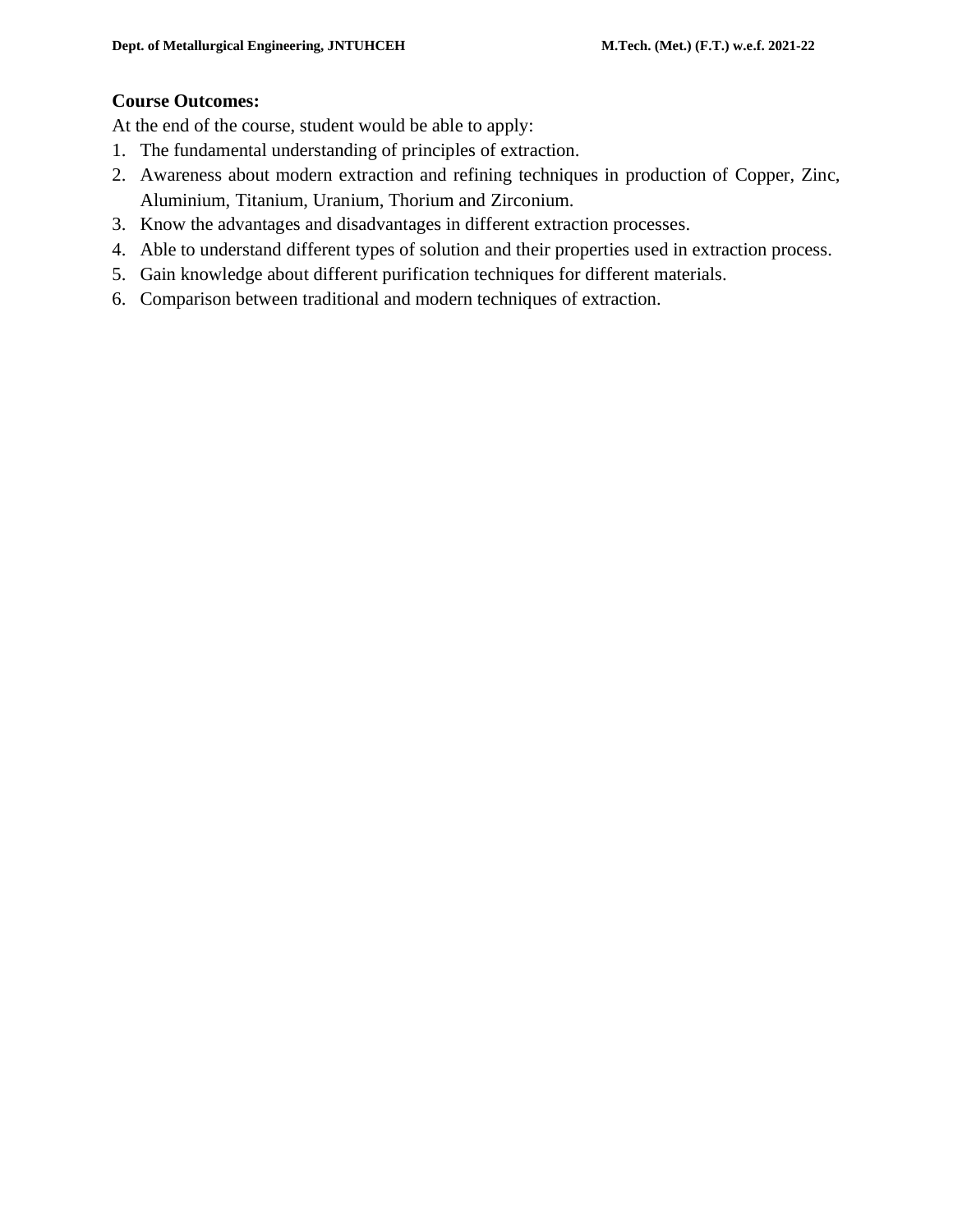# **STRENGTHENING MECHANISMS**

#### **(Program Elective – III)**

| <b>M.Tech. I Year II-Sem</b> | L T P C                     |  |  |
|------------------------------|-----------------------------|--|--|
|                              | $3 \quad 0 \quad 0 \quad 3$ |  |  |

# **Pre-Requisites:** Nil

# **Course Objectives:**

- 1. To explain and describe various strengthening mechanisms involved in the development of existing alloys and new alloys.
- 2. To understand the role of solutes, precipitates, fibers in the strengthening mechanisms.
- 3. To understand recovery, recrystallization and grain growth of cold worked metal.

# **UNIT-I**

Strengthening from grain boundaries, Hall-Petch relation, ASTM grain size measurement, yieldpoint phenomenon, strain aging.

# **UNIT-II**

Solid solution strengthening: Elastic interaction, modulus interaction, stacking fault interaction, electrical interaction, short range order interaction, long range order interaction.

# **UNIT-III**

Cold working: Strain hardening of single crystals, Annealing of cold worked metal, Recovery, Recrystallization and Grain growth.

# **UNIT-IV**

Strengthening from fine particle: Principle, mechanisms and examples of Precipitation hardening (age hardening), Dispersion hardening.

# **UNIT-V**

Fiber strengthening, strength and moduli of composites (Iso-strain and Iso-stress condition), influence of fiber length, orientation and concentration. Martensitic strengthening.

# **Text Books:**

- 1. Mechanical Metallurgy G. E. Dieter, Third edition, published by Newyork Mc Graw Hill,1986.
- 2. Mechanical Behaviour of Materials Thomas H Courtney, published by Wave land Pr. Inc, 2nd edition, 2005.

# **Reference Books:**

- 1. Materials Science and Engineering an Introduction William D Callister Jr, David G. Rethwisch, published by John Wiley and Sons,  $10<sup>th</sup>$  Edition, 2018.
- 2. Materials Science and Engineering V Raghavan, PHI Learning, 6<sup>th</sup> edition, 2015.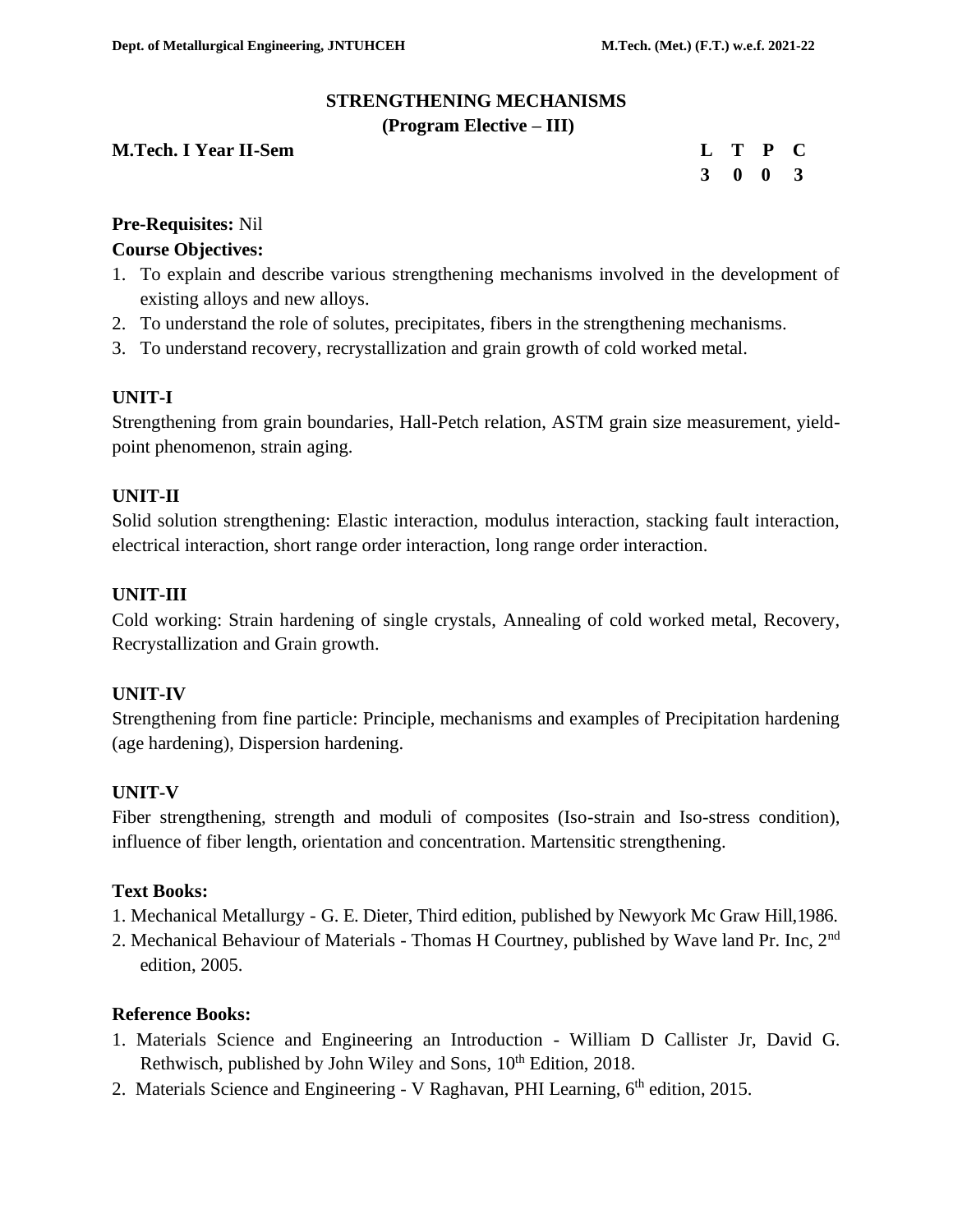# **Course Outcomes:**

At the end of the course, student would be able to:

- 1. Explain the process of strengthening by grain / grain boundary in materials.
- 2. Explain and illustrate how alloying can improve strength in metals.
- 3. Choose cold working and annealing cycles for improving strength and ductility in materials for suitable applications.
- 4. Gain knowledge about strengthening by the secondary phase particles.
- 5. Analyze the composite strengthening by various methods of orientation of fibers in materials.
- 6. Develop particular strengthening mechanisms for design of high strength metals and alloys.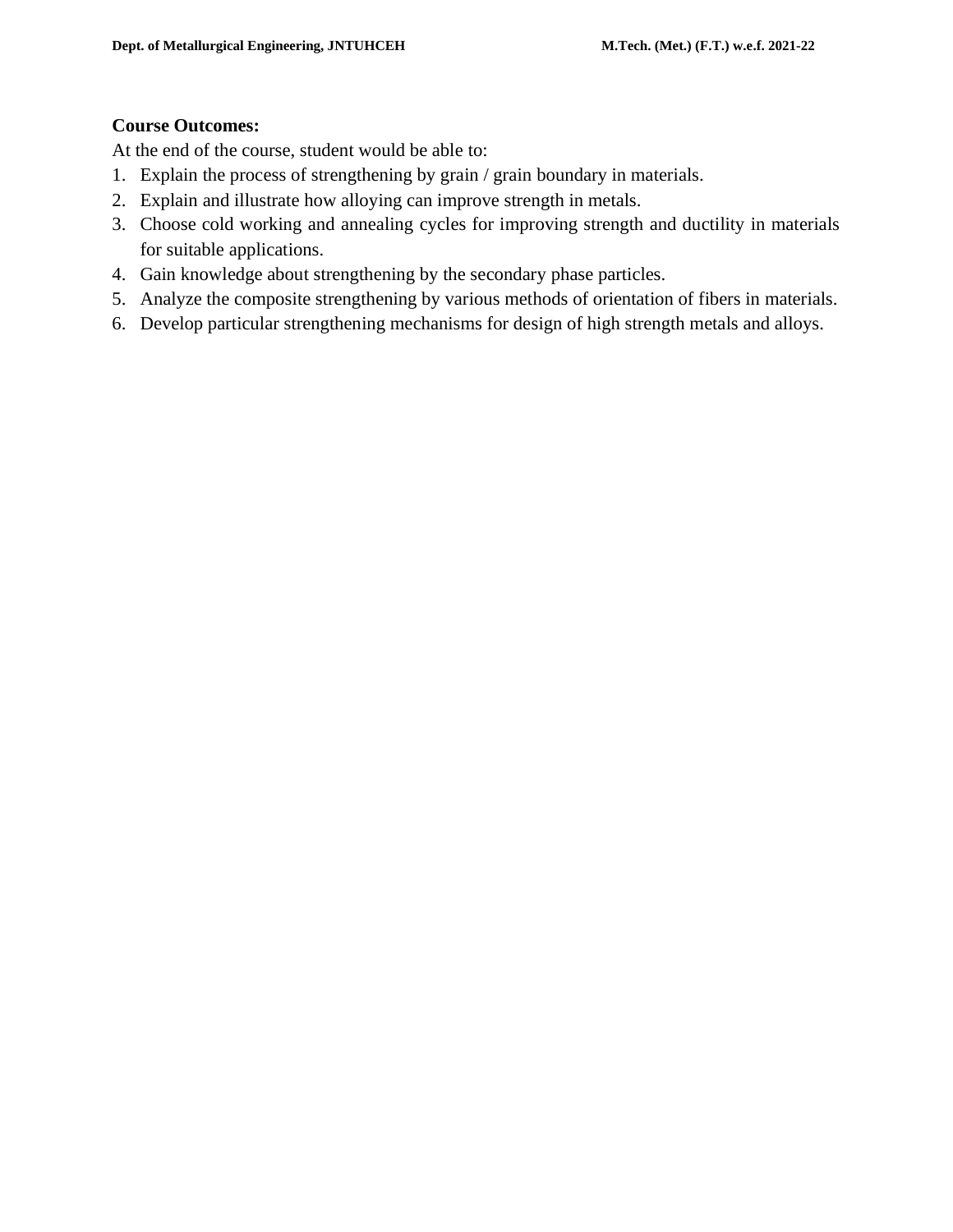# **PARTICULATE MATERIAL TECHNOLOGY**

**(Program Elective – IV)**

| <b>M.Tech. I Year II-Sem</b> | L T P C |  |  |
|------------------------------|---------|--|--|
|                              | 3 0 0 3 |  |  |

# **Pre-Requisites:** Nil

#### **Course Objectives:**

- 1. To build the necessary background of emergence and importance of powder metallurgy, scope and limitations.
- 2. Obtain a necessary knowledge about various powder production techniques and characteristics.
- 3. Obtain a working knowledge of compaction and sintering techniques.
- 4. Gain an effective knowledge of applications of powder metallurgy products.

# **UNIT-I**

Introduction: Emergence and importance of particulate materials and their processing, comparison of powder metallurgy with other manufacturing techniques, its scope and limitations; Metal powder production methods: physical Methods, chemical methods and mechanical methods; selection of metal powder production method.

# **UNIT-II**

Characterization and testing of particulate materials: Chemical composition and structure, particle size and shape, Particle surface topography, Surface area, apparent and tap density, flow rate, compressibility, green strength, pyrophorosity and toxicity and Porosity measurements.

# **UNIT-III**

Treatment of metal powders: Annealing, powder mixing, mechanical milling, shape forming: die compaction: types of presses, tooling and design; behavior of powder during compaction, modern methods of powder consolidation: isostatic pressing, roll compaction, powder extrusion, and forging, slip casting, gel casting, tape casting, hot pressing and hot isostatic pressing.

# **UNIT-IV**

Sintering: Solid state sintering: stages of sintering, driving forces for sintering, mechanism of sintering; liquid phase and activated sintering; sintering furnaces.

# **UNIT-V**

Powder metallurgy applications: Production of self lubricating bearings, porous metals and filters, cermets, cemented carbides, electrical and magnetic materials; dispersion strengthened alloys by powder metallurgy route.

#### **Text Books:**

- 1. Powder Metallurgy PC Angelo, PHI Learning Pvt. Ltd. 3<sup>rd</sup> edition 2012.
- 2. Powder Metallurgy Technology by G S Upadhyaya, Universities Press (India) Pvt. Ltd. 2011.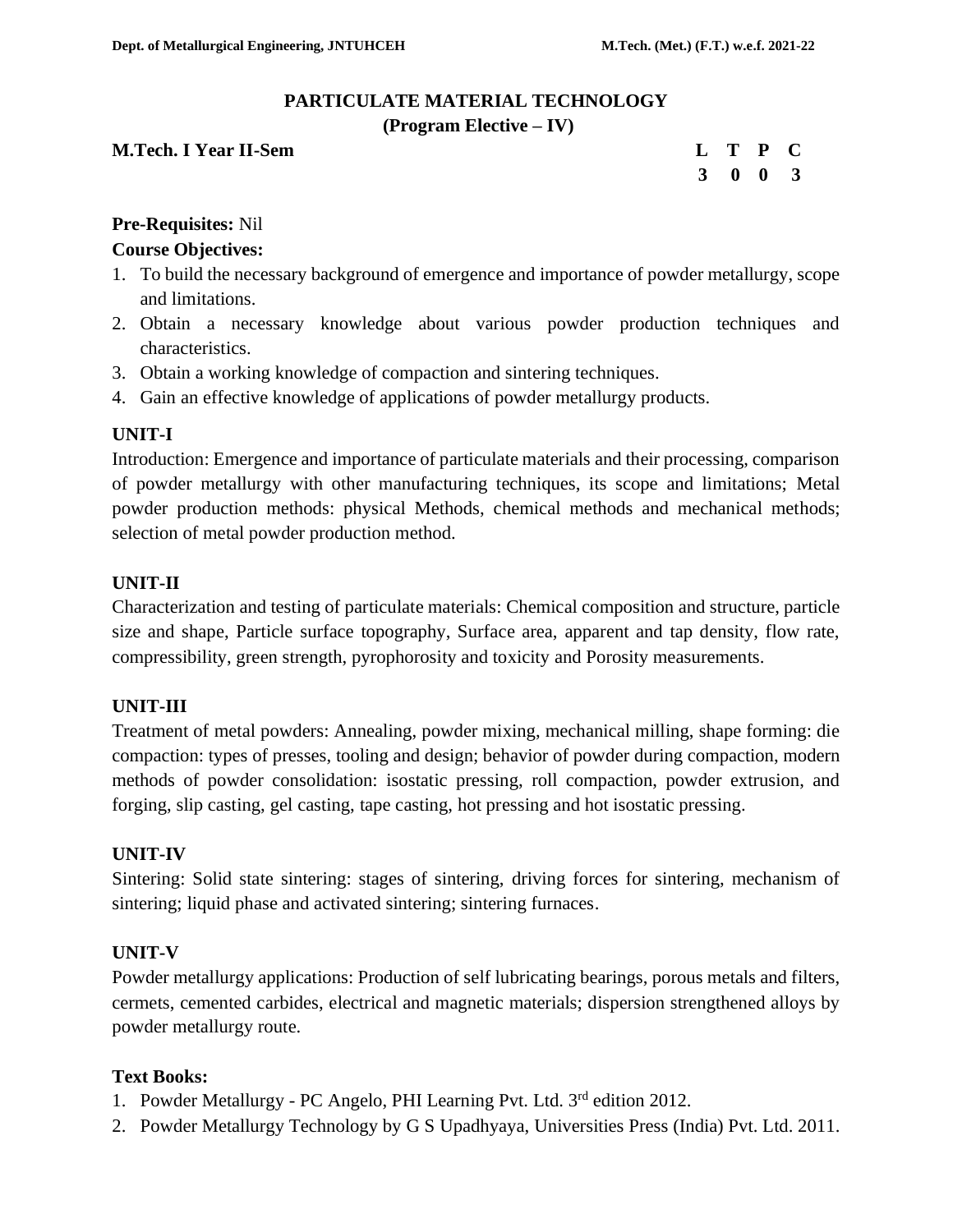#### **Reference Books:**

- 1. Powder Metallurgy Science RM German, MPIF, NJ, USA, 1994.
- 2. Powder Metallurgy Principles FV Lenel, Metal Powder Industry, 1980.
- 3. Introduction to Powder metallurgy JS Hirschhorn, American Powder Metallurgy Institute, NY; 1<sup>st</sup> Edition, 1969.
- 4. ASM Handbook on Powder Metallurgy, Materials Park, Ohio, USA, 2015.

# **Course Outcomes:**

At the end of the course the student will be able to:

- 1. Classify powder preparation techniques.
- 2. Explain the characterization techniques of powders.
- 3. Describe hot, cold and pressure-less powder compaction and sintering techniques of powder compacts.
- 4. To understand sintering zones and gain knowledge about sintering atmospheres.
- 5. List out the applications of powder metallurgy.
- 6. Undertake any technical assignment in R&D.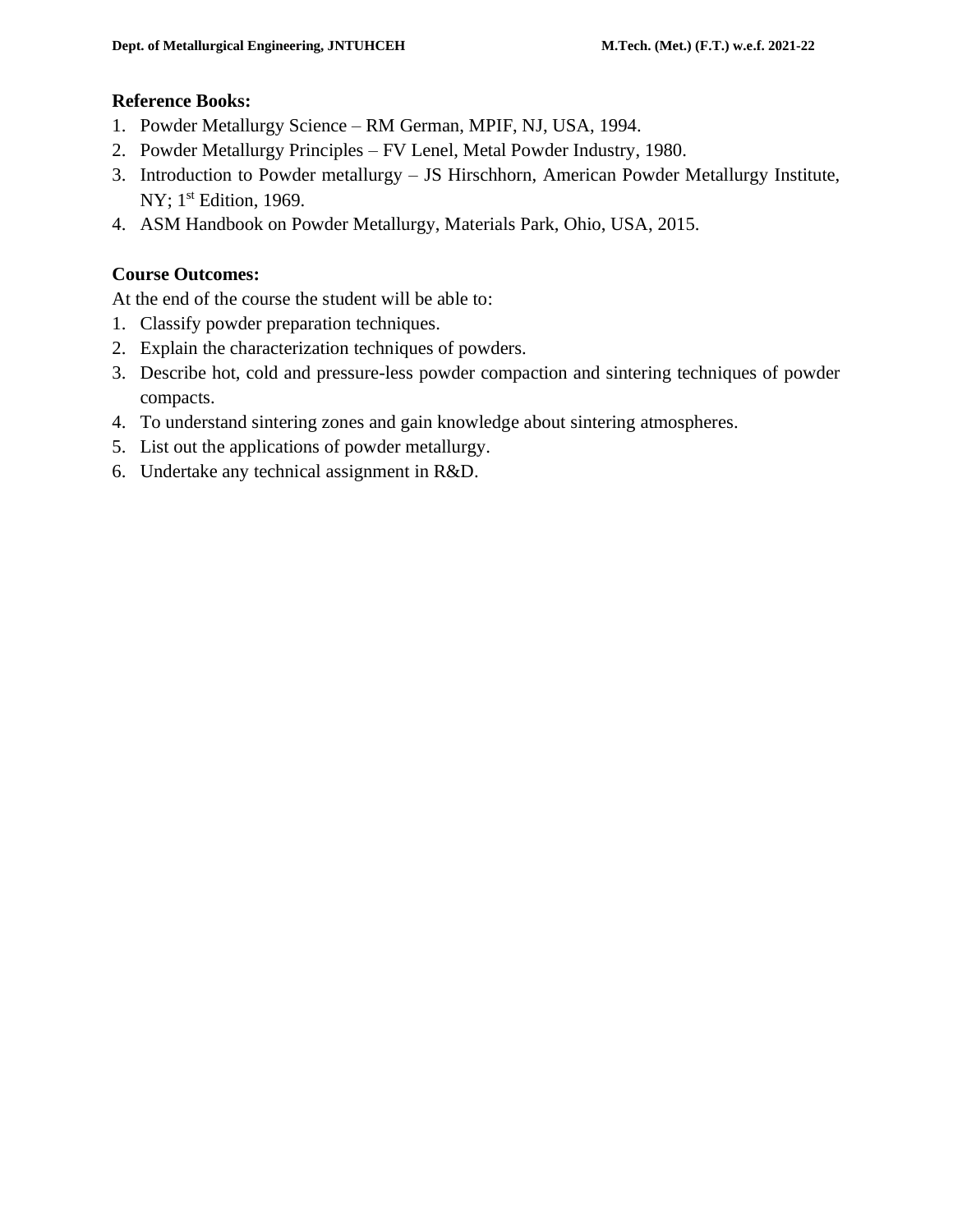#### **NUCLEAR METALLURGY (Program Elective – IV)**

#### **M.Tech. I Year II-Sem**

|  | L T P C                     |  |
|--|-----------------------------|--|
|  | $3 \quad 0 \quad 0 \quad 3$ |  |

**Pre-Requisites:** Nil

# **Course Objectives:**

- 1. To explain and describe the basics of Nuclear technology and relevance of metallurgy to nuclear reactors.
- 2. To gain a working knowledge of extraction of nuclear metals like Uranium, Thorium, and Beryllium.
- 3. To understand principles of nucleation reactors and its safety.

# **UNIT–I**

Elementary nuclear physics and chemistry: Structure of nucleus, radioactivity, binding energy: nuclear interaction; fission and fusion: nuclear reaction; energy release and chain reactions; neutron cross-section; multiplication and criticality concepts and factors.

#### **UNIT-II**

Mechanisms of moderation, radiation detection, radiation effects on fissile and non-fissile materials; radiation damage and radiation growth; thermal cycling; protection against radiations.

#### **UNIT–III**

Types of reactors and classification.

Considerations in selection and properties of common materials used as nuclear fuels, their physical and chemical properties; canning materials; coolants; control rods; reflectors shielding materials and Clad tubes

# **UNIT–IV**

Occurrence and general characteristics of nuclear minerals. Flow sheets of processing of nuclear minerals for the production of nuclear grade Uranium, Thorium, Beryllium and Zirconium with emphasis on basic scientific principles involved.

#### **UNIT–V**

Production and enrichment of uranium, Fabrication of fuel elements. Irradiated fuel processing for recovery of Plutonium.

Nuclear power production in India and its economics.

#### **Text Books:**

- 1. Metallurgy in Nuclear Power Technology: Wright JC, Iliffe Book Ltd., 1962
- 2. Nuclear Reactor Metallurgy: Wilkinson WD and Murphy WF, Van Nostrand, 1958.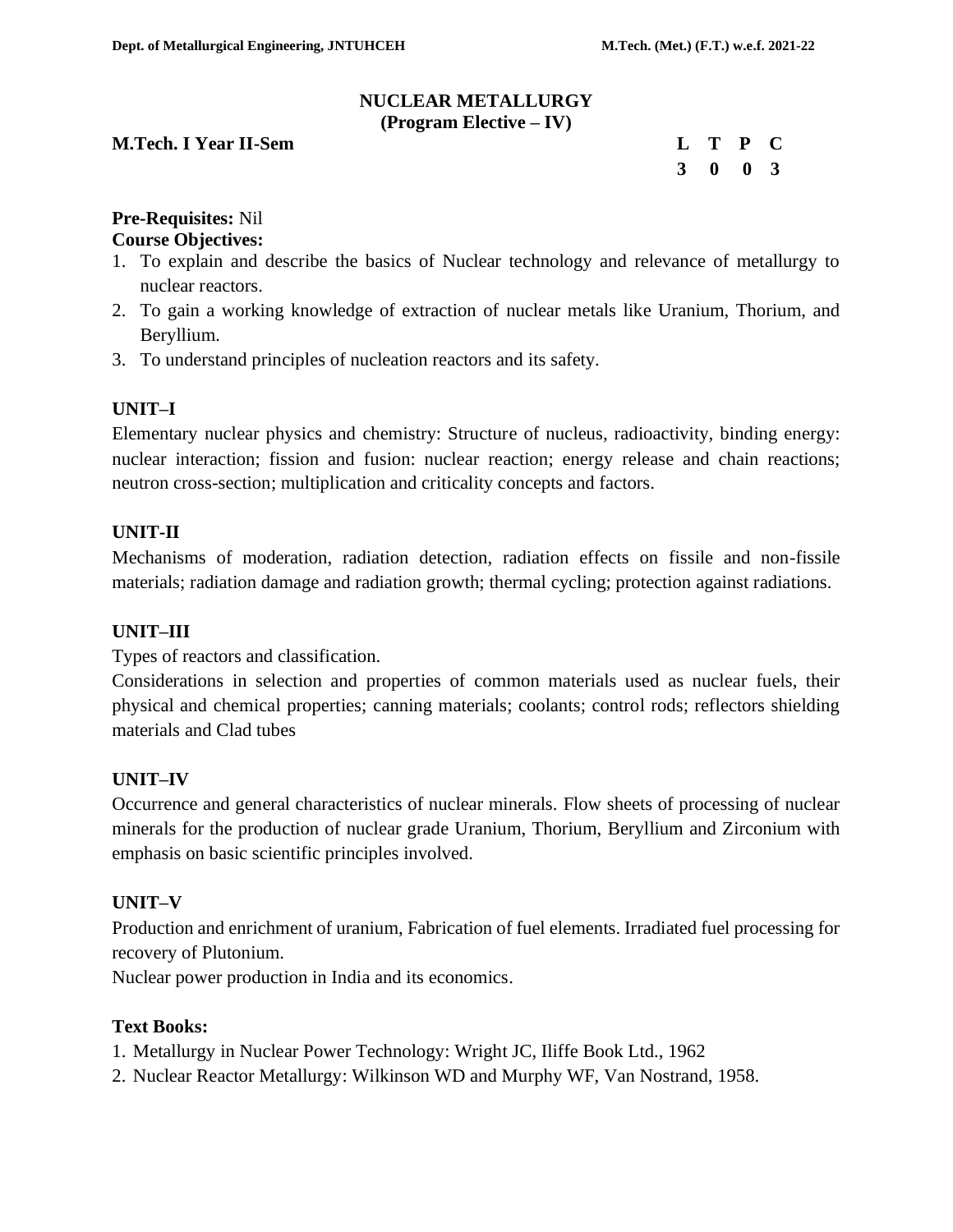#### **Reference Books:**

- 1. Symposium on Rare Materials: Indian Institute of Metals 1957.
- 2. Nuclear Chemical Engineering Manstion Bendict and Thomas H. Pigfort, Mc Graw hill, 1981.
- 3. Nuclear Reactor General Metallurgy N. Sevryukov, B. Kuzmin and Y. Chelishchevr, American Society, 1956.

# **Course Outcomes:**

At the end of the course, student would be able to:

- 1. Use fundamental concepts of physics and chemistry to know the basics of nuclear energy, understand the use of nuclear energy as a major source of energy.
- 2. Recognize the predominant mechanisms for materials failure in radiation environments, and understand the fundamentals of radiation damage events and gain knowledge about the safety measures and control.
- 3. Understand the guiding principles of reactor safety and report findings including recommendations for improvement.
- 4. Understand materials design issues in various reactor configurations and recognize the materials used in different types of reactor applications.
- 5. Understand the manufacturing processes and fabrications methods used for various materials used in reactors.
- 6. Work and communicate effectively in diverse and multi-disciplinary teams and be aware of modern professional, ethical, and societal issues as well as recognize the need for lifelong learning.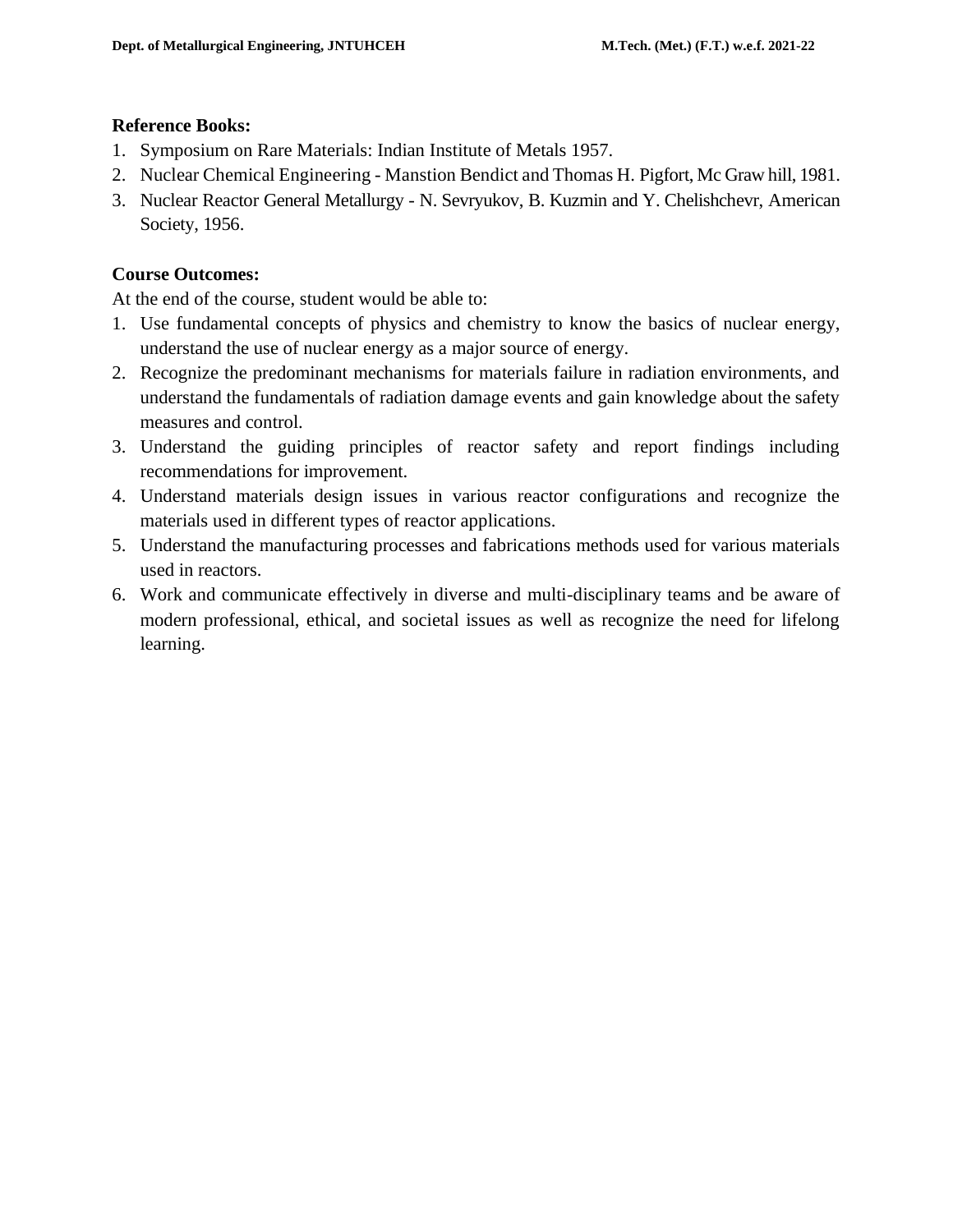# **FERRO ALLOY TECHNOLOGY**

#### **(Program Elective – IV)**

**M.Tech. I Year II-Sem** 

|  | L T P C                     |  |
|--|-----------------------------|--|
|  | $3 \quad 0 \quad 0 \quad 3$ |  |

#### **Pre-Requisites:** Nil **Course Objectives:**

The prime objective of the course is to

- 1. Make the student aware of various ferroalloys their properties and uses.
- 2. To expose the students to various production methods of ferro alloys.

# **UNIT-I**

**Mechanical equipment of ferro alloy furnaces:** Principle elements, Closed top furnaces, Lining of furnaces. Electrical equipment and dimensions of reaction chamber.

# **UNIT-II**

**Manufacture of Ferro – Silicon:** Raw materials, furnaces, Physico – chemical conditions of the process, Melt procedure.

**Manufacture of Ferro – chrome:** Chrome Ores, Methods for making ferro – chrome, Highcarbon ferro – chrome, Low-carbon and Extralow carbon ferro – chrome.

# **UNIT-III**

**Manufacture of Ferro – Manganese:** High-Carbon Ferro-Manganese, Silicon – Manganese, Medium and Low - Carbon Ferro-Manganese.

**Manufacture of Ferro – Vanadium:** Recovery of vanadium form Ores, Chemical processing of vanadium slags, Smelting of Ferro-Vanadium.

# **UNIT-IV**

**Manufacture of Ferro – Tungsten:** Physico - chemical properties of Tungsten, smelting of Ferro-Tungsten.

**Manufacture of Ferro – Titanium:** Physico - chemical properties of Titanium, smelting of Ferro-Titanium.

# **UNIT-V**

**Manufacture of Ferro – Molybdenum:** Physico - chemical properties of Molybdenum, Charge materials and charge preparation and smelting of Ferro- Molybdenum.

**Manufacture of Ferro – Boron:** Physico - chemical properties of Boron, smelting of Ferro-Boron.

# **Text Books:**

- 1. Production ferroalloys, Riss M. And Khodorovsky, V Mir Publishers, Moscow 1967.
- 2. Ferro Alloys F. P. Edneral, Mir Publishers 1979.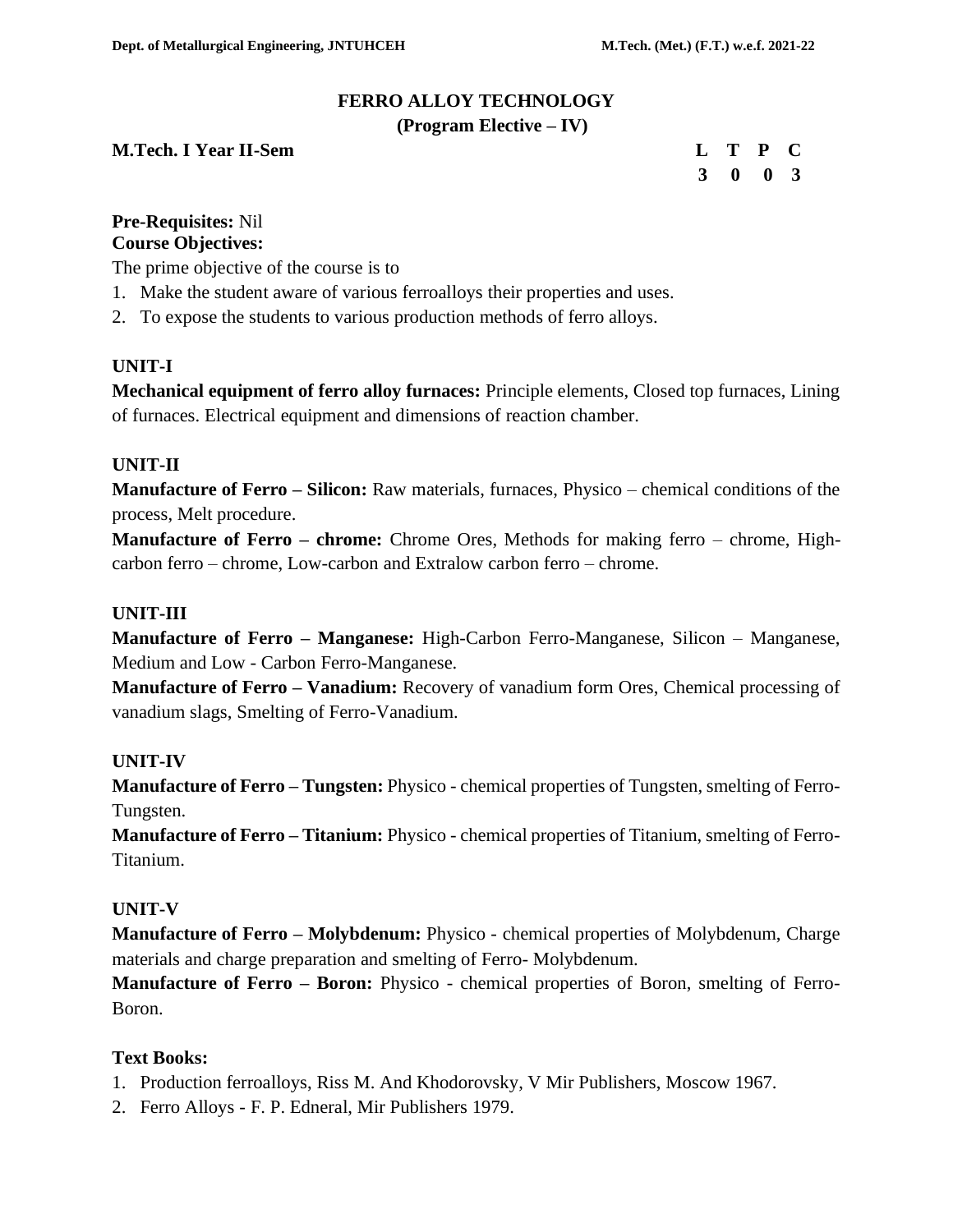#### **Reference Book:**

- 1. Symposium on ferro alloys: NML Technical Jl. Feb 1962.
- 2. Handbook of Ferroalloys Theory and Technology by Michael Gasik, Butterworth-Heinemann, 1st edition, 2013.

# **Course Outcomes:**

At the end of the course, student would be able to:

- 1. Can list out the various ferro alloys, their applications, illustrate and know the importance of design of furnaces.
- 2. Explain the process/production methods for Ferro Silicon and Ferro chrome and the necessary corrective steps to be taken to overcome the problems arising during production.
- 3. Describe the raw materials and production for Ferro Manganese, Ferro Vanadium process.
- 4. Describe the smelting procedure of Ferro Tungsten and Ferro Titanium.
- 5. Appreciate the need for recover, reuse, and recycle of by-products.
- 6. Judge and predict the future of Ferro alloy technology.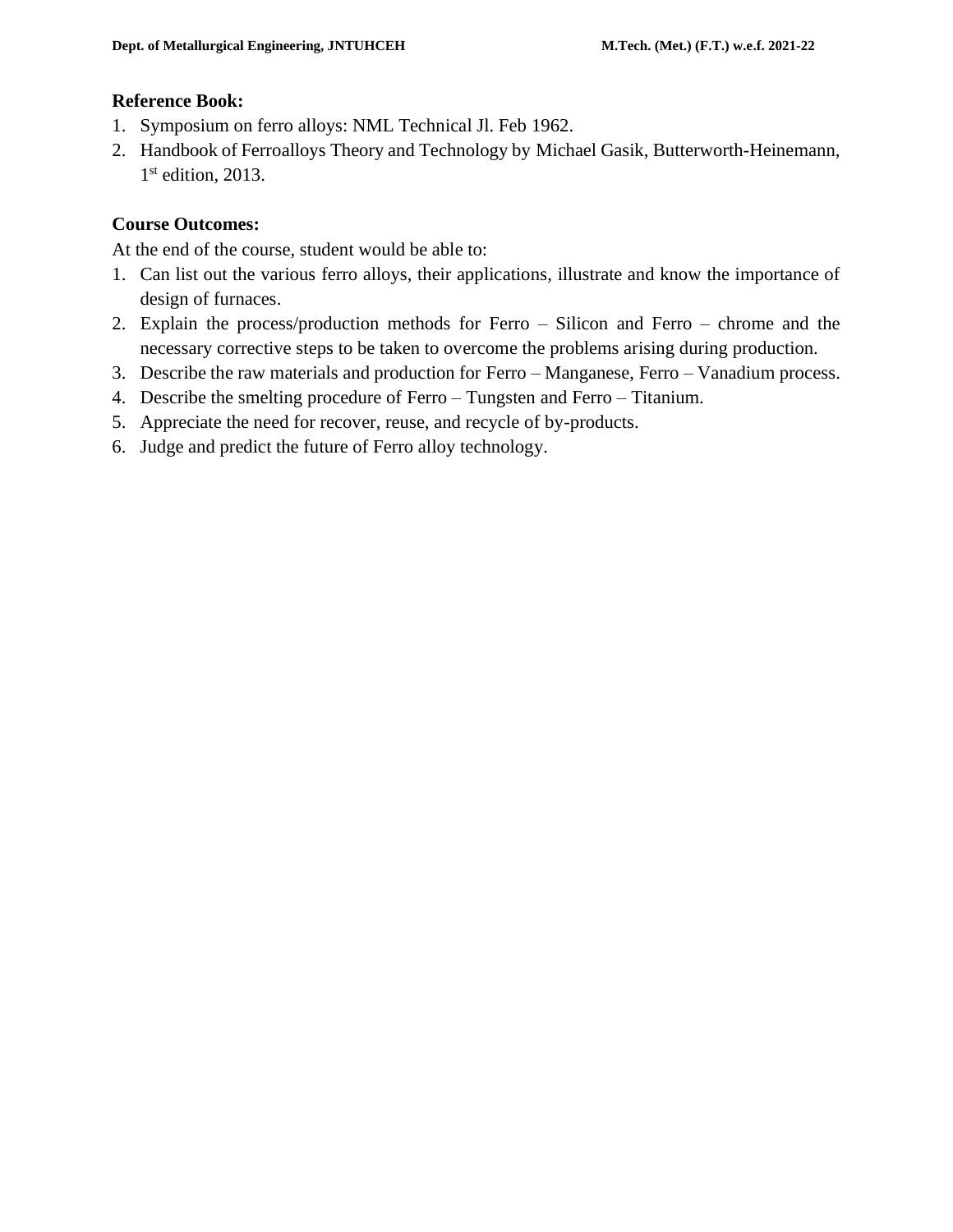# **ENGLISH FOR RESEARCH PAPER WRITING AUDIT COURSE – II**

# **M.Tech. I Year II-Sem**

|  | L T P C                  |  |
|--|--------------------------|--|
|  | $2\quad 0\quad 0\quad 0$ |  |

# **Course Objectives:**

To help students:

- 1. Understand the essentials of writing skills and their level of readability.
- 2. Learn about what to write in each section
- 3. Ensure qualitative presentation with linguistic accuracy.

# **UNIT-I**

Overview of a Research Paper- Planning and Preparation- Word Order- Useful Phrases - Breaking up Long Sentences-Structuring Paragraphs and Sentences -Being Concise and Removing Redundancy -Avoiding Ambiguity

# **UNIT-II**

Essential Components of a Research Paper- Abstracts - Building Hypothesis - Research Problem - Highlight Findings- Hedging and Criticizing, Paraphrasing and Plagiarism, Chapterisation.

# **UNIT-III**

Introducing Review of the Literature – Methodology - Analysis of the Data-Findings – Discussion – Conclusions - Recommendations.

# **UNIT-IV**

Key skills needed for writing a Title, Abstract, and Introduction.

# **UNIT-V**

Appropriate language to formulate Methodology, incorporate Results, put forth Arguments and draw Conclusions

# **Suggested Studies:**

- 1. Goldbort R (2006) Writing for Science, Yale University Press (available on Google Books) Model Curriculum of Engineering & Technology PG Courses [Volume-I]
- 2. Day R (2006) How to Write and Publish a Scientific Paper, Cambridge University Press.
- 3. Highman N (1998), Handbook of Writing for the Mathematical Sciences, SIAM. Highman's book.
- 4. Adrian Wallwork, English for Writing Research Papers, Springer New York Dordrecht Heidelberg London, 2011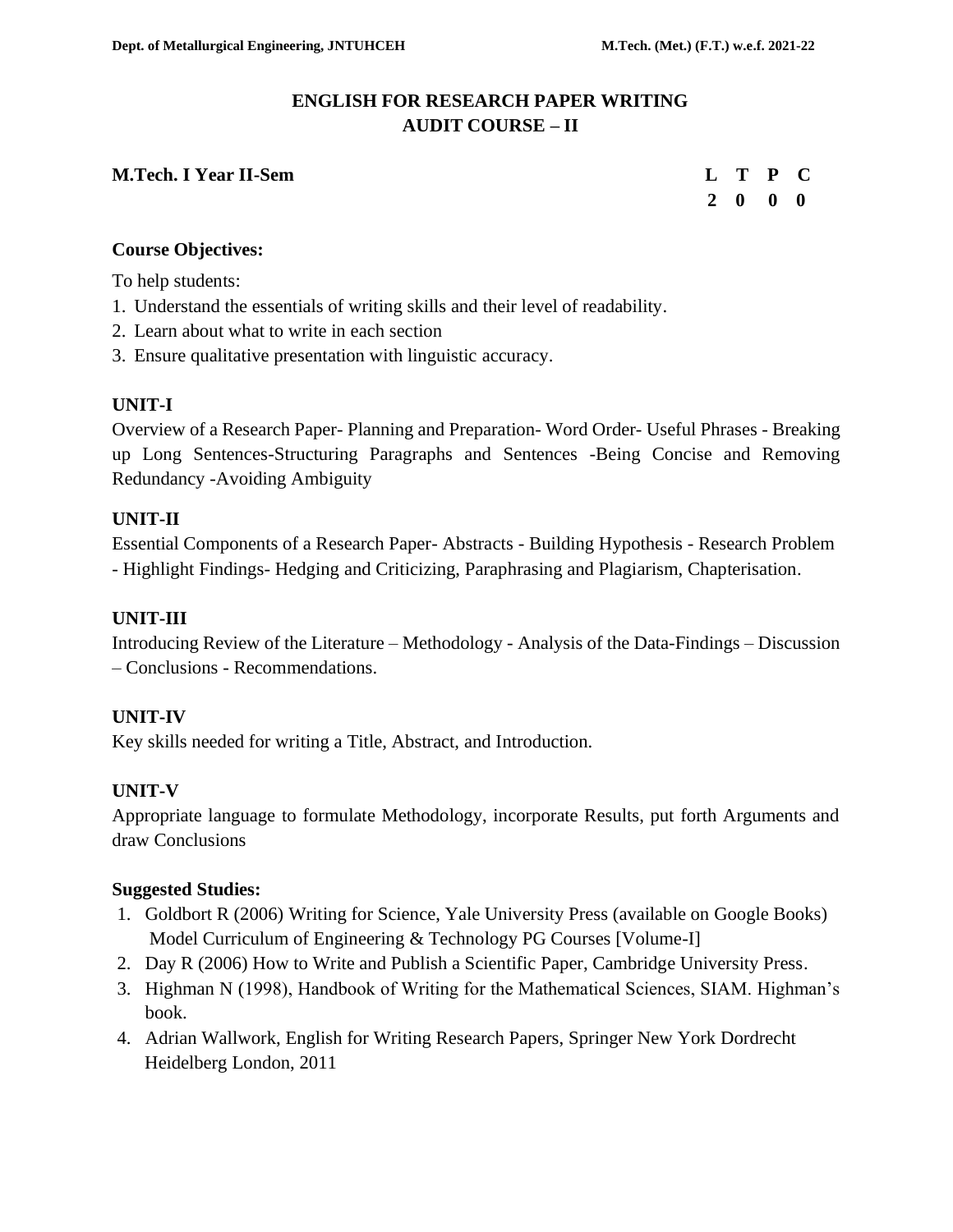#### **Course Outcomes:**

Students will be able to:

- 1. Understand writing skills and level of readability
- 2. Write title, abstract, different sections in research paper
- 3. Develop the skills needed while writing a research paper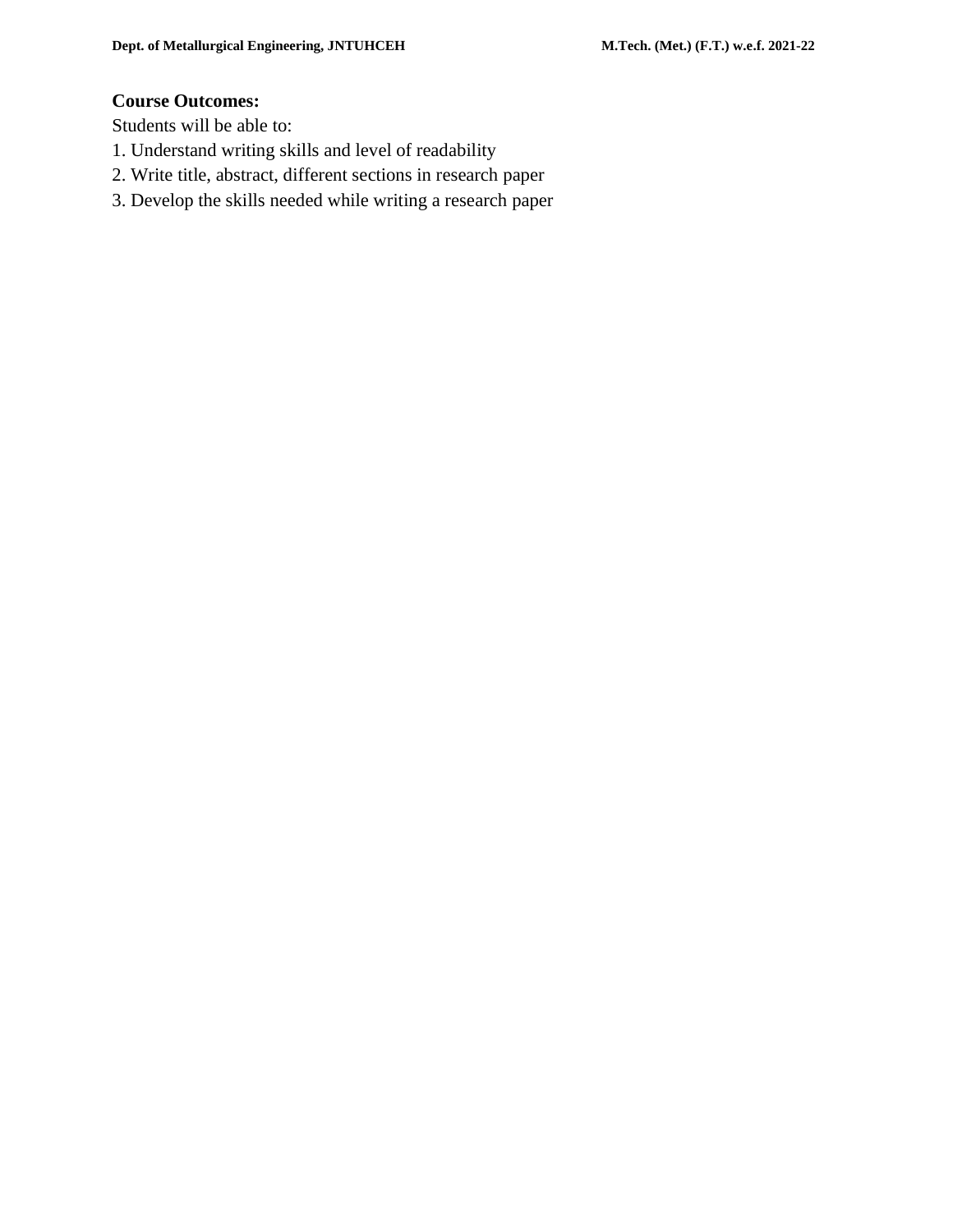# **METAL JOINING LAB (LABORATORY - III)**

# **M.Tech. I Year II-Sem Letter Contract the Contract Contract Contract Contract Contract Contract Contract Contract Contract Contract Contract Contract Contract Contract Contract Contract Contract Contract Contract Contract**

|  | L T P C                     |  |
|--|-----------------------------|--|
|  | $0 \quad 0 \quad 4 \quad 2$ |  |

# **Pre-Requisites:** Advances in Metal Joining

# **Course Objectives:**

- 1. To expose students to different weld joining techniques.
- 2. To study the properties of weld.
- 3. To inspect the quality of welded joints.

# **List of Experiments:**

- 1. Fabrication of weld joints using Arc welding.
- 2. Fabrication of weld joints using Gas welding.
- 3. Fabrication of weld joints using TIG welding.
- 4. Fabrication of weld joints using MIG welding.
- 5. Microstructural study of welded joints.
- 6. Hardness survey of welded joints.
- 7. Tensile Testing of Welded joints.
- 8. Quality Inspection of welded joints by Dye penetrant testing method.
- 9. Quality Inspection of welded joints by Magnetic particle testing method.
- 10. Quality Inspection of welded joints by Ultrasonic testing method.

# **Course Outcomes:**

At the end of the course, student would be able to:

- 1. Fabricate weld joints using Arc, Gas, TIG and MIG welding techniques.
- 2. Study the microstructure, hardness and tensile strength of welded joints.
- 3. To inspect the quality of weld joint on surface and subsurface by using Dye penetrant method.
- 4. To inspect the quality of weld joint at greater depths by using Ultrasonic testing method.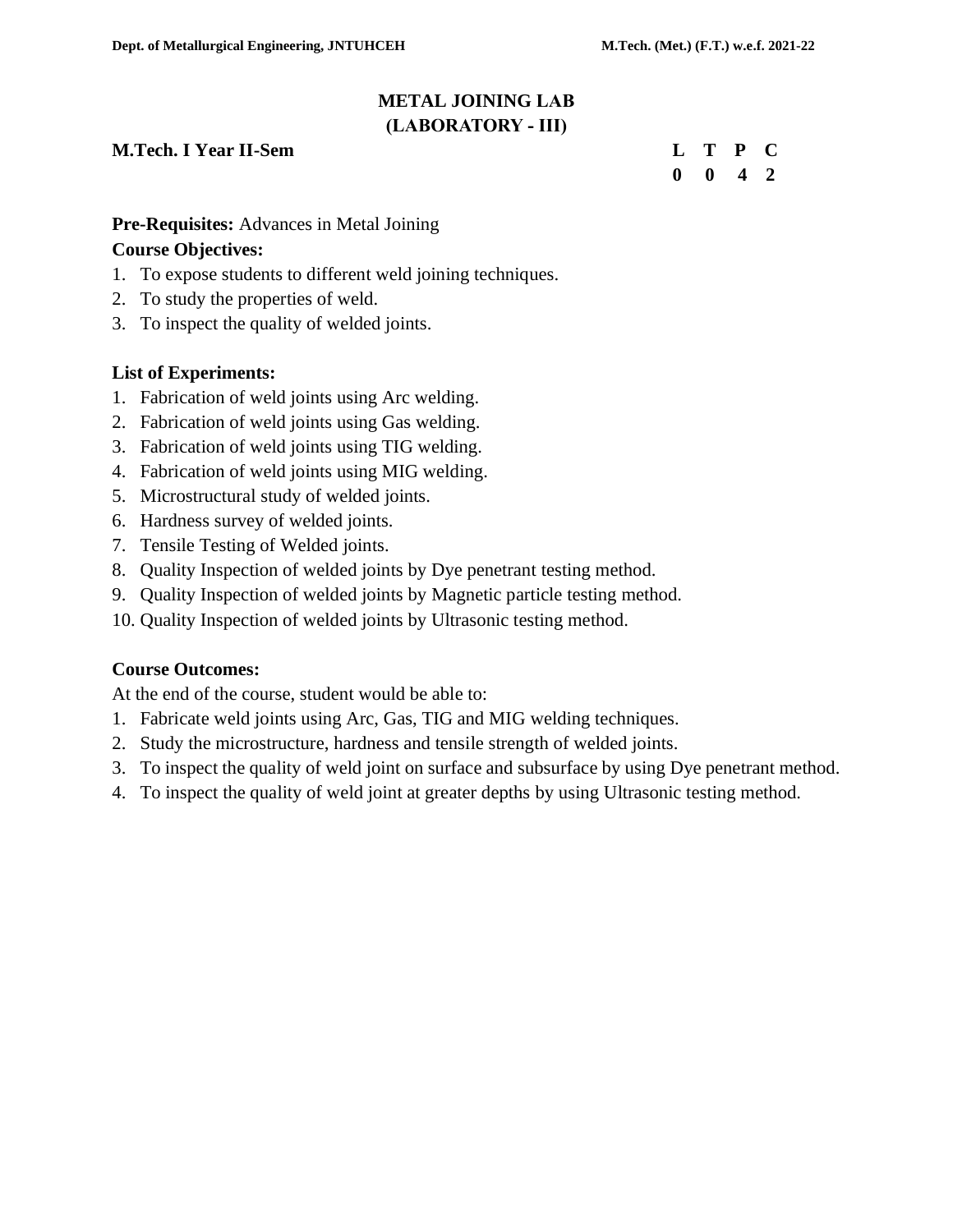# **CORROSION ENGINEERING LAB (LABORATORY - IV)**

#### **M.Tech. I Year II-Sem**

|  | L T P C                     |  |
|--|-----------------------------|--|
|  | $0 \quad 0 \quad 4 \quad 2$ |  |

# **Pre-Requisites:** Corrosion Engineering

#### **Course Objectives:**

- 1. Give knowledge about Corrosion & its Classification.
- 2. Learn different corrosion protection techniques.

#### **List of Experiments:**

- 1. EMF series
- 2. Uniform Corrosion (Acid Environment).
- 3. Uniform Corrosion (Basic Environment).
- 4. Galvanic corrosion.
- 5. Pitting corrosion.
- 6. Anodizing.
- 7. Electroplating of Copper.
- 8. Electroplating of Nickel.
- 9. Electroplating of Zinc.
- 10. Electroplating of Chromium.
- 11. Corrosion rate measurement (Acid Environment).
- 12. Corrosion rate measurement (Basic Environment).

#### **Course Outcomes:**

- 1. Gain knowledge about corrosion and its types.
- 2. Learn about different corrosion protection methods.
- 3. Understand the principles of different types of corrosion.
- 4. Able to determine the formed layer on material surface protective or not.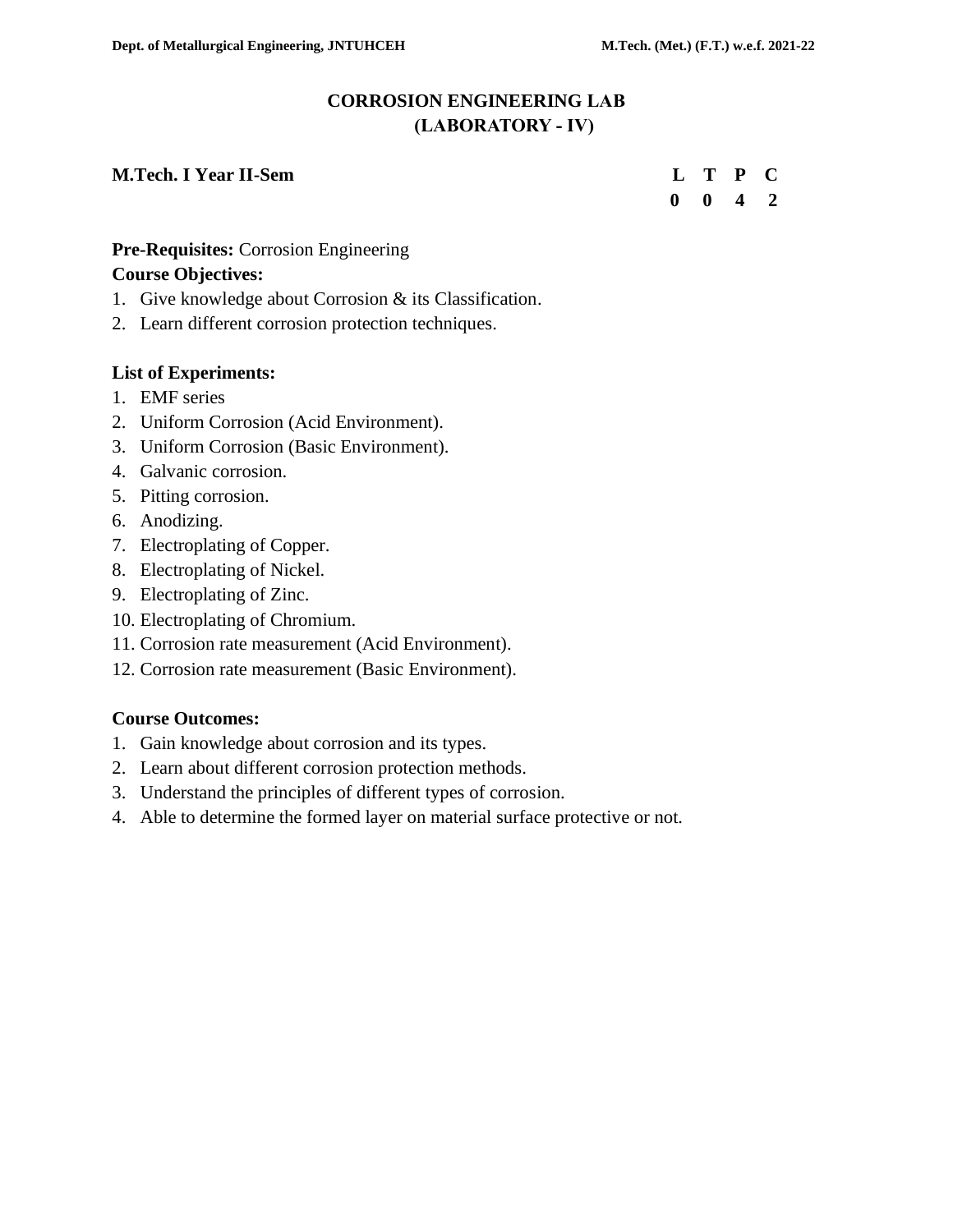#### **TECHNICAL SEMINAR**

| <b>M.Tech. I Year II-Sem</b> | L T P C |                             |  |
|------------------------------|---------|-----------------------------|--|
|                              |         | $2 \quad 0 \quad 0 \quad 2$ |  |

# **Pre-Requisites:** Nil **Course Objectives:**

- 1. This course is mainly intended to make the students acquire real time practical experience on the industry oriented processes, technologies, and applications.
- 2. Students will be exposed to sophisticated equipments and modern technologies.

#### **Course Outcomes:**

At the end of the course the student will be able to:

- 1. Exposed to the various practical aspects relating to Metallurgical Engineering with respect to characterization, analysis and extraction principles and are getting hands on experience in using / handling equipments and hence they are able to solve problems and analyze the results.
- 2. Carry out project work related to modern and novel techniques and synthesis of newer materials with wide applications and tailor made properties.
- 3. Exposed to various safety measures, ethical practices and environmental concerns.
- 4. Good attitude, co-ordination and co-operation is developed when interacting with various categories of persons like scientists, production engineers, quality control engineers and team members etc.
- 5. Conduct the project as an individual and exhibit work, project, and financial management.
- 6. Deliver a well-organized technical presentation at conferences and other symposia and write a project report.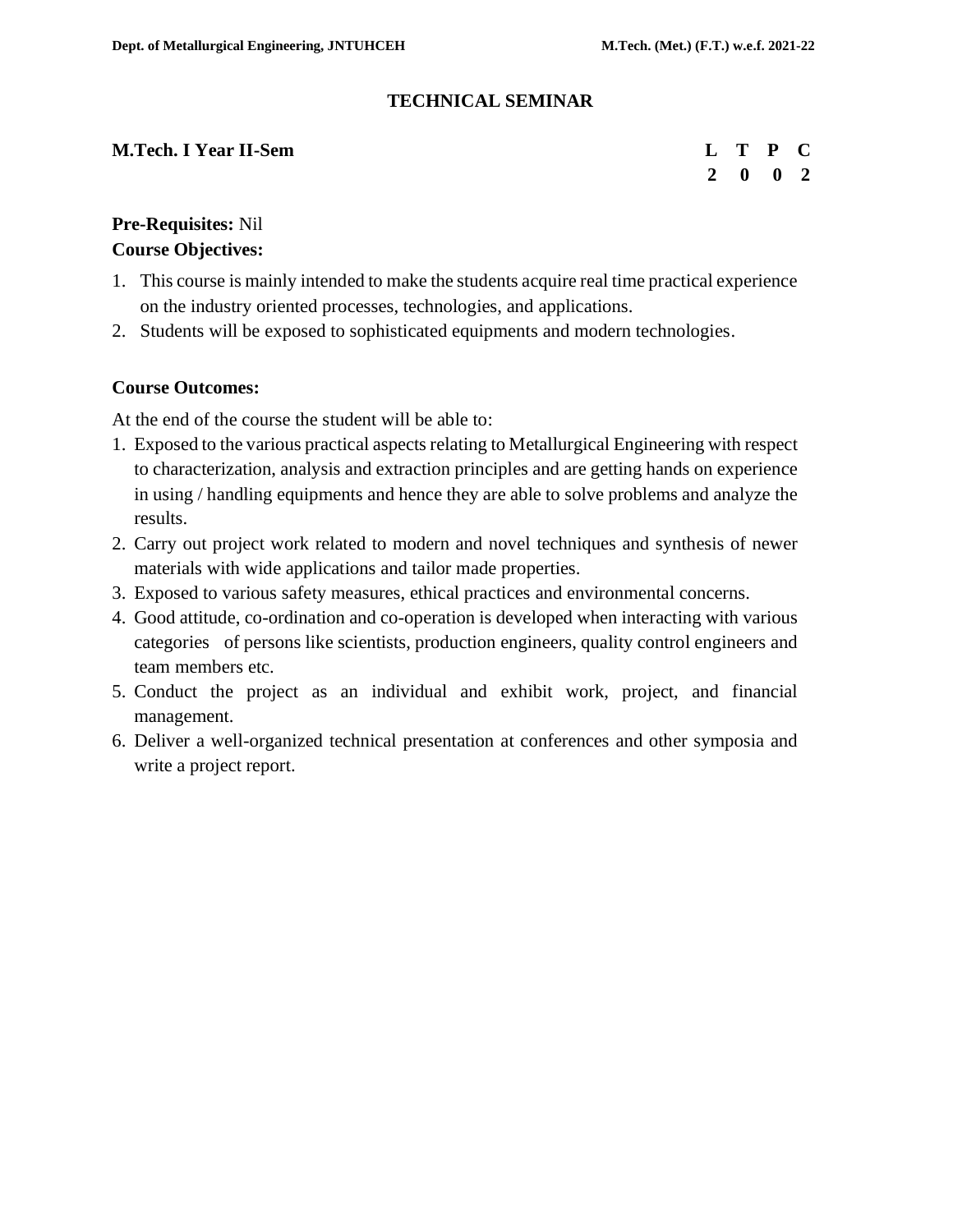#### **SURFACE ENGINEERING (Program Elective – V)**

#### **M.Tech. II Year I-Sem**

| L T P C                     |  |
|-----------------------------|--|
| $3 \quad 0 \quad 0 \quad 3$ |  |

# **Pre-Requisites:** Nil

# **Course Objectives:**

- 1. To provide a state of the art knowledge to the students about the various surface engineering techniques.
- 2. To explain the importance, need for surface engineering and past, present and future status of surface engineering.
- 3. To comprehend the laser processing, electrons and ion beam processing of surfaces, to characterize and evaluate coatings etc.
- 4. To understand the combat techniques to protect the surfaces from wear, corrosion and other failure causing environments.

# **UNIT-I**

Introduction to surface modification, need for surface modification, surface properties, surface property modification, history of surface modification techniques.

# **UNIT-II**

Plating and coating process: Concept of coating, types of coatings, properties of coatings, hard facing, anodizing, PVD, CVD, Electro deposition, Electro less deposition, hot deposition, hot dipping.

# **UNIT-III**

Thermo-chemical Processes: Carburizing, Nitriding, Carbo-Nitriding, Nitro Carburizing, Boronising, Plasma Nitriding, Thermal spraying, Plasma spraying, Alumnizing.

# **UNIT-IV**

Thermal Processes: Flame hardening, Induction hardening, laser hardening, laser surface alloying, laser cladding, Electro-beam hardening, shot peening, laser shock peening.

# **UNIT-V**

General design principles related to surface engineering, design guidelines for surface preparation, surface engineering solution to specific problems. Case studies related to Engineering Components, Shafts, Bearings, Turbine blades.

# **Text Books:**

- 1. Advanced thermal assisted surface engineering processes, Ramnarayan Chattopadhyay, published by Kluwer Academy Publishers 2004.
- 2. Surface engineering of metals: principles, Equipment and techniques, Tadeusz Burokowski, Tadeusz Wierzchon, CRC Press 1998.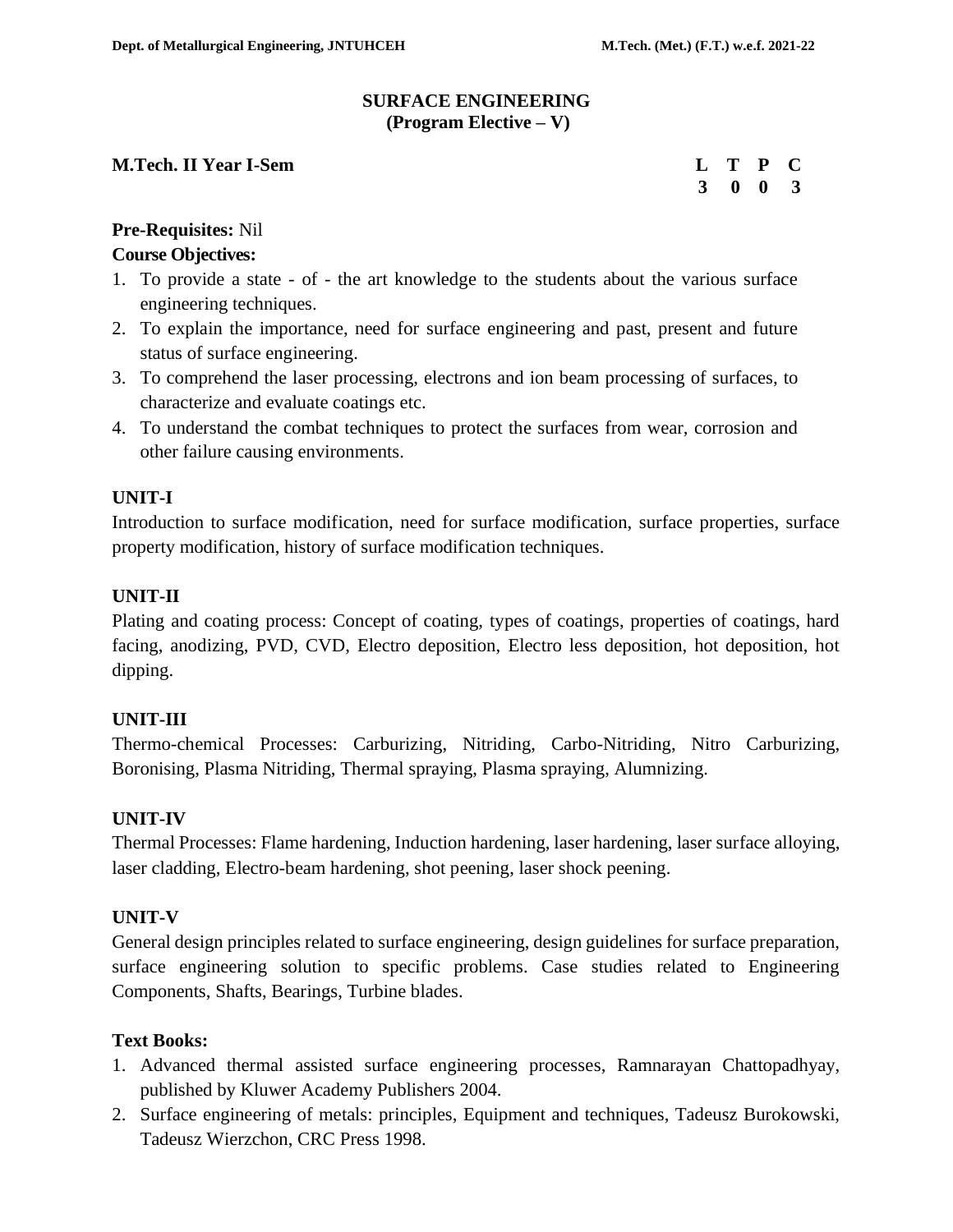#### **Reference Books:**

- 1. Advanced techniques for surface engineering, W. Gissler, Herman A. Jehn, published by Kluwe Academy Publishers in 1992.
- 2. Laser material processing, William M. Steen, fourth edition, Springer, 2010.

# **Course Outcomes:**

At the end of the course, the student will be able to:

- 1. Gain knowledge of different surface properties, appreciate the need for surface modification and past practices.
- 2. Knowledge of plating and coatings techniques.
- 3. Knowledge of surface modification by chemical and thermal processes.
- 4. Differentiate between the methods used and indicate their relative merits and demerits
- 5. This course provides an opportunity to the students to understand the various aspects associated with industrial applications of surface engineering.
- 6. Design various surface modifications according to the needs, compatibility and efficiency of the processes and the desired output.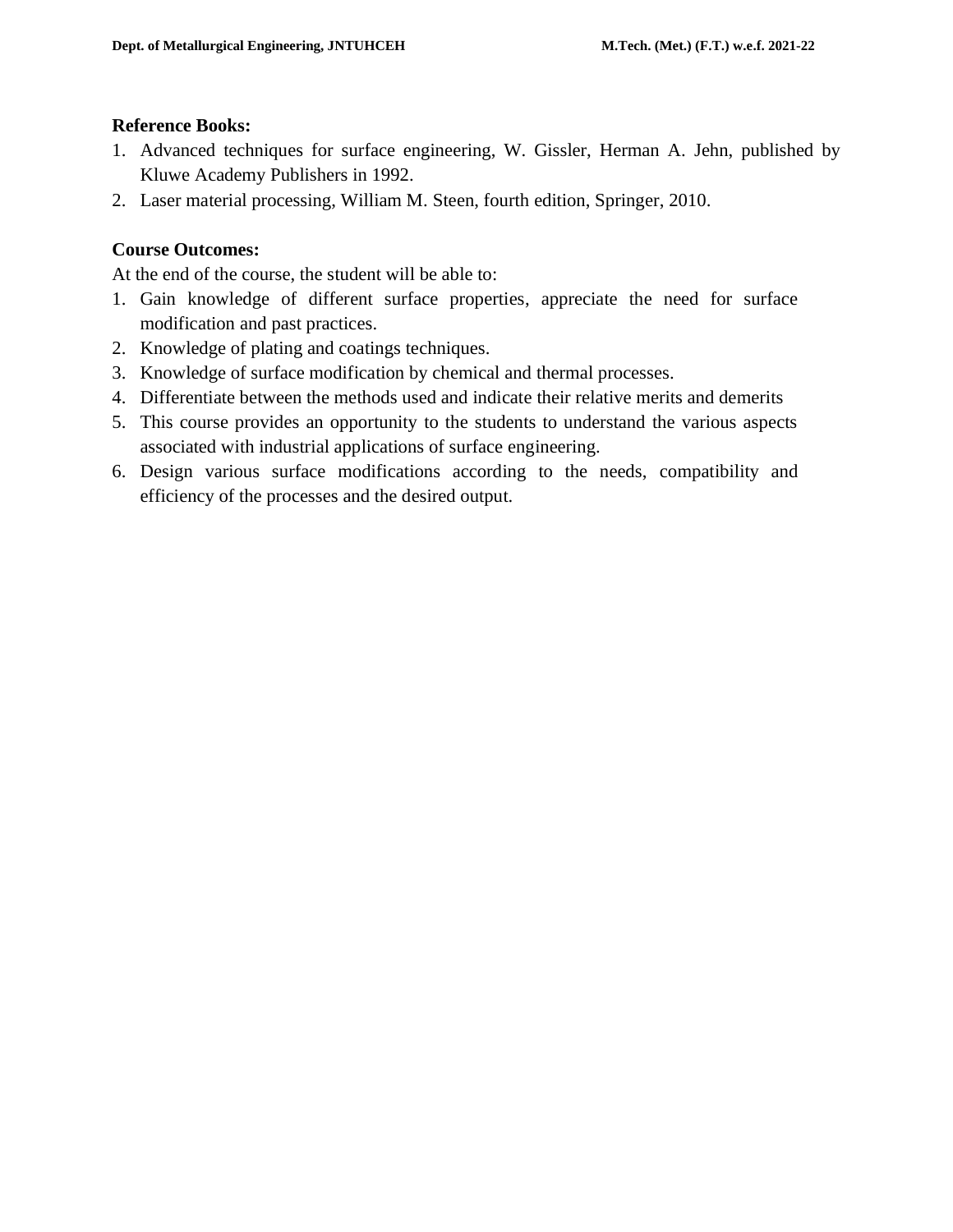# **MATERIALS CHARACTERIZATION TECHNIQUES**

#### **(Program Elective – V)**

# **M.Tech. II Year I-Sem Letter Contract the Contract Contract Contract Contract Contract Contract Contract Contract Contract Contract Contract Contract Contract Contract Contract Contract Contract Contract Contract Contract**

|  | L T P C         |  |
|--|-----------------|--|
|  | $3 \t0 \t0 \t3$ |  |

#### **Pre-Requisites:** Nil **Course Objectives:**

- 1. To explain and describe the various working techniques of optical microscope, Scanning and Transmission Microscopes used for evaluating material properties.
- 2. To explain and describe the various working techniques of XRD, SPM, AFM for evaluating material properties.
- 3. To differentiate and compare between various characterization techniques.
- 4. Obtain knowledge on the various thermal analyses techniques.

# **UNIT – I**

Optical Microscopy–Introduction, optical principles, Instrumentation, specimen preparationmetallographic principles, Imaging Modes, Applications, Limitations.

# **UNIT – II**

(a) Scanning Electron Microscopy (SEM) -Introduction, instrumentation, Contrast formation, Operational variables, Specimen Preparation, Imaging Modes, Applications, and Limitations.

(b) Transmission Electron Microscopy (TEM**)-**Introduction, instrumentation, Specimen preparation –pre thinning, final thinning, Image modes-mass density contrast, diffraction contrast, Phase contrast, Applications, Limitations.

# **UNIT – III**

X-Ray Diffraction (XRD) **-** Introduction, Basic principles of diffraction, X-ray generation, Instrumentation, Types of analysis, Applications, Limitations.

# **UNIT – IV**

Thermal Analysis: Basic Principles, Instrumentation, working principles, Applications, Limitations of DSC, TGA, Dilatometry, DMA.

# **UNIT – V**

Basic Principles, instrumentation, operational modes, Applications and Limitations of SPM, STM and AFM.

# **Text Books:**

- 1. V.T. Cherapin and A.K. Mallik: Experimental Techniques in Physical Metallurgy, Asia Publishing House, 1967.
- 2. Robert F. Speyer: Thermal Analysis of Materials, Marcel Dekker Inc., New York, 1994.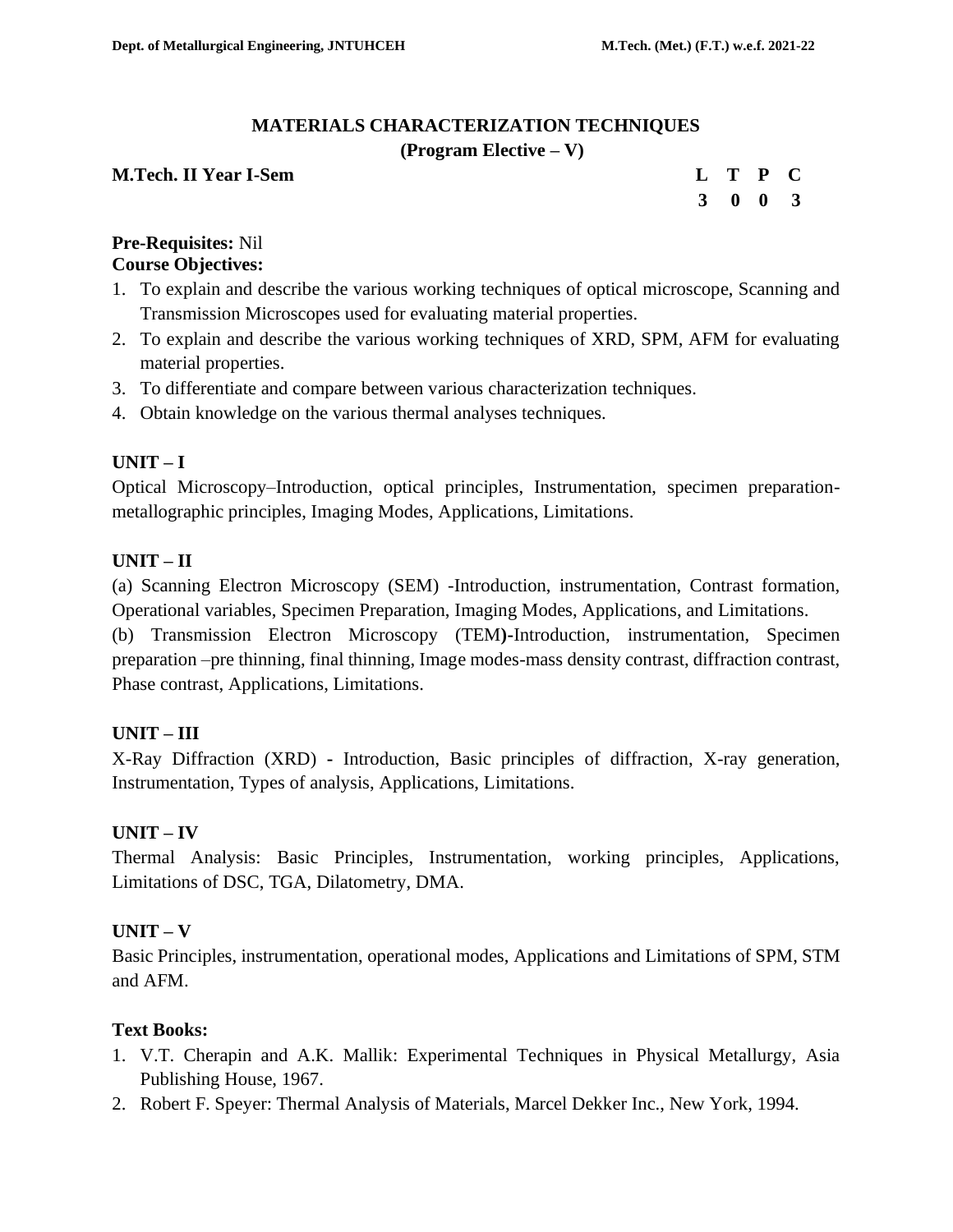#### **Reference Books:**

- 1. S.J.B. Reed: Electron Microprobe analysis, Cambridge University Press, London, 1975.
- 2. ASM Hand book: Materials Characterization, ASM International, 2008.

# **Course Outcomes:**

At the end of the course, student will be able to:

- 1. Use metallurgical microscopes to analyze the experimental results.
- 2. Understand the various specimen preparation techniques for SEM, TEM and analyze the experimental results.
- 3. Describe the construction of XRD machine and understand its principle and analyze / interpret the experimental results.
- 4. Conduct characterization measurement by thermal analysis and solve problem using the thermo dynamic principles.
- 5. Gain knowledge on thermal analyses methods such as DSC, calorimetry and dilatometry etc.,
- 6. Analyze, evaluate and interpret data and solve practical characterization problems using modern tools like SPM, AFM etc.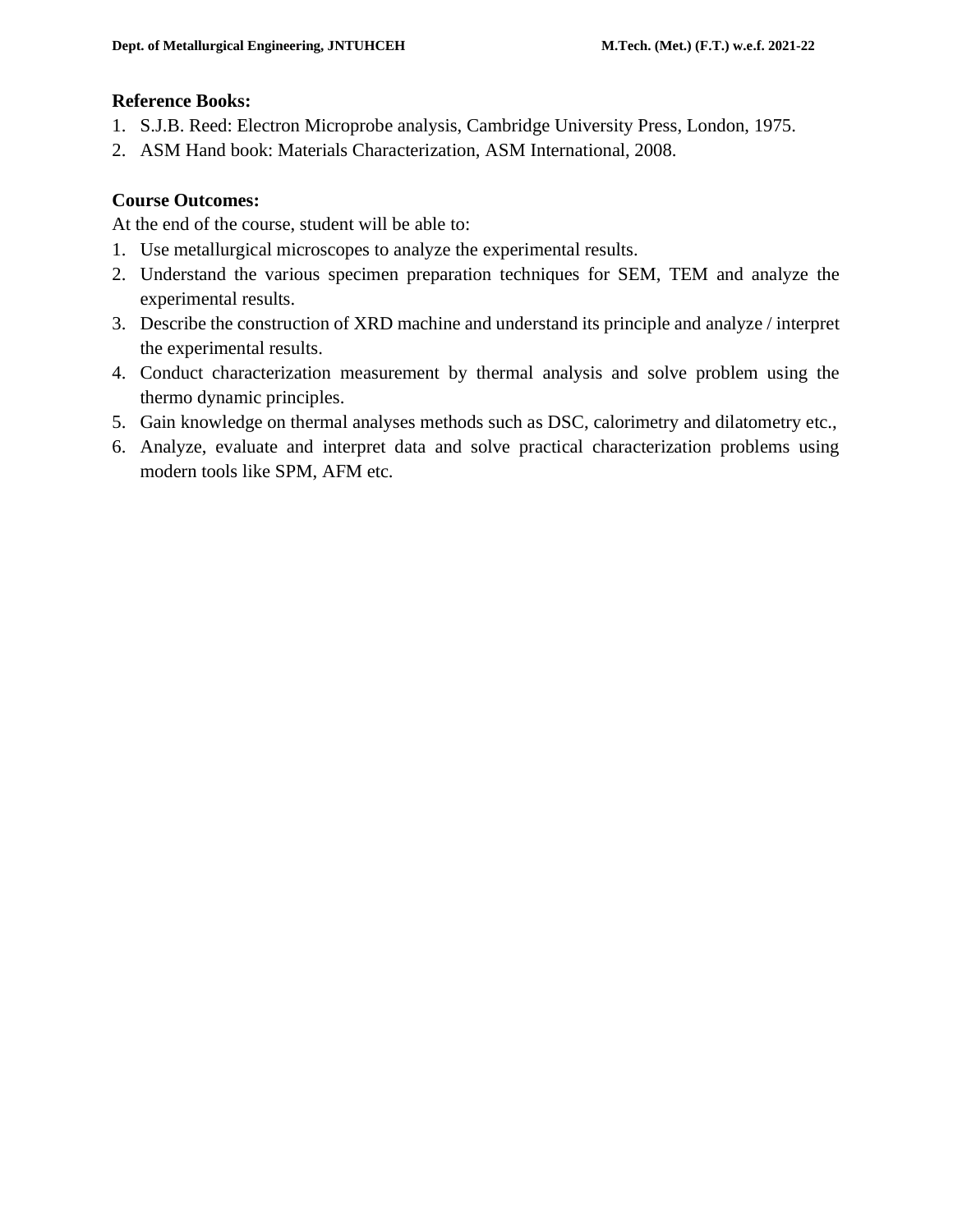#### **NANO MATERIALS (Program Elective – V)**

#### **M.Tech. II Year I-Sem L T P CONSUMING THE CONSUMING T**

|  | L T P C                     |  |
|--|-----------------------------|--|
|  | $3 \quad 0 \quad 0 \quad 3$ |  |

#### **Pre-Requisites:** Nil

#### **Course Objectives:**

- 1. This course is primarily intended to expose the students to a highly interdisciplinary subject.
- 2. This would emphasize on the classification, synthesis and applications of Nano materials.
- 3. To enhance the various nano synthesis techniques and to identify and solve problems.
- 4. To describe methods for production of nano materials and their characterization techniques for applications of nano materials.

#### **UNIT-I**

Introduction, Importance of Nano-technology, Emergence of Nano-Technology, Bottom-up and Top-down approaches, challenges in Nano Technology.

#### **UNIT-II**

Zero Dimensional Nano-structures, Nano particles through homogenous nucleation; Growth of nuclei, synthesis of metallic Nano particles, Nano particles through heterogeneous nucleation; Fundamentals of heterogeneous nucleation and synthesis of nano particles using micro emulsions and Aerosol.

#### **UNIT-III**

One Dimensional Nano-structures: Nano wires and nano rods, Spontaneous growth: Evaporation and condensation growth, vapor-liquid-solid growth, stress induced recrystallization.

Template based synthesis: Electrochemical deposition, Electro-phoretic deposition. Electrospinning and Lithography.

# **UNIT-IV**

Two dimensional Nano-Structures, Fundamentals of film growth. Physical vapour Deposition (PVD): Evaporation molecular beam epitaxy (MBE), Sputtering, Comparison of Evaporation and sputtering.

Chemical Vapour Deposition (CVD): Typical chemical reactions, Reaction kinetics, transport phenomena, CVD methods, diamond films by CVD.

#### **UNIT-V**

Thin films, Atomic layer deposition (ALD), Electrochemical deposition (ECD), Sol-Gel films. Special Nano Materials, Carbon fullerene and nano tubes: carbon fullerenes, formation, properties and applications. Carbon nano tubes: formation and applications.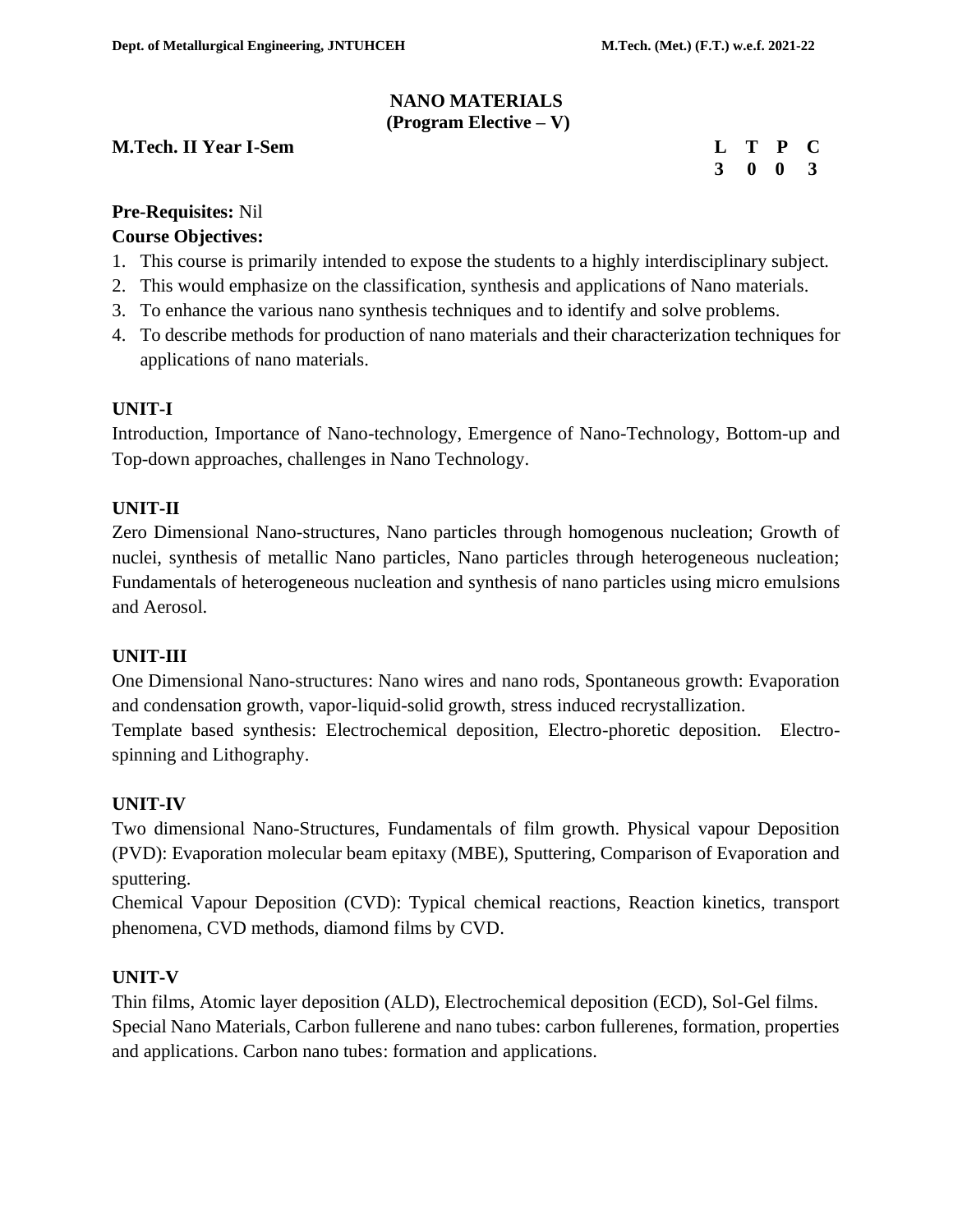#### **Text Books:**

- 1. Nano structures and Nano materials: Synthesis, Properties and applications- [Guozhong Cao,](https://www.worldscientific.com/author/Cao%2C+Guozhong) Imperial College Press; Illustrated edition, 2004.
- 2. Nano Materials: A. K. Bandyopadyay, New age Publications, 2009.

#### **Reference Books:**

- 1. Springer Handbook of Nanotechnology, Bharat Bhushan, 3rd edition, 2010.
- 2. The Quest for new materials, S. T. Lakshmi Kumar, Published by Vigyan Prasar,2005.
- 3. Nano The Essentials:  $C$  Pradeep (IIcue Professor), McGraw Hill,  $1<sup>st</sup>$  edition, 2017.
- 4. Nano Materials Synthesis, Properties and applications, Alex S. Edelstein, Robert C. Cammarata, Taylor & Francis;  $1<sup>st</sup>$  edition 1996.

# **Course Outcomes:**

At the end of the course the student would be able to:

- 1. Describe the importance and impact of nanomaterials and their diversified applications, listing out their salient properties and uses in commercial and industrial applications.
- 2. Describe the various types of nano materials used in semi conductors, ferro electric devices etc.
- 3. Illustrate and categorize the synthesis procedures and characterization techniques with respect to nano particles
- 4. Illustrate and categorize the synthesis procedures and characterization techniques in case of nano tubes and nano wires.
- 5. Describe the various types of thin film deposition techniques and differentiate their merits and demerits.
- 6. Demonstrate the capacity and exhibit interest for self-directed learning on topics related to nanoscience and nanotechnology.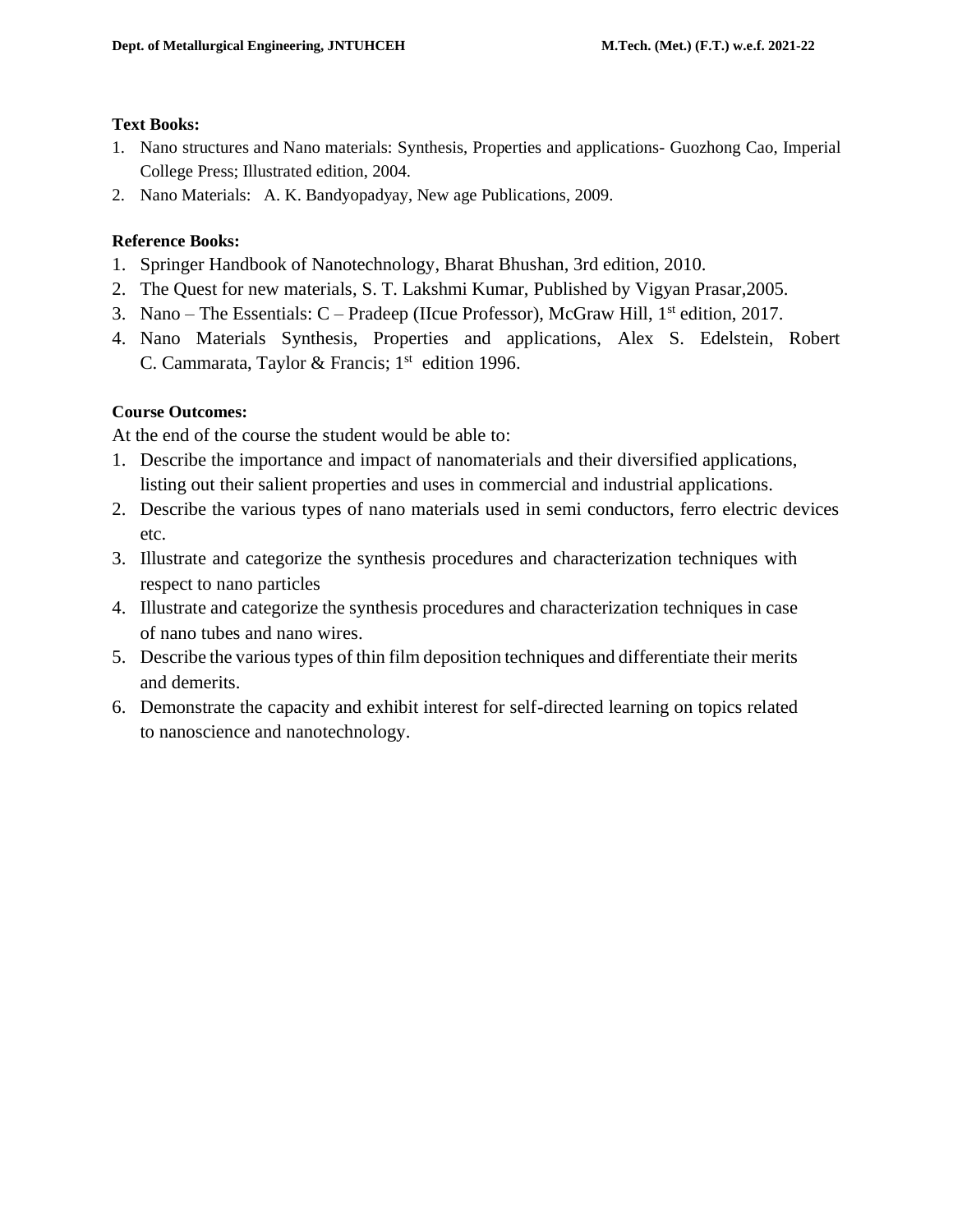#### **COMPOSITE MATERIALS (Open Elective)**

#### **M.Tech. II Year I-Sem**

|  | L T P C         |  |
|--|-----------------|--|
|  | $3 \t0 \t0 \t3$ |  |

#### **Pre-Requisites:** Nil

# **Course Objectives:**

- 1. Describe the importance of composite materials and its constituents.
- 2. Familiarize the students with various types of fibers, their properties and processing techniques.
- 3. Introduce the various process techniques for composite materials.
- 4. To demonstrate the relationship among synthesis, processing and properties in composite materials.

#### **UNIT-I**

Introduction, Classification of Composite materials based on structure and matrix and reinforcements, Advantages and applications of composites, Functional requirements of reinforcement and matrix materials.

#### **UNIT-II**

Types of reinforcements and their properties: Glass, Carbon, Boron, Aramid,  $Al_2O_3$  and SiC fibers. Nature and manufacture of glass, carbon and aramid fibres, Comparison of fibres. Role of interfaces: Wettability and Bonding, Tests for measuring Interfacial and bond strength.

# **UNIT-III**

Fabrication of Polymeric Matrix Composites, Structure and properties of Polymeric Matrix Composites, Applications. Fabrication of Ceramic Matrix Composites, Properties of Ceramic Matrix Composites, Toughness of Ceramic Matrix Composites, Applications of Ceramic Matrix Composites.

# **UNIT-IV**

Fabrication of Metal Matrix Composites: Solid state fabrication, Liquid state fabrication and Insitu fabrication techniques. Mechanical bonding, Chemical bonding. Discontinuously reinforced Metal Matrix Composites: Properties and Applications. Fabrication of Carbon fiber composites, properties, interface and applications.

# **UNIT -V**

Micro and macro mechanics of Composites: Density, Mechanical Properties: Prediction of Elastic constants, Micro mechanical approach, Halpin-Tsai equations, Transverse stresses. Thermal properties: Hydrothermal stresses and Mechanics of Load transfer from matrix to fiber.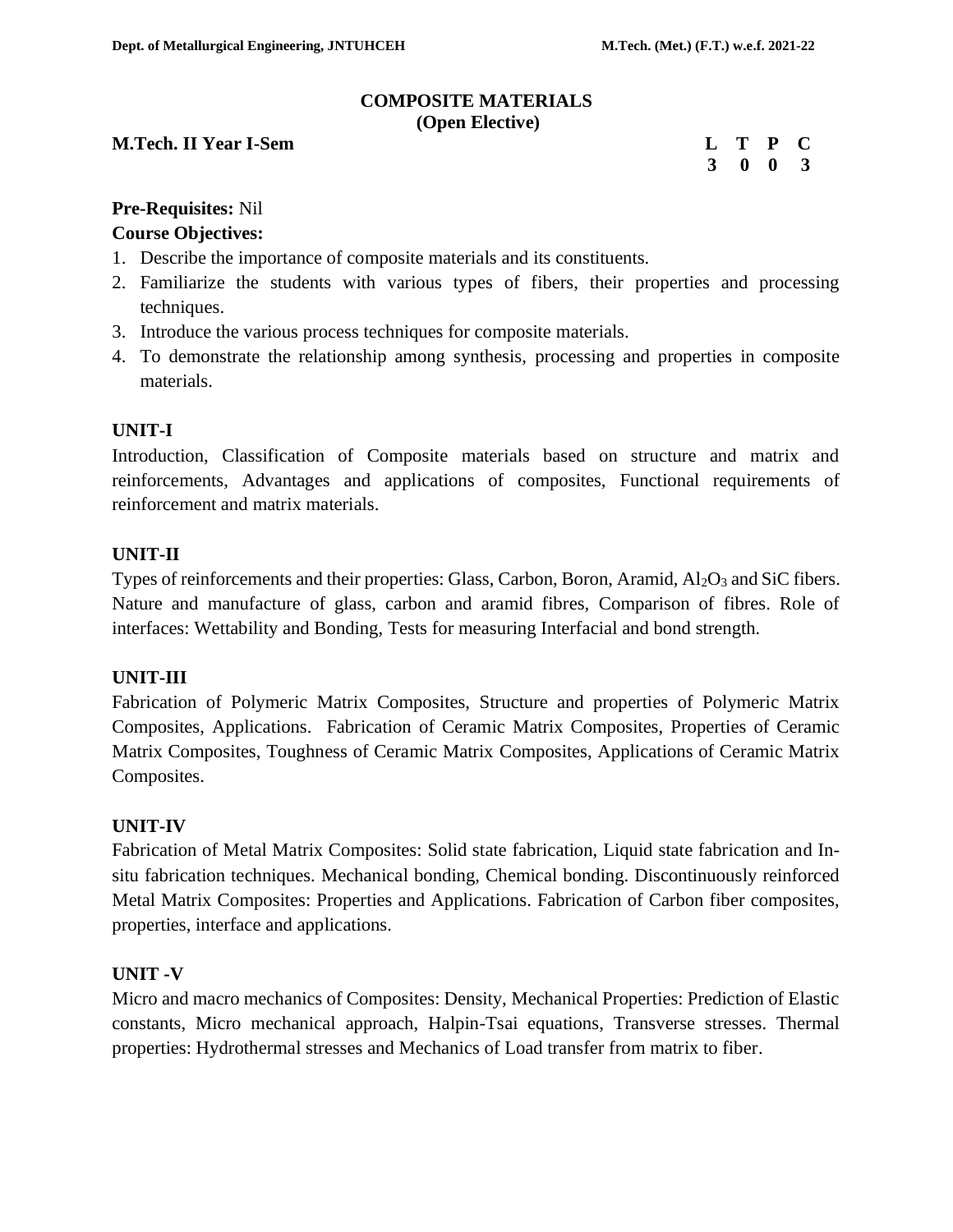# **Text Books:**

- 1. Composite Materials Science & Engineering, K.K. Chawla, Springer-Verlag, New York, 3rd edition 2012.
- 2. An Introduction to Composite Materials*,* D. Hull, Cambridge, 3rd Edt. 2019.

# **Reference Books:**

- 1. Composites, Engineered Materials Handbook, Vol.21, ASM International, Ohio, 18<sup>th</sup> Edition, 2017.
- 2. Structure and Properties of Composites, Materials Science and Technology, Vol. 13, VCH, Weinheim, Germany, 1993
- 3. Composite Materials: Engineering and Science, F.L. Matthews and R.D. Rawlings, Chapman & Hall, London, Woodhead Publishing; Reprint edition, 1999.

# **Course Outcomes:**

- 1. Can classify the composites, know the required properties, reinforcements and matrix materials and uses of composites.
- 2. Able to explain how common fibers are produced and how the properties of the fibers are related to the internal structure and the interfaces obtained.
- 3. Knowledge of processing techniques for polymer matrix, ceramic matrix and metal matrix composites and list out their properties and applications.
- 4. Ability to arrive at different deformation and failure mechanisms of composite materials under different loading conditions in engineering applications.
- 5. Able to explain the elastic constants and strengths of the composite.
- 6. Able to undertake any technical assignment in R&D and production of newer and smarter materials.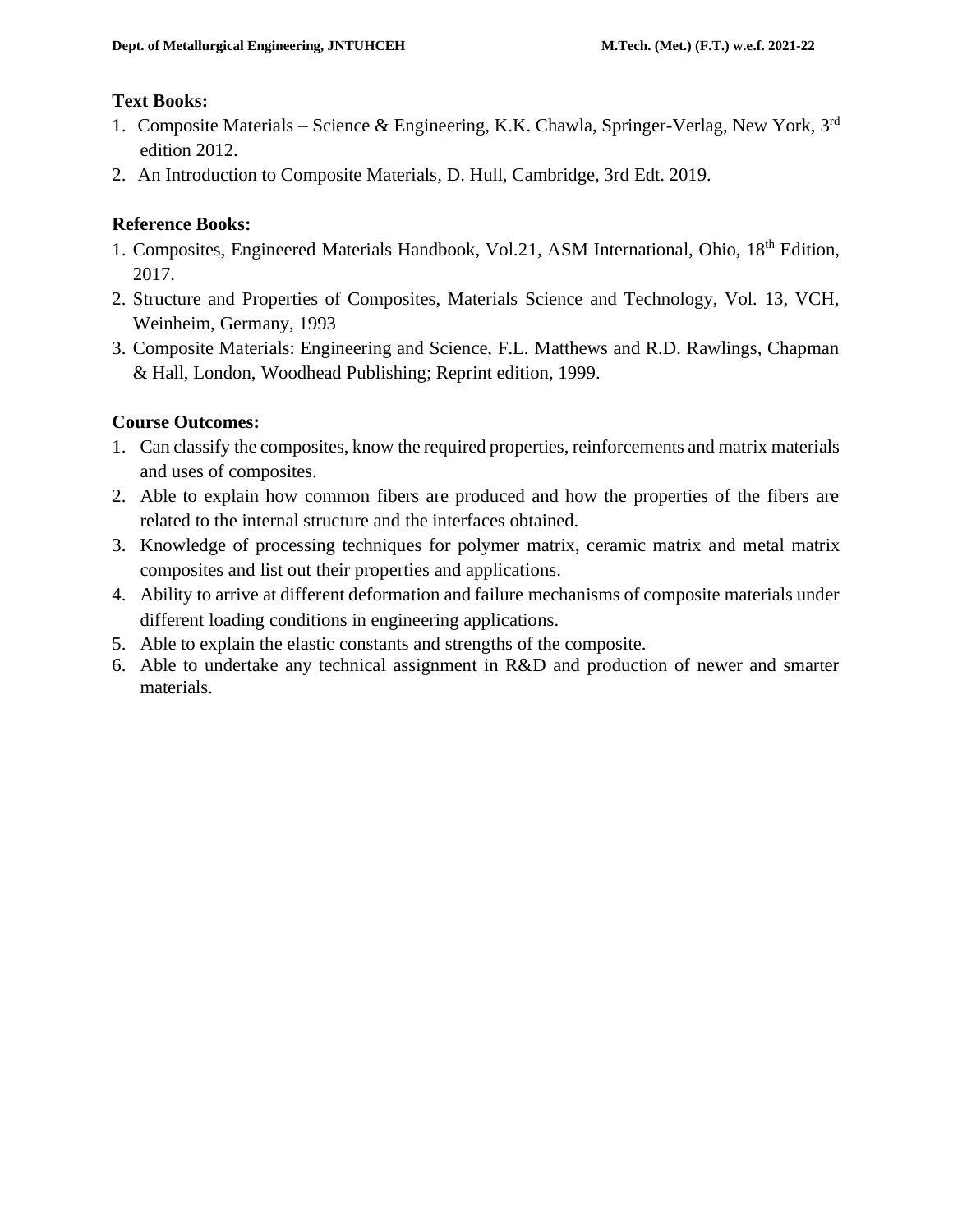#### **PROJECT / DISSERTATION PHASE - I**

#### **M.Tech. II Year I-Sem L T P C**

 **0 0 20 10** 

**Pre-Requisites:** Course work relevant to the topic of the project

#### **Course Objectives:**

- 1. This course is mainly intended to make the students acquire real time practical experience on the industry oriented processes, technologies, and applications.
- 2. Students will be exposed to sophisticated equipments and modern technologies.

#### **Course Outcomes:**

At the end of the course the student will be able to:

1. Identify a research problem after thorough literature review in metallurgical engineering, plan and execute experimental work to obtain results.